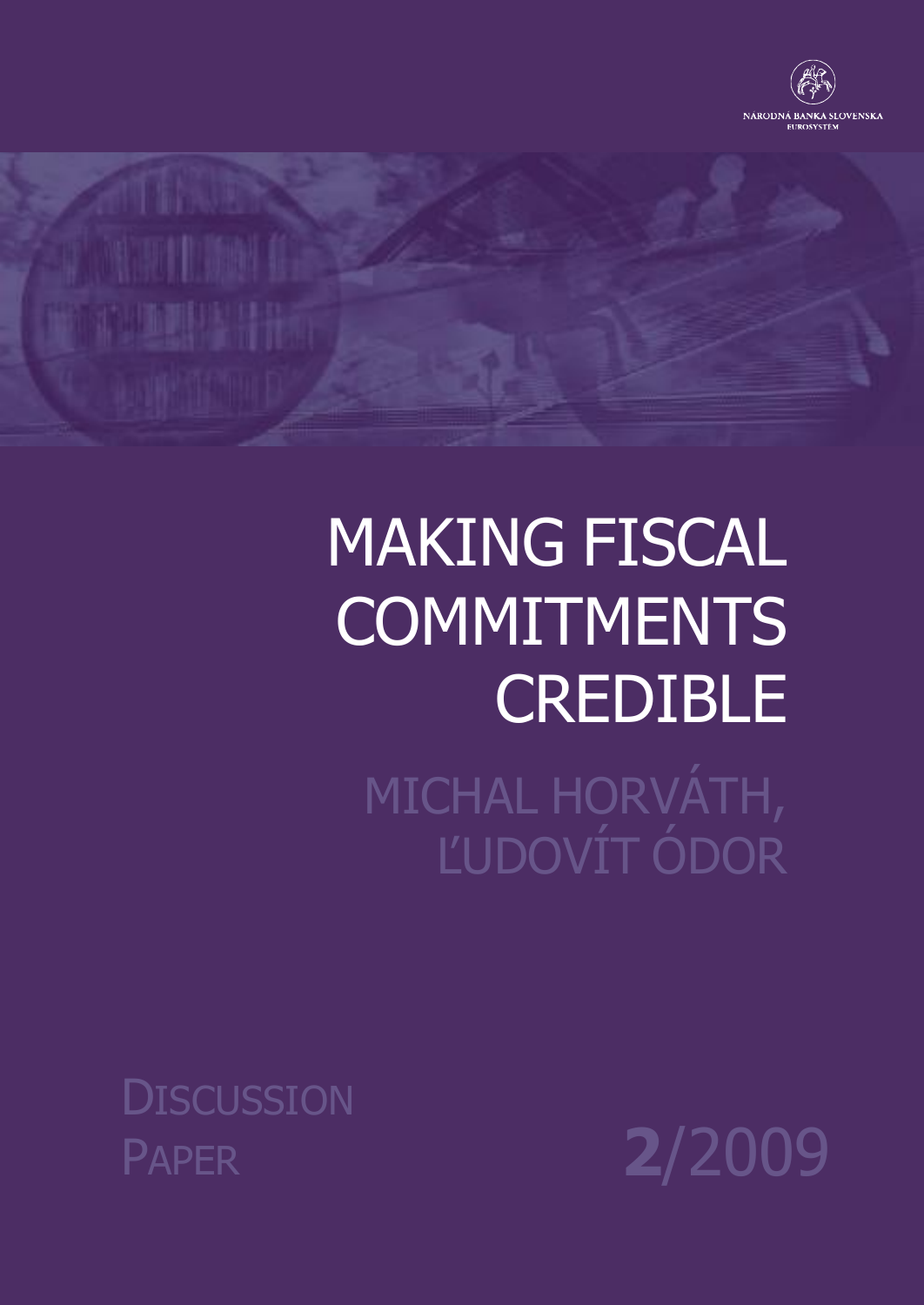

© National Bank of Slovakia www.nbs.sk Imricha Karvaša 1 813 25 Bratislava

research@nbs.sk

December 2009

ISSN 1337-5830

The views and results presented in this paper are those of the authors and do not necessarily represent the official opinion of the National Bank of Slovakia.

All rights reserved.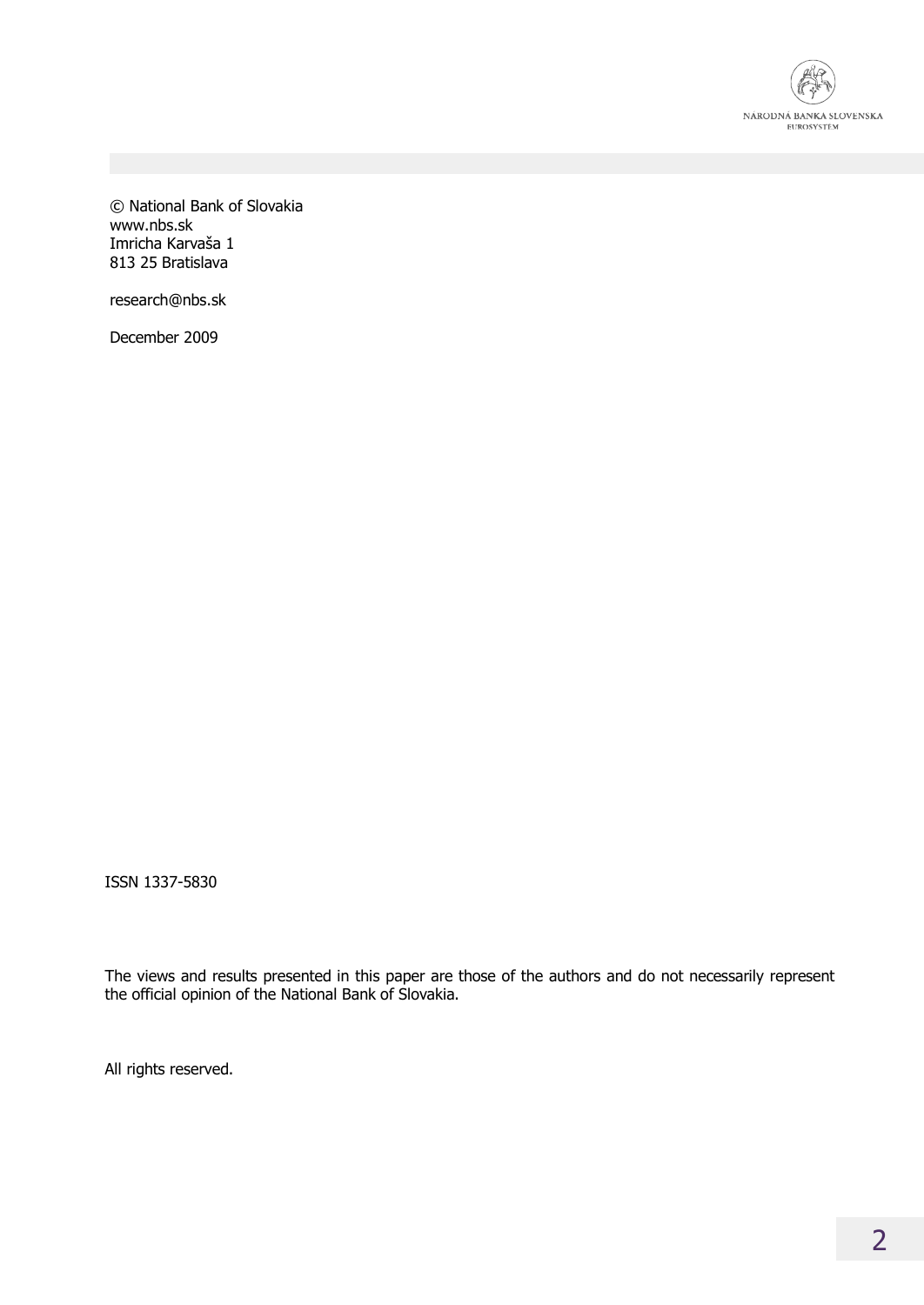

### MAKING FISCAL COMMITMENTS CREDIBLE<sup>1</sup> Institutions for a Responsible and Transparent Fiscal Policy in Slovakia NBS Discussion paper

MICHAL HORVÁTH<sup>2</sup>, ĽUDOVÍT ÓDOR<sup>3</sup>

#### Abstract

The study critically analyzes the weak points of current fiscal institutions in Slovakia, while proposing a new institutional framework. It is based on the concept of the net worth and reflects international experience. The main part of the proposal is additional fiscal rules to the Stability and Growth Pact – a gross debt limit and expenditure ceilings, new rules for the financial management of municipalities, and requirements for greater transparency. It is our proposal to set up a Fiscal Council under the National Council of the Slovak Republic, which would check and monitor fiscal processes and rules. The new framework should increase the credibility of Slovakia when looking for exit strategies following unfavourable impacts of the current economic crisis; it should also lead to lower interest rates and more dynamic and stable growth from the long-term perspective.

JEL classification: E02, E61, E62. Key words: Fiscal rules, Fiscal Council, Time inconsistence, Net worth.

Downloadable at http://www.nbs.sk/en/publications-issued-by-the-nbs/working-papers

 $\overline{a}$ 

 $1$   $1$  We thank George Kopits, Gábor Kiss, Zdenko Krajčír, Martin Filko and seminar participants at the NBS and MKKT.

<sup>&</sup>lt;sup>2</sup> Nuffield College, University of Oxford, michal.horvath@economics.ox.ac.uk.

<sup>&</sup>lt;sup>3</sup> The National Bank of Slovakia, ludovit\_odor@nbs.sk.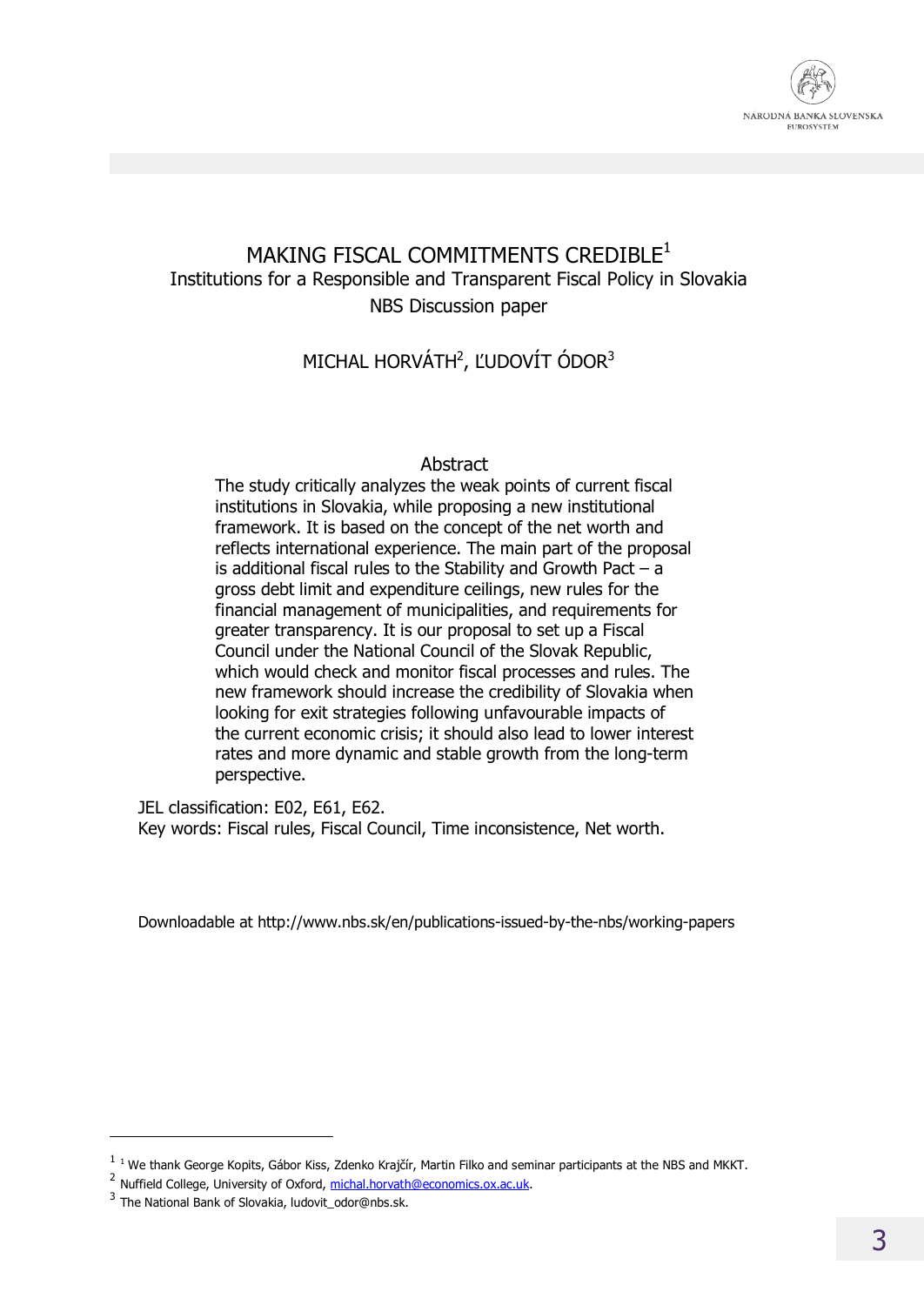

# **INTRODUCTION**

-

Over the last ten years Slovak public finances have undergone significant changes. An administration reform has significantly contributed to their higher transparency and efficiency; and gradually the issues of responsibility and long-term sustainability have also become subjects of analyses. Upon joining the European Union, Slovakia also took on obligations resulting from the Stability and Growth Pact (SGP). At first glance it might seem that the institutional changes and fiscal rules of the Pact provide sufficient guarantee for the transparent and responsible preparation of the general government budgets. It is our opinion that in spite of strong progress, there is still scope for improvement in this area.

The study is a critical analysis of the current state of fiscal institutions in Slovakia. Its aim is not to criticize a particular government, but merely to propose the package of measures necessary for the type of substantial reform which would help a subsequent government to move quickly towards making the Slovak public finances sustainable in the long term, and also in this way to contribute to stable and high economic growth. The study aims to initiate an expert discussion about this topic, and its conclusions are offered to public policy actors as an inspiration for a programme of transparent, responsible and credible fiscal policy.

Since the Slovak Republic became an independent country, the public finance deficit<sup>4</sup> has been basically consistently much higher than its long-term sustainable value. This fact alone should motivate economic-policy makers to reassess existing fiscal institutions.<sup>5</sup> Other reasons for a change are stated hereunder.

We do not have utopian ideas about the fact that fiscal policy could work in a similar way as monetary policy, i.e. by means of an independent institution, this is simply not possible in a parliamentary democracy. However, we consider that in spite of the mostly normative character of fiscal policy, it is possible to formulate principles of a responsible policy which should be accepted independently of one's opinion about the role of the state in the economy, about the nature of the tax system, or public policy priorities.

With a reform of fiscal institutions in Slovakia, it is our objective to create a stronger commitment device whereby it would be more costly and difficult for economic-policy makers to deviate from a responsible track than today. The basis for reform should be a net worth concept offering a more complex view of public finance than flow variables, and at the same time it should limit the opportunity for perverse incentives and possible non-transparent accounting.

The paper consists of five main parts. In the first, we describe the current situation of fiscal institutions including the most important reform steps taken recently. They are mostly measures performed within the 'Public Finance Management Reform' project in cooperation with the World Bank. Apart from that, we give a brief review of the fiscal rules resulting from Slovak membership in the European Union (SGP).

<sup>&</sup>lt;sup>4</sup> In this study we understand the 'public finance deficit' as a general government deficit (Eurostat), if not stated otherwise. <sup>5</sup> In the study we understand the term of 'fiscal institutions' in a broader sense of the word including fiscal rules, budgetary procedures and transparency rules.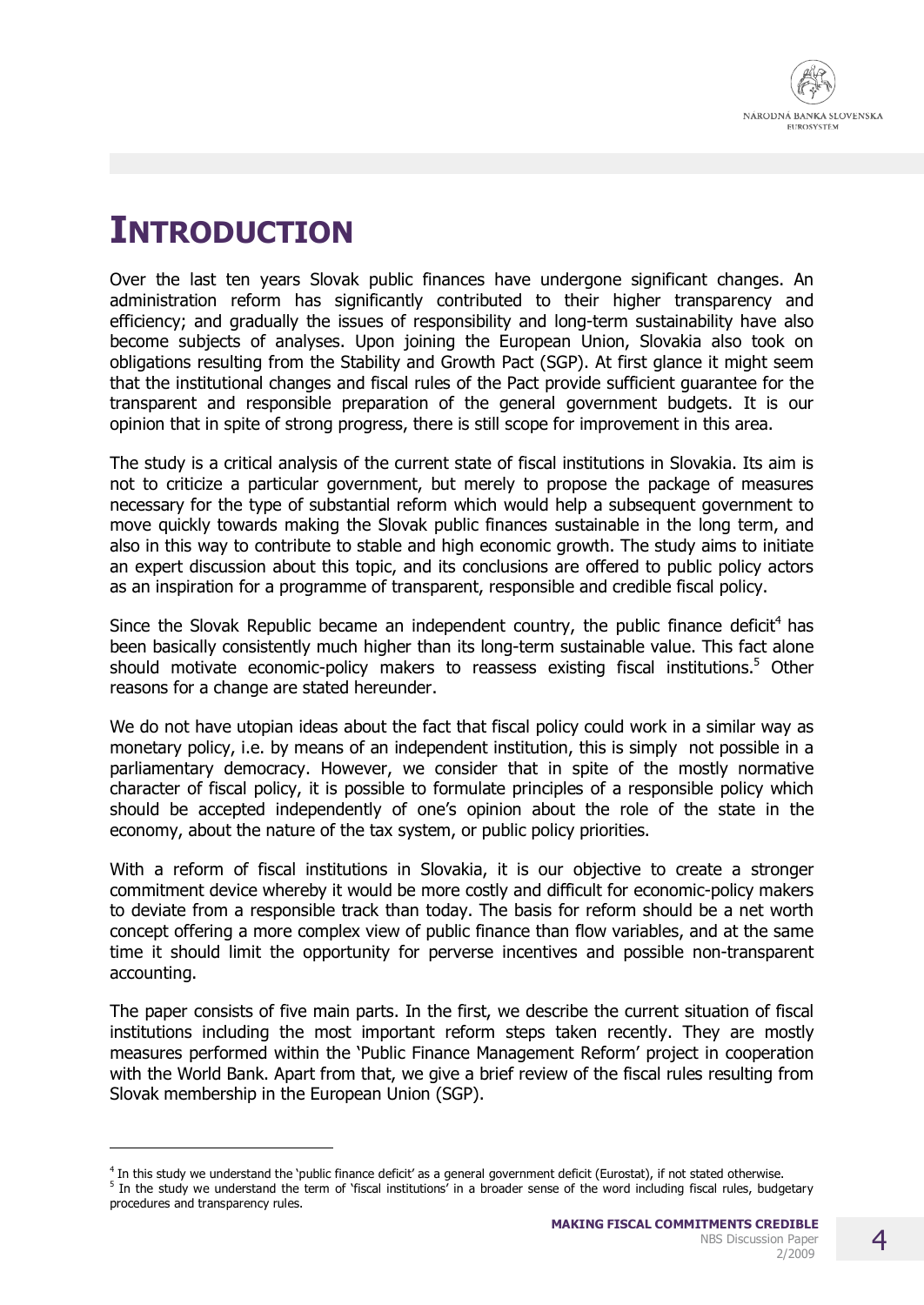The second part points out the weaknesses of the current institutional setup. Public finances are negatively influenced by a phenomenon which we will call a 'deficit bias' resulting from time inconsistency of decision-making about fiscal policy. At the moment, fiscal policy does not contain a mechanism which provides a stabilizing effect, particularly important in the absence of a national currency. It is essential that fiscal policy responds countercyclically to asymmetric shocks, and automatic stabilizers should get the opportunity to work freely. It is also highly necessary to rectify these weak points of macroeconomic management when looking for exit strategies after the strong growth of deficits as a result of the current economic and financial crisis. In addition to the stated points, there remains a problem with transparency in many areas which subsequently creates scope for the inefficient spending. There is also still some scope for a non-transparent reporting of the state of public finances which has not entirely disappeared either.

The third part is a discussion about possible solutions. It begins with a review of literature and best practice from around the world, followed by arguments which were heard in Slovakia in relation to the design of fiscal institutions in the past.

The fourth part contains our reform proposal. It includes criteria on the basis of which we are looking for an optimal form of rules for Slovakia. The aim of the fiscal responsibility package is to increase responsibility, efficiency and transparency in public resource management. A fundamental criterion is also neutrality against different views on the role of the state in the economy and public policy priorities. The chapter introduces the concept of net worth which, according to the authors, should act as a basis for reflections on fiscal institutions. The study recommends introducing an upper limit for gross public debt, expenditure ceilings, new rules for municipalities, and transparency rules. Part of the proposal is also the creation of an independent Fiscal Council. This suggestion is fully in accordance with the coordination of policies within the EU, since the European Commission also recommends that member states create national fiscal institutions to complement the SGP.

The fifth part is a brief analysis of some implementation aspects in relation to introducing fiscal rules and independent institutions.

The study does not deal with detailed legislative proposals, but only with the concept of the reform of fiscal institutions; it also does not aim to deal with the efficiency of programme budgeting. The proposed changes can help in this area, but a solution of this problem is complementary to our intentions.

# **I. BRIEF REVIEW OF FISCAL INSTITUTIONS IN SLOVAKIA**

As in most neighbouring countries, the state of the Slovak public finances was still unclear and complicated for many years after the change of the political regime. A key problem was the absence of a standard methodology which would enable the analysis of developments in a more complex way. For many years, the emphasis was on cash payments of the state budget, while creative accounting and misleading activities were flourishing. Usually, the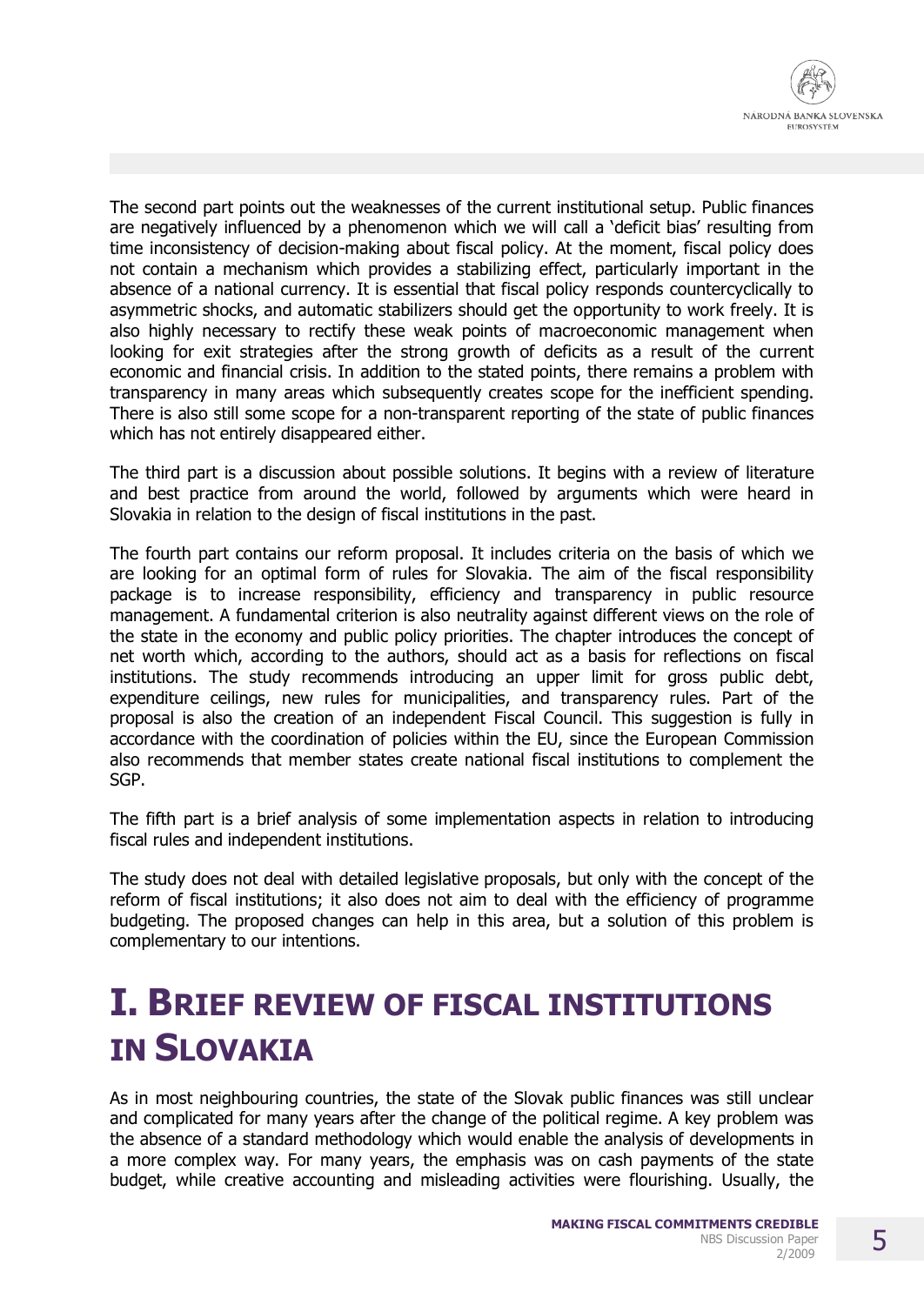

period of focus was only one year, a time period of course which lent itself to patching up rather than systematic measures. Funding was from the great part institutional and not project (Ministry of Finance, 2006).

The fundamental turning point in this area was the Public Finance Management Reform made in cooperation with the World Bank. The Bank evaluated the project as very successful, which can serve as an example for many developing countries (Clarke, 2005). The main contributions of the reform, according to the authors, are the following:

*• Standardization of methodology*. Gradually, the ESA95 methodology was introduced, forming the basic standard of the European Union. Priority was shifted from the cash principle to accrual principle<sup>6</sup> and the whole general government, not only state budget, became visible to the public. Several non-systemic state funds were abolished.

*• Multi-year budgets*. For a long time, planning was made only from year to year. Budgets planned for several years are a key element of a more responsible and efficient fiscal policy, as they show the impact of current decisions in the long time-period. And of course many projects are more than one-year long.

*• Programme budgeting start*. In order to better check the meaningfulness of financial spending, the public should know the main aims of individual expenditure titles. The first budgets in a programme structure form an important milestone on this road, although it must be clearly said that there is still huge scope for improvement.

*• Realistic forecasts and two Committees*. Public finance must be spent in a responsible way, the assumptions on which a budget is built have to be set very carefully. The aim of the establishment of two committees, a Committee for Macroeconomic Prognoses and a Committee for Tax Prognoses, was to separate political discussions from technocratic discussions. Macroeconomic scenarios and tax revenue estimations should in no case be the subject of political discussion. Participation of renowned expert institutions in the Committees is a guarantee that the public will get a trustworthy (based on the information available at that time) picture of how real the assumptions of the Ministry of Finance are.

*• Improved analytical capacities*. The extent, as well as the quality, of analyses in the fiscal area have undergone substantial changes. The Financial Policy Institute (FPI) is currently an acknowledged analytical capacity not only among ministries, but also among the public.

*• Rules of privatization income and state guarantees*. It is very important that one-off incomes are not used for common expenditures; the best thing is to use them for debt reduction. State guarantees have often been used as a substitute for necessary subsidies. The decision to abolish the provision of guarantees was a good one.

*• Fiscal decentralization*. The authors find it right to decide about local problems at the local level; in spite of the fact that now we cannot clearly confirm that finances are spent in a more efficient way. Municipalities have the opportunity to be more flexible in reacting to their needs by means of establishing several tax rates and fees.

j

<sup>&</sup>lt;sup>6</sup> Accrual evaluation allocates items to the time period which they are economically related to, regardless of the fact if a cash payment has been performed or not.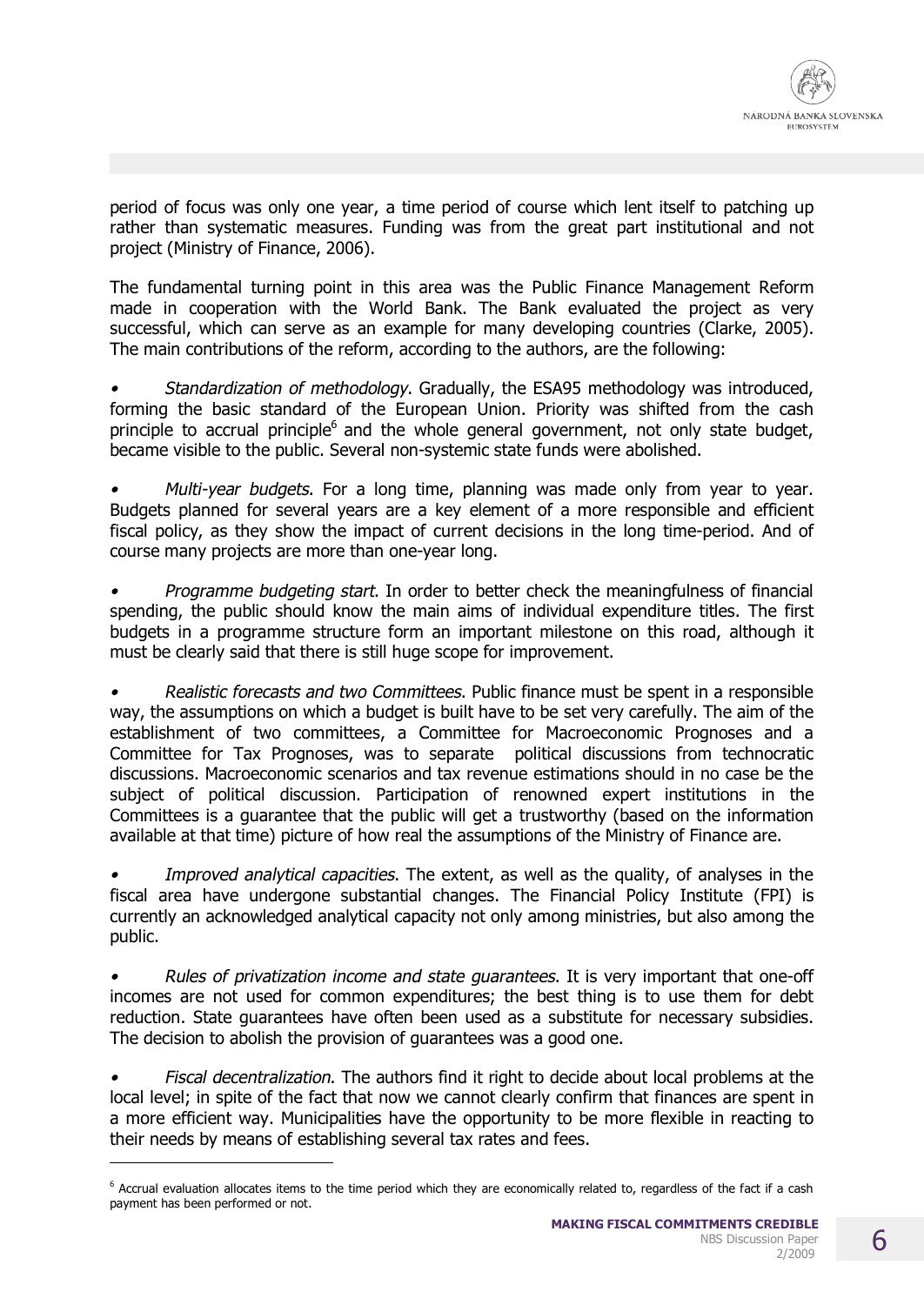*• Establishment of the Treasury and ARDaL debt management agency*. The gathering of a great majority of financial assets of public administration and professional state debt management brought significant savings in interest costs in a relatively short time. Likewise, the Treasury also contributed to the creation of a quicker and more detailed electronic database.

*• 1%-rule.* In an effort to consolidate more quickly in good times, the option to increase state expenditures in the case of an unexpected positive evolution in the income area was greatly limited. However, this is only true for state budget expenditures.

*• Rules for municipalities.* There are two rules for municipalities: their debt must not exceed 60% and debt service costs must not exceed 25% of operational incomes from the previous year.

*• Higher transparency*. The contents of budgets as well as state closing accounts have improved substantially.

After joining the EU, the issue of public finance management became part of the common interest of all member states. Slovakia is subject to fiscal rules in the form of the Stability and Growth Pact (SGP). These fiscal rules are more complex, but the general public is mainly familiar with public finance deficit limits of 3% of GDP; and a limit of 60% of GDP for gross debt.

The main intention of SGP creation was to prevent gross economic policy errors. In a monetary union, it is essential that single member states do not take irresponsible action at the expense of others (free rider problem). The most important target of the Pact is to achieve approximately balanced budget in the medium-term. The SGP has two arms – preventive and corrective.

The aim of the preventive arm is to prevent excessive deficits. It stresses the fact that a 3% GDP deficit is in no way to be understood as a target, but as a maximum possible limit (for automatic stabilizers to work freely). An important part of the preventive arm is the mediumterm objective (MTO), set individually by each country. It is clear that countries with higher debts, low potential growth, or a higher expected impact of aging population should have more ambitious MTOs. If a country fails to meet its MTO, it must consolidate its structural deficit by at least 0.5% of GDP on average until the objective is met. This benchmark is calculated without one-off influences. However, it is important to stress that a failure to meet the recommended consolidation has not had a major impact on any member state to date. Convergence programmes and stability programmes (for Euro area countries) form the platform for evaluation of results; they are drawn up yearly by member states. Each year the Commission expresses its opinion on these programmes and it can warn the states about potential shortcomings. The pattern for MTO calculation is set in such a way that - according to the authors - the relation between implicit obligations and MTO is relatively benevolent.

The corrective SGP arm examines 'excessive deficit', i.e. deficit which substantially or for a long time exceeds 3% of GDP. An exception might be the case that a deficit is close<sup>7</sup> to this level under exceptional circumstances and only temporarily. Member states send Eurostat

j

 $<sup>7</sup>$  Understood as a deviation of less than 0.5% of GDP.</sup>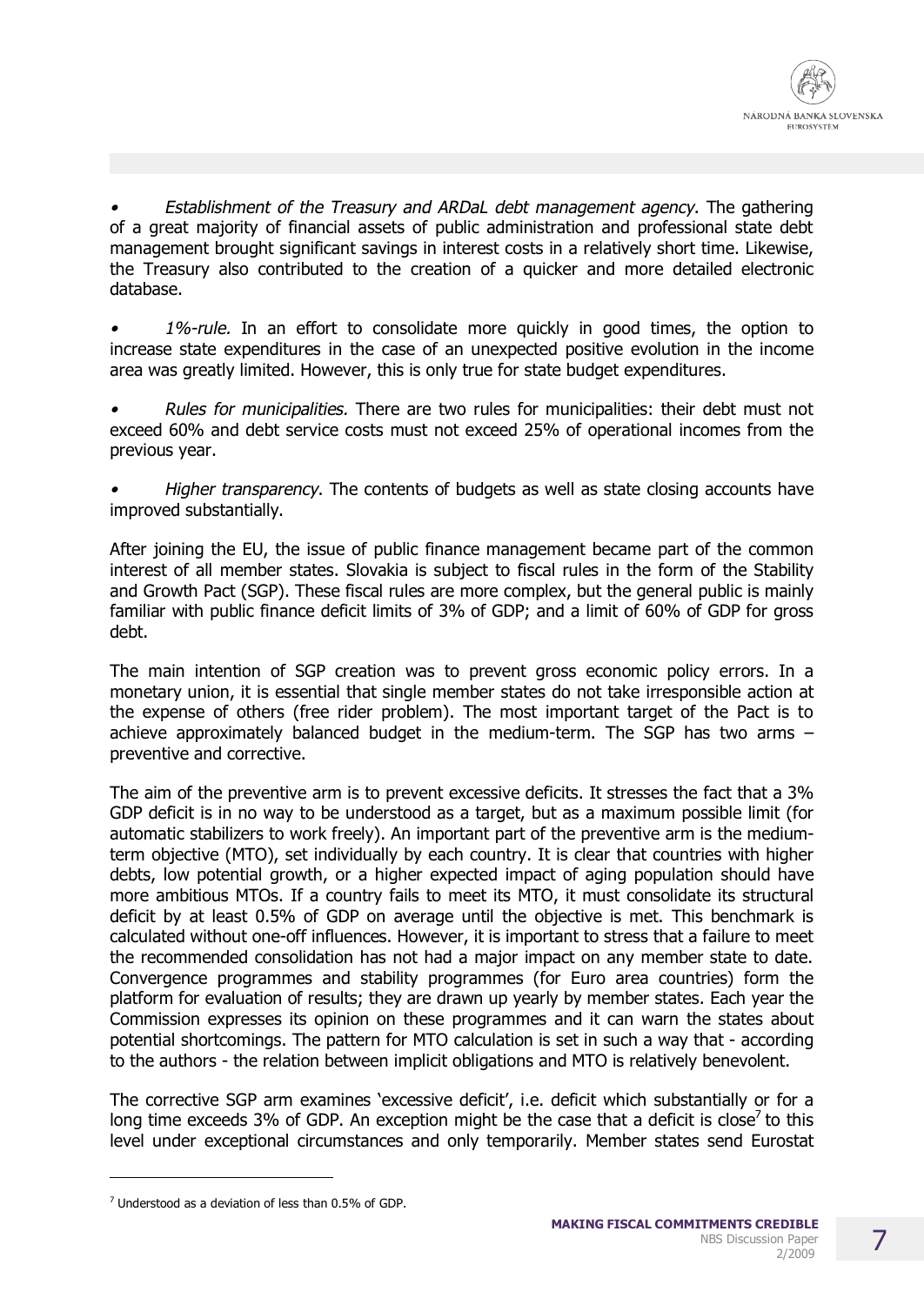

their statistics on public finance management ('notifications') twice a year. If the European Commission discovers that rules have been broken, it proposes the country for an 'Excessive Deficit Procedure' (EDP). Countries are usually obliged to rectify defects within one year after they have been identified (e.g. two years after they originated). At the same time, the particular country has to submit reports and information on the prepared measures and total public finance developments more frequently. If efficient measures are not taken in the defined period and the excessive deficit is not eliminated, the member states are publicly called on to implement specified measures, and in the next step EU countries have to make an interest-free deposit (between 0.2% and 0.5% of GDP). If the situation does not improve, they lose the deposit, although to date no country has received the mentioned penalty. Some countries may be threatened with a suspension from drawing Eurofunds.

As we can see, Slovakia is now operating within standard fiscal rules and the situation of other fiscal institutions has also improved. It is definitely a big step forward; however, in the next chapter we introduce arguments explaining why this is still not enough.

# **II. WHY IS THE CURRENT SITUATION INSUFFICIENT?**

Even if we knew nothing about fiscal institutions in Slovakia, the following charts sufficiently prove that changes are necessary. We have not seen a surplus by now and we have not used the economically good times sufficiently for public finance consolidation. $8$ 

#### **Chart 1: Fiscal indicators in Slovakia (% of GDP)**







#### Source: MoF, own calculations

j

Current events serve very well for a more extensive explanation of the background of the problem. The financial and economic crisis, usually for objective reasons, has increased global public finance deficits. However, for economic-policy makers and the public it is less obvious that the crisis also means a negative impact on economic potential and that the budget impact will not only have a cyclical character. As in good times, the potential for

2/2009

<sup>&</sup>lt;sup>8</sup> The surplus need is not a normative announcement, but relies on long-term sustainability of public finance (see below).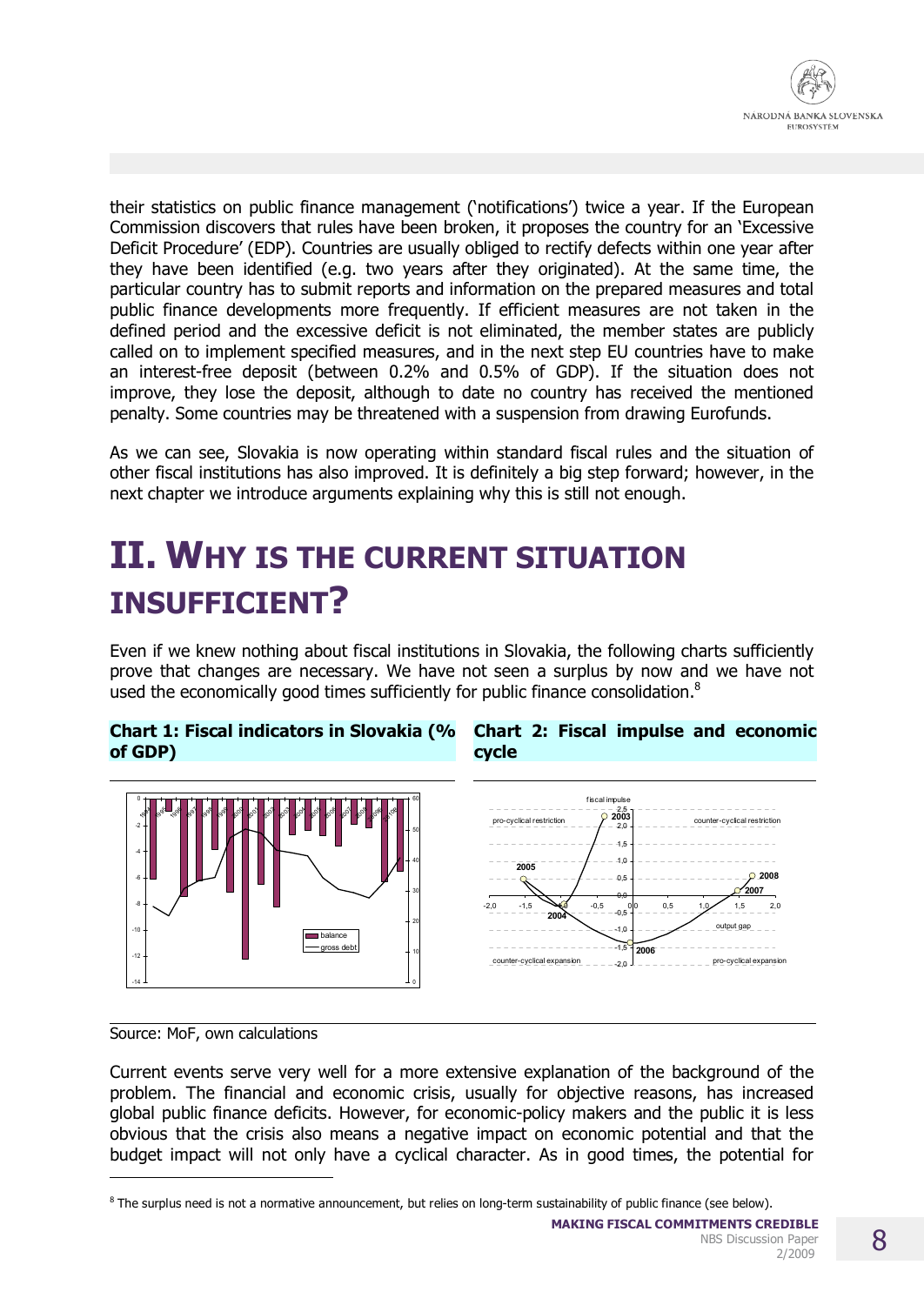consolitadion was not used to the full extent, the crisis found budgets in a lot of countries unprepared. Debts are high and still growing. At the same time Europe is facing the problem of an aging population, which will be an additional burden for public finance. The best would be to tackle these problems with low public finance debt; however, this is growing and it increases the risk of a negative reaction from the financial markets. Unless something changes there is the threat that countries will see an increase in debt service expenditures, and that this will complicate private sector recovery and limit the opportunity for public policies to support growth. So in this context and at times of higher insecurity regarding the future development, it is necessary that countries devise a trustworthy plan of financial consolidation with durability beyond electoral terms.

The confrontation of fiscal institutions with this scenario uncovers various shortcomings of maintaining the status quo in Slovakia. These shortcomings are characterized in more detail below. As neither markets nor people are fully convinced by SGP's efficiency in dealing with such shortcomings in the future, we have to consider additional rules at the national level. In the end it is also a suggestion of the European Commission itself (2009); it is therefore high time, also with regard to the crisis, to discuss changes to the fiscal policy framework.

The shortcomings of the current fiscal institutions in Slovakia can be divided into several groups:

#### 1. Deficit bias

-

For governments, the best time for consolidation is tomorrow. It has been a well-known problem of time inconsistency since the pioneering work of Kydland and Prescott (1977). Each year discretionary decision-making can be suboptimal against policy rules.9 The literature about monetary policy therefore often mentions, for example, simple decisionmaking rules. To make things clearer, we can state a real-life example. Good examples are starting a slimming diet or having a final cigarette. When tomorrow comes and we have no strong obligations or rules, it is very easy for us to keep old bad habits for one more day. In public finances it manifests itself as a deficit bias. And yet problems are more chronic for transitive economies (Kopits, 2004). Furthermore, governments increase deficits much more quickly than they decrease them. Apart from time inconsistency, Drazen (2004) mentions five political-economic reasons for a deficit bias: (1) voters usually underestimate the amount of public expenditure, (2) voters have a tendency to underestimate inter-temporal constraints, (3) bureaucrats try to maximize their influence and budgets, (4) deficits serve as constraints for the subsequent government which can have different preferences, and (5) benefits from a higher deficit are immediate, but expenditures appear only in the future10. Cukierman and Meltzer (1986) point to the fact that politicians often do not maximize public wealth, but rather only their own chances to be re-elected. It is a problem in Slovakia that the good times were not used to more significantly decrease public finance deficit; the point is that we are missing a stronger tool for the enforcement of commitments (a commitment device). At present, when even 3-4% growth can be seen as "good times", it is questionable if governments can find the courage for necessary substantial steps which they should bind themselves to, if they take the long-term health of public finance seriously. It would be

<sup>&</sup>lt;sup>9</sup> Another basic work is Barro and Gordon (1983) who in the context of a simple but intuitive model highlight consequences for monetary policy and social welfare.

<sup>&</sup>lt;sup>10</sup> Drazen presumes that Ricardian Equivalence does not apply.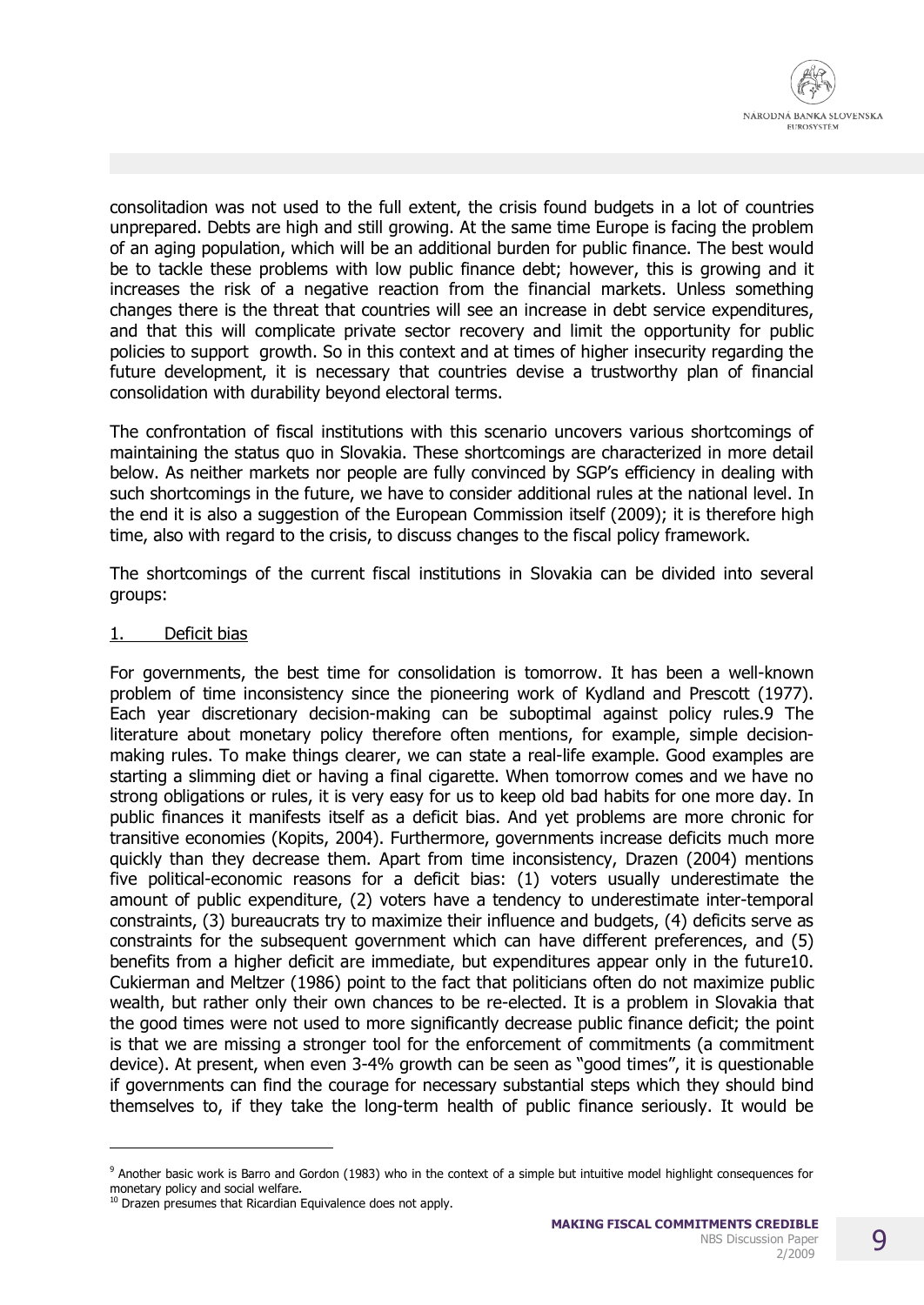

socially more costly to rely on the power of enforcement of markets in the form of interest rate growth, making it more difficult for debt to be refinanced, than a well-considered consolidation programme.<sup>11</sup> Additional fiscal rules and institutions could help in this way. It is therefore necessary to continue to de-politicize fiscal policy.

#### 2. The absence of a mechanism providing a countercyclical character of fiscal policy

In January, Slovakia adopted the Common European Currency. Independent monetary policy ceased to exist and stabilization in the case of asymmetric shocks is only to be reached by means of fiscal policy and structural policies (through increasing the flexibility of the economy; mainly with labour market policies). In this context it is essential that automatic stabilizers could work freely and potential discrete measures could have a stabilizing effect. Slovakia needs to have rules set in such a way that this function is provided.

Procyclical policy has clear negative economic effects. De Ferranti et al. (2000) state that for example in Latin America as much as one third of higher volatility macroeconomic variables against OECD countries comes from fiscal and monetary policy. In addition, it also has redistribution effects. As Perry (2004) argued, poorer groups do not have enough human capital and savings to adapt to labour market drops. Moreover, they also have worse access to loans to cope with unfavourable situations. In the past we also experienced a procyclical policy in Slovakia. In this regard a too early but mainly too late decreasing of public finance imbalance is a threat for the future. A suitable institutional background could help to find the appropriate timing of an exit strategy in public finances.

#### 3. Information asymmetry and credibility

j

Fiscal policy includes, even on an aggregate level, non-trivial decisions, the correctness of which can be judged by the public with great difficulty. Yet there is no independent institution the opinion of which can be taken as a basic reference. The Central Bank can serve these tasks to only a limited extent, as its tasks are concentrated in completely different areas.

It is also a lot more difficult to perform professional and public control due to the huge information advantage of the Ministry of Finance. While renowned institutions may be really helpful in the Committees for Macroeconomic and Tax Prognoses (slightly less so in this case), the evaluation of a situation is much more difficult on the part of expenditures. This problem can be solved only by establishing an institution whose main task would be to perform budget analyses.

Moreover, the optimal response of fiscal policy to events in the economy can sometimes be externally very similar to suboptimal alternatives. Sometimes it may even be desirable to temporarily suspend or modify rules which until that time had given credibility to the system. In such case, it is fundamental to have an independent institution which is able to promote such policy in a credible way (Kirsanova et al., 2006).

 $11$  Limiting in the form of an immediate reaction through an exchange rate channel is "switched off" under common currency conditions.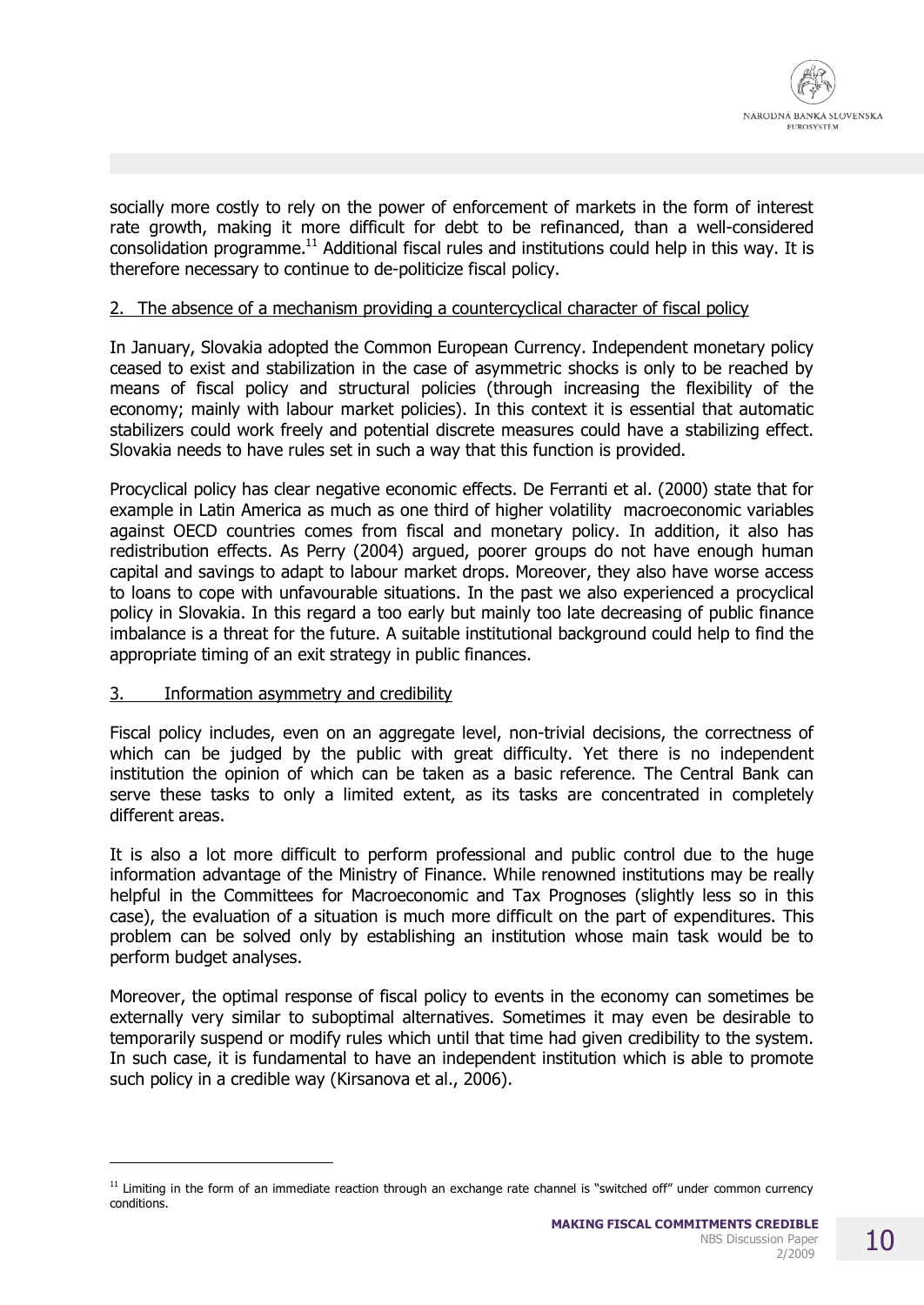

#### 4. SGP Shortcomings

As we have stated, the Stability and Growth Pact was introduced with the intention to prevent major policy errors in the fiscal policy of member states. However, practice showed that the pressure exerted by the SGP is only mild, as the penalty mechanisms have never been used. Apart from that, there is a wide range of literature about other shortcomings of these fiscal rules (Clamfors 2005, de Grauwe 2003, Buiter and Grafe 2004), of which, let us stress three.

Firstly, in our opinion public debt is a more important indicator of a fiscal situation than a deficit (creative accounting). Nevertheless, the SGP puts much greater emphasis on the deficit, which from the long-term point of view can be a serious problem for member states. For a country with weak potential growth, it is relatively painless to operate with a 2% deficit and at the same time still increase its debt. There is some progress concerning a greater emphasis on debt when assessing countries, as advised by the EC in relation to the rapid growth of debt in EU countries during the crisis.

The second frequently discussed shortcoming is the absence of pressure on consolidation in the good times. Therefore it happens very often that in the period of expansion, countries successfully meet SGP requirements; however, in a recession they get into excessive deficit procedure very easily. Politicians still see the 3% of GDP as a magic number instead of a requirement of structurally (almost) balanced budget. When reaching zero, there is only a minor likelihood for most countries that common economic cycles can catch them short (with a public finance deficit increase above 3% of GDP).

The third problem, from the point of view of Slovakia, is the small emphasis on the longterm sustainability of public finance. If MTOs took more into account the estimated costs of an ageing population (which we find reasonable), then some countries should operate with surpluses rather than balanced budgets. We think that for Slovakia, also in view of higher expected ageing costs, fiscal rules should more clearly reflect the question of long-term sustainability.

On top of that, people see the SGP as an outside limitation. Not respecting one's own fiscal institutions should probably have higher political costs.

#### 5. Non-flexibility

The general problem of fiscal policy is also the relative non-flexibility which does not allow prompt reaction to unexpected events (Blinder, 2006). This problem cannot be removed completely, although it can be mitigated. For example an independent institution could recommend (without legislative force) releasing or tightening the fiscal lever throughout the year. This aspect is particularly important at times with higher insecurity regarding development and also a greater need to maintain fiscal policy credibility.

#### 6. Irresponsible acts constituting an amendment

Each Member of Parliament can practically file an act constituting an amendment during a budgetary procedure without having a clearly calculated (a direct as well as indirect) impact on public finance. It is not our aim to limit the freedom of MPs when filing the acts; we only wish Parliament to know exactly what they are voting about. With an independent institution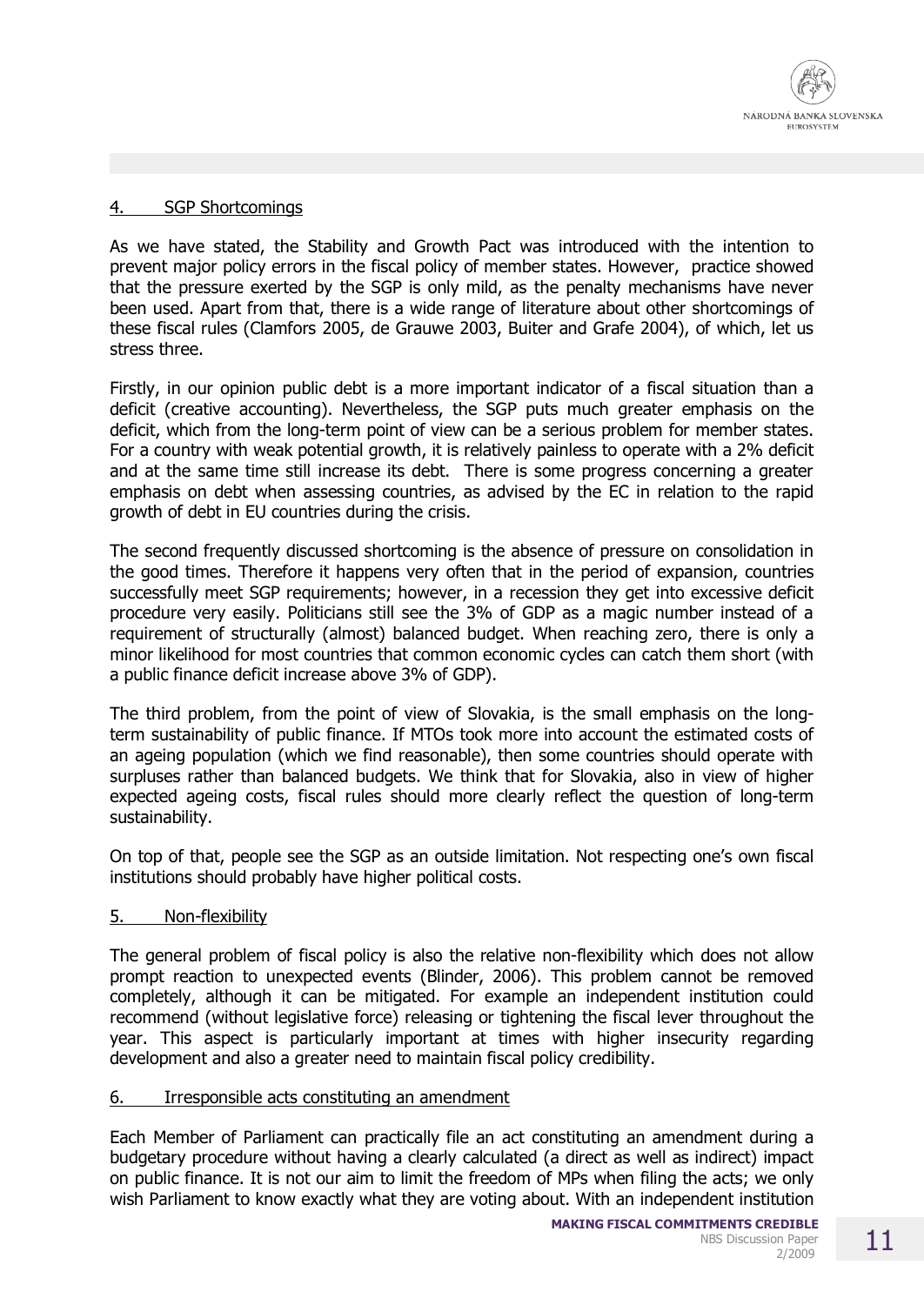

introducing obligatory calculations of fiscal impacts, there might perhaps be fewer proposals, but their quality may increase substantially.

#### 7. Transparency in disclosing relevant indicators and creative accounting

With its public finance management reform, Slovakia has clearly achieved a higher standard of fiscal reporting, and transparency has improved notably. However, there are areas where the current framework still allows for the fogging or avoidance of rules. In addition, the way some items are accounted in the ESA95 system distorts the total economic impact of fiscal policy (on aggregate demand). As examples<sup>12</sup> we can state a reclassification of transfers to recoverable financial assistance, PPP projects, optical budget improvement at the expense of state enterprises, maintenance costs, one-off incomes from the sale of assets, extrabudgetary funds, and accounting capitalization insurance schemes.

Apart from that, the information content of budgets and state closing accounts change flexibly depending on which data is more or less politically sensitive. Often not, even an expected outcome of the current year or a result from the previous year are stated. We can also see shortcomings when disclosing the beneficiaries of public resources. There should be minimum standards independent of the sitting government or economic cycle.

In many cases transparency can even replace fiscal rules as a result of public pressure. Under Slovak conditions, however, it is a question of the not very near future. According to von Hagen (2005), there are basically three tools for limiting information asymmetries among voters and politicians: ex-ante rules, political competition, and budgetary processes including transparency.

# **III. THEORY AND INTERNATIONAL EXPERIENCE**

We don't have any utopian ideas that a fiscal policy could work in a similar way as the monetary one, i.e. by means of an independent institution; it is simply impossible in a parliamentary democracy. It is our aim to create a stronger 'commitment device' where it would be more costly and difficult for economic-policy makers to deviate from a responsible track than today. All in all, each law can be changed and many things depend on the political will of the current government.<sup>13</sup> **The important thing is that if economic-policy makers mean it seriously with consolidation plans (ex-ante), appropriately selected institutional limitations could help them to reach their aims efficiently.**

Different countries have different approaches to the creation of such "commitment devices". The point is that there is no uniform or only correct recipe; many things depend on where a

-

 $12$  A complex view of examples can be found in the 'Net worth' chapter.

<sup>&</sup>lt;sup>13</sup> We can state an example from microeconomics to clarify the situation. People threatened by only a small actual penalty for breaking their obligation are much more successful at giving up smoking. This is why some websites are popular where people wishing to lose weight publicly declare that they will pay a certain sum of money to their friends if they fail to lose a determined weight. Another example is work by Benartzi and Thaler (2004) describing the success of a "save more tomorrow" program in the case of pension schemes. The amount of savings increased a lot more with people who decided to gradually put aside more money on their pension; and that in spite of the fact that it was relatively easy to cancel the obligation.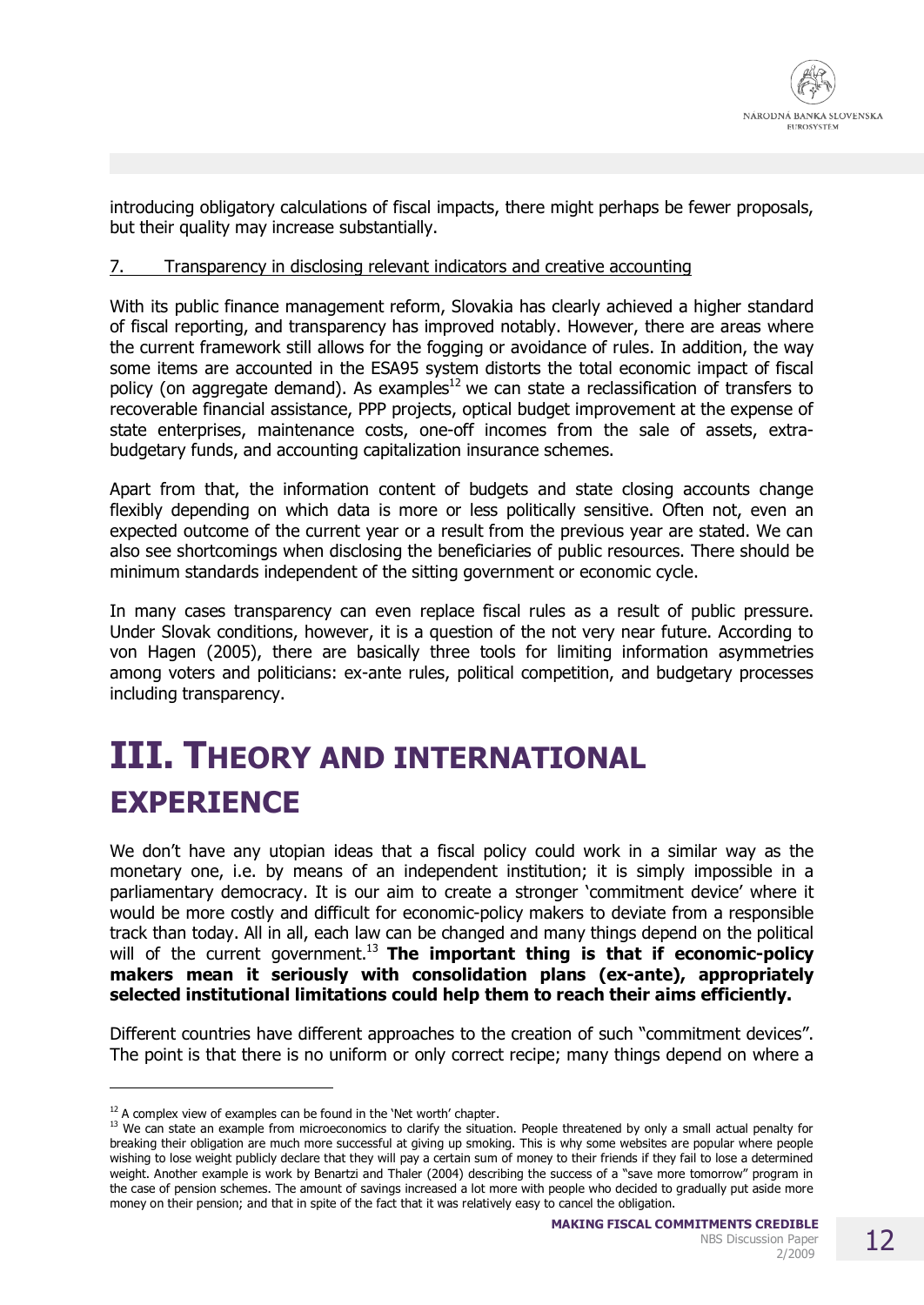

broad consensus among political parties can be found and what exactly individual countries need. A suitable compromise has to be found between simplicity and efficiency, or between flexibility and enforceability.

Since 1994, when the Fiscal Responsibility Act was passed in New Zealand, a lot of countries have tried to establish complex institutions<sup>14</sup> for limiting growing deficits and debts. A good review of the issue can be found in the work of Kopits and Symansky (1998), Banca d´Italia (2001), and for emerging markets Kopits (2004). By constructing indicators, some studies try to quantitatively measure differences in the approaches of individual countries to fiscal institutions – von Hagen (1992) and Gleich (2003).

This study understands fiscal institutions as a set of the following components:

- fiscal rules;

j

- budgetary procedures;
- transparency rules;
- independent institutions.

Fiscal rules are defined (Kopits and Symansky, 1998) as permanent limitations for the evolution of the development of some aggregate fiscal indicators (deficit, debt, expenditures). These indicators can be counted as nominal, real, or in proportion to GDP. In some countries the main legislation does not even mention quantitative requirements but only qualitative ones (New Zealand). From the point of view of legislative power, rules can be laid down directly in the Constitution or in the Budgetary Rules Act. Nevertheless, there are cases when rules are stipulated only in coalition agreements or even only as unwritten rules.

Rules for the budgetary process usually identify the powers of the Ministry of Finance, the Government, and Parliament. They tend to contain limitations for filing amendments to acts, time schedules or, for example, the obligatory force of some limits.

Transparency rules are explicitly stated in the recommendations of the MMF (2007), OECD (2001) or, for example, in the study by Kopits and Craig (1998). It is the OECD's recommendation to provide transparency in three areas (overlapping also with rules for drawing up budgets). Firstly, the OECD defines what information a budget should include, what principles it should be built on, and what accompanying studies the government should disclose. Secondly, for the public to obtain more complex budget information, the government should explicitly disclose some assumptions and problematic items, such as detailed economic prognoses, tax expenditure data, non-financial assets or, for example, conditional commitments. The third area of recommendations is an internal as well as external inspection (inspection offices, Parliament).

Independent institutions serve mainly for breaking the information advantage of the Ministry of Finance. They make the Government reflect on fiscal commitments; they help to put the

<sup>&</sup>lt;sup>14</sup> Of course, simple rules for limiting debt or deficit existed before, mostly on a sub-national level (USA, Switzerland, Germany, Netherlands, Italy, Japan, Indonesia).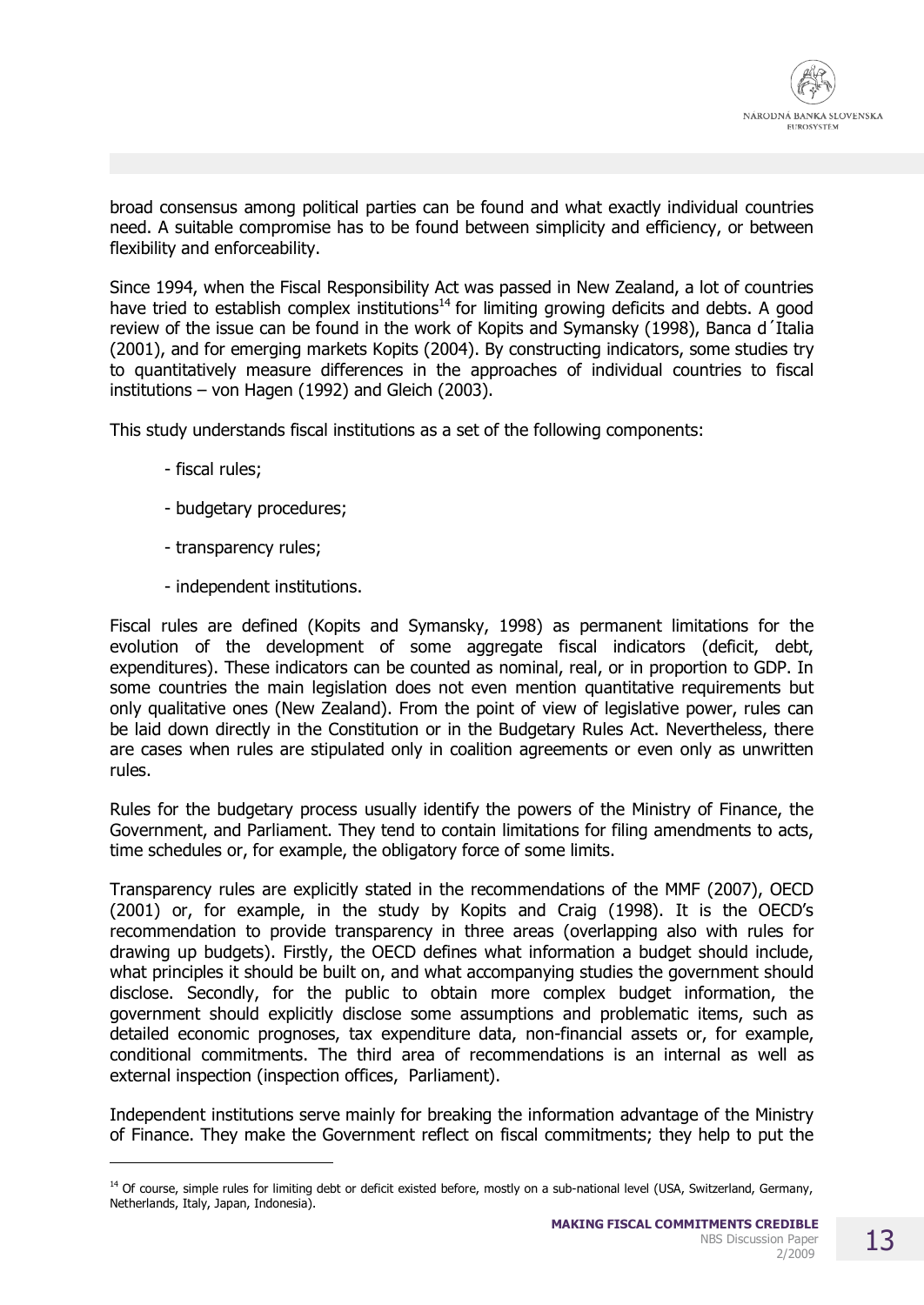budget on slightly conservative macroeconomic scenarios or, for example, they provide independent impact studies for proposed legislative amendments. Some of the most famous institutions include the Congressional Budget Office (CBO) in the USA, the Institute for Fiscal Studies in Great Britain, the Central Planning Bureau in the Netherlands, and the Federal Planning Bureau in Belgium.

Although each country has a different approach to issues of fiscal responsibility, several studies have tried to find out if better rules and institutions also mean better budgetary results. These works have quite optimistic conclusions: for example Fatas and Mihov (2003) on the basis of data from 51 countries point to a higher volatility of economic cycles as well as to lower economic growth in the case of discretionary decision-making in fiscal policy. Eichengreen (1994) analyses the behaviour of individual states in the USA with limitations existing in the form of rules. According to him, numeric and procedural rules are very efficient to achieve and maintain fiscal discipline. Hausmann (2004) argues that fiscal rules have to be monitored by a politically independent panel or court, and a failure to meet targets has to be significantly penalized. For Drazen (2004) fiscal rules are a signalizing mechanism when debates about fiscal responsibility attract the attention of media. The existence of rules helps to increase the interest of the public in this topic. No government wants to be the subject of negative criticism in the media ("negative spotlight effect"). Sometimes it is politically costly to abolish something which has been successfully working for a few years. $^{15}$ 

Nevertheless, when identifying the benefit of the rules, the biggest problem is the fact that stricter rules are introduced mostly by more responsible countries and it is therefore difficult to estimate the real impact of these reforms. Another difficulty is the fact that in many countries these institutions are not older than 10 years. The time series is short, and for a complex evaluation it is necessary to see the results of at least two economic and election cycles. Kopits (2007) shows results for the countries which have not only introduced but also met rules and institutions, and these have survived at least one election cycle without change. It can be said<sup>16</sup> that generally in these countries the debt and interest rates have dropped, economic growth has risen, and output volatility has decreased. The lesson to learn is that if a broader political consensus can be found regarding the need for greater fiscal responsibility reform, there is a bigger chance for success in the form of stable and sustainable public finance. According to Kopits (2001), governments with a strong reputation do not need fiscal rules. If they do not have such a reputation, fiscal rules can be a useful framework to achieve high and stable economic growth.

-

<sup>&</sup>lt;sup>15</sup> As for authorized institutions in Slovakia, the period of service of the two mentioned committees under the Ministry of Finance is also longer than the period of service of the government which established them.

<sup>&</sup>lt;sup>16</sup> We have to bear in mind that these conclusions are greatly weakened by problems with identification.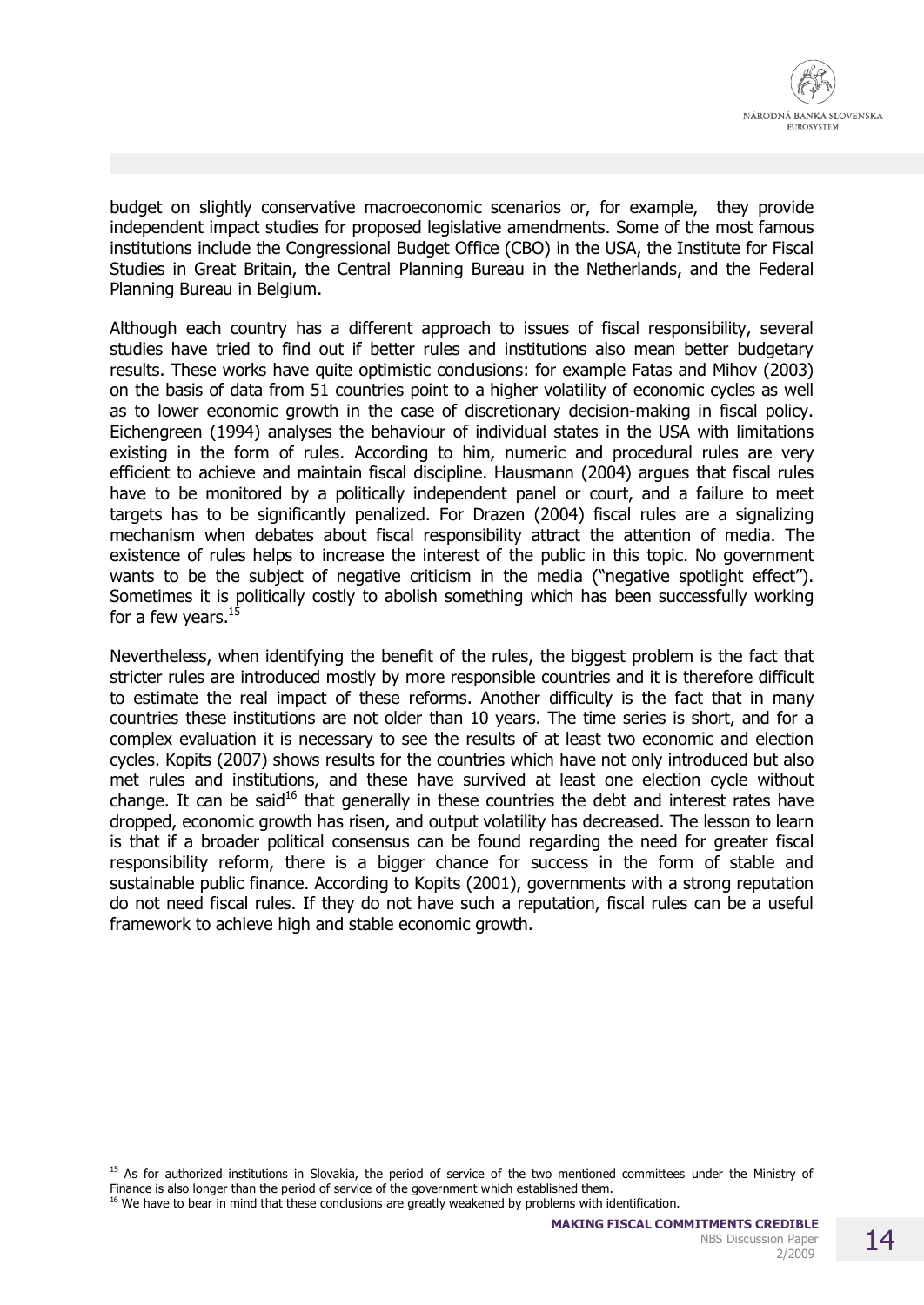#### **Table 1: Growth and volatility of selected countries after introducing fiscal responsibility frameworks (figures in brackets are values of comparable countries)**

|                       | <b>GDP</b> growth (mean) | <b>Growth volatility</b><br>(variance) |
|-----------------------|--------------------------|----------------------------------------|
| New Zealand (1994)    | 3,6(2,7)                 | 0,2(0,3)                               |
| Sweden (1997 - 1998)  | 3,0(2,1)                 | 0,4(0,5)                               |
| <b>Finland (1998)</b> | 3,3(2,1)                 | 0,4(0,5)                               |
| <b>Ireland (1998)</b> | 6,8(2,1)                 | 0,4(0,5)                               |
| Luxembourg (1998)     | 5,0(2,1)                 | 0,5(0,5)                               |
| Bulgaria (1998)       | 4,6(3,8)                 | 0,2(0,6)                               |
| Estonia (1998)        | 7,2(3,8)                 | 0,2(0,6)                               |
| Chile (2000)          | 4,4(2,9)                 | 0,4(0,8)                               |
| Peru (2000)           | 4,0(2,9)                 | 0,6(0,8)                               |
| <b>Brazil (2001)</b>  | 2,2(2,6)                 | 0,8(0,9)                               |

Source: Kopits (2007), IMF

Note: Comparison until 2005

The literature reveals that it were mainly crises and growing debts that led to the introduction of more responsible fiscal frameworks. One of the pioneers on this road – similarly to inflation targeting – was New Zealand which adopted the Fiscal Responsibility Act in 1994. Interestingly, it contained mainly requirements on a qualitative and not quantitative level. Some of the main principles of fiscal responsibility include: decreasing debt to a reasonable level, reaching an adequate net worth level, and good management of fiscal risks. An important part of the act is a requirement for analyses and reports including longterm projections and calculations of deficit adjusted for cycles (Janssen, 2001). Janssen argues that institutions and processes are more important than numeric rules which can easily be avoided.

Sweden underwent a major financial crisis in the 1990's. Public debt strongly accelerated and its sustainability became an issue of expert discussion. Therefore in 1997 new frameworks for fiscal policies were introduced working on top-down principles. Expenditure ceilings, which are determined well ahead (see Brusewitz and Lindh (2007)), became a key part of the reform. These limits are based on reflections on the long-term sustainability of public finance. Their result is that Sweden should try to maintain a structural surplus. In Sweden there is also an independent Fiscal Council for monitoring and observing rules.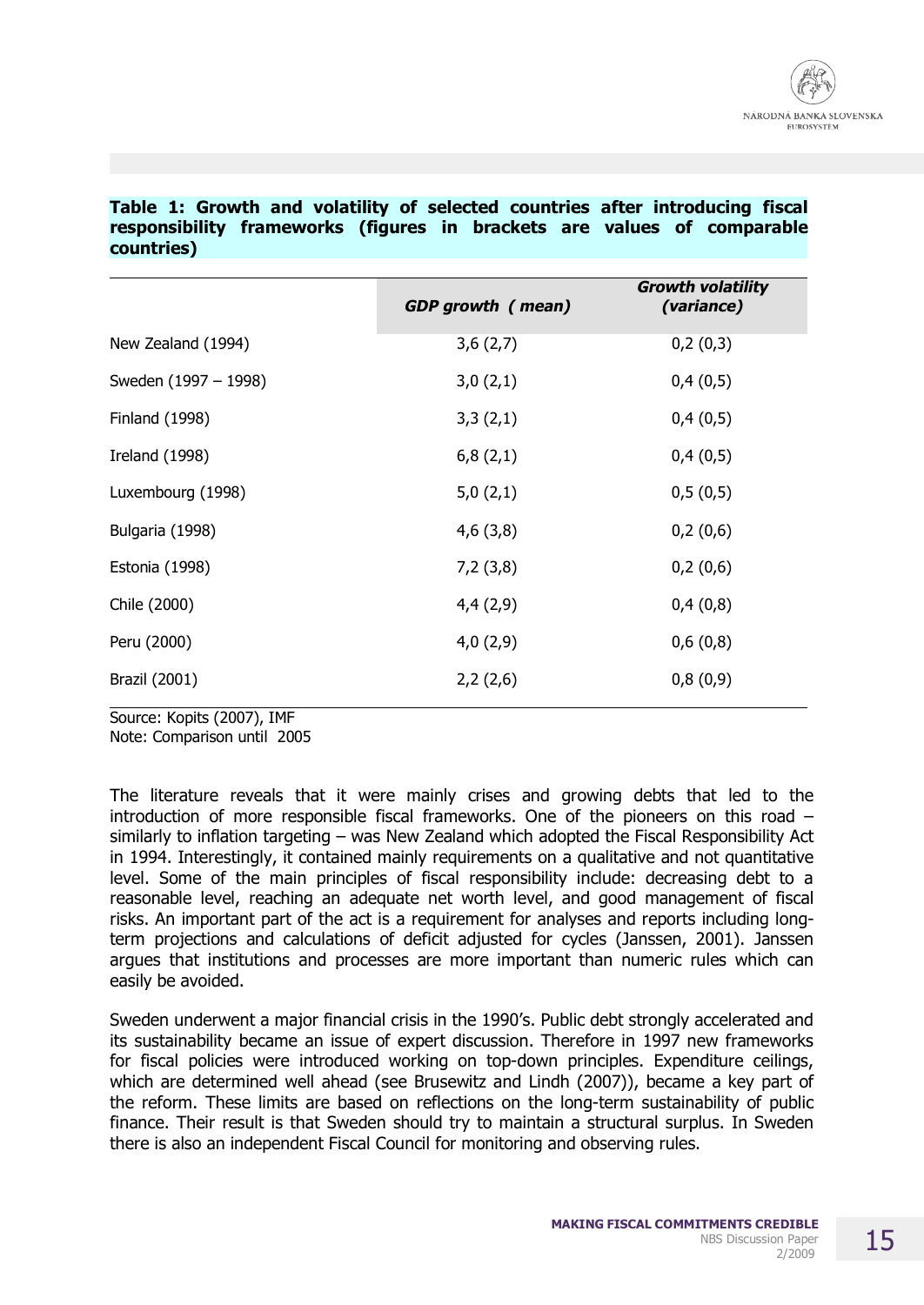

The USA is an example of a strong position of independent institution in the budgetary procedure (also when there are no fiscal rules at a federal level). The US Congress has very strong powers in drawing up the budget, it practically does not need to respect the President's proposal. If there are differences in data between the President's proposal and the CBO, the CBO's calculations have to be used in the debates. Apart from the President's proposal analysis, the CBO also produces long-term prospects, budgetary alternatives, monthly reports, and for example analytical studies. It employs more than 200 people, of whom 30 make macroeconomic analyses, 18 examine tax incomes, 76 the 'expenditures' side of the budget, and over 50 deal with impact studies and microeconomic analyses (Emery, 2007).

|                 | <b>Basic rule</b>                       | <b>Legislation</b> | <b>Authority</b>            | <b>Sanction</b> |
|-----------------|-----------------------------------------|--------------------|-----------------------------|-----------------|
| New Zealand     | operating balance (MT)                  | law                |                             | reputational    |
| EMU (SGP)       | overall balance (MT), debt limit        | treaty             | peer review                 | financial       |
| Sweden          | structural surplus, primary exp. limit  | guideline          | fiscal council reputational |                 |
| <b>Bulgaria</b> | overall balance, primary exp. limit     | guideline          |                             | reputational    |
| Poland          | debt limit                              | constitution       |                             | judicial        |
| Chile           | structural surplus, stabilization fund  | law                | fiscal council reputational |                 |
| Peru            | overall balance, stab. fund, exp. limit | law                | central bank                | judicial        |
| Brazil          | current balance, wage and debt limit    | law                |                             | judicial        |
| India           | current balance, deficit limit          | law                |                             | judicial        |
| Switzerland     | structural balance                      | constitution       |                             | judicial        |
| <b>Hungary</b>  | debt limit a primary exp. limit         | law                | fiscal council reputational |                 |

#### **Table 2: Frameworks of selected countries**

Source: Kopits (2009), MT – medium-term

j

Great Britain has introduced two rules for achieving fiscal stability: the Golden Rule and the Sustainable Investment Rule. The Golden Rule requires the government to borrow only for investment funding purposes and not for common expenditures over the business cycle. The other rule represents a limitation for investment, setting a target for net debt (also over the business cycle). The main disadvantage of introducing such rules on a central level is the fact that it discriminates investment in human capital which, in fact, can have even more substantive benefits for society than investment in infrastructure.<sup>17</sup>

 $17$  At the moment the implementation of these rules is (temporarily) suspended. In the future the return to a similar system can be expected (House of Commons, 2009).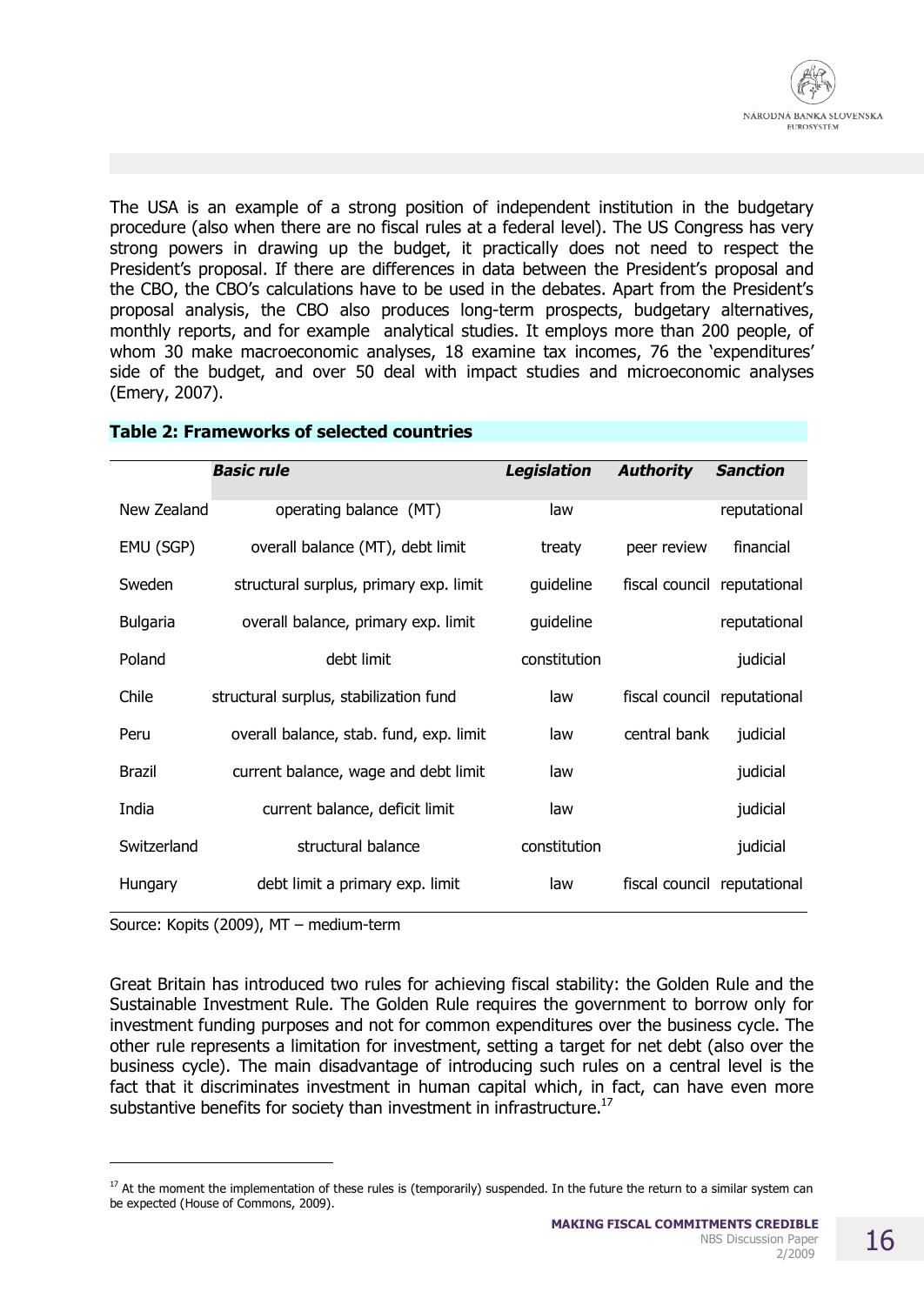

Hungary is quite a fresh reform example. For a longer time, Hungary has been well-known for its high deficits and problems with the refinancing of its foreign debt. Apart from rules for a real debt development and expenditure limits, Hungary has established a Fiscal Council which is planned to have about 40 employees. Its task is to strengthen the public control of the budget. The main anchor is the requirement that real gross debt must not increase. In addition to that, the government can also limit the growth of public expenditures and in this way also the role of the state in the economy.

Of other countries, let us mention Chile which did not learn their lesson from their own mistakes, but rather from the mistakes of others. After turbulences in Argentina, Chile decided to strengthen the trust of investors by means of unofficial fiscal rules. The country has introduced structural surplus requirements and started to create reserves in the budget. Poland has a constitutional act for an upper limit for debt. Currently, Germany, seeking an exit strategy, has introduced a new rule with a constitutional act. On a federal level, this amendment to the SGP determines a limit for the structural deficit at the level of 0.35% GDP, which Germany plans to meet starting from current values until 2015. Further rules apply for regional budgets (Federal Ministry of Finance, 2009).

It is important to determine the legislation appropriate for setting up the framework for fiscal responsibility. There are examples of a constitutional amendment (e.g. Poland) as well as of subordinate legislation. Consequences of non-compliance with rules have to be determined too. In many countries there is only a reputation risk, in others it is considered to be a criminal act (Brazil). Brazil is also a good example of a very detailed specification of enacted rules and procedures, while for example New Zealand relies on qualitative elements of fiscal responsibility. For a few years, Chile did not even have rules laid down in acts.

In Slovakia there was an expert discussion $18$  about questions of further fiscal institution reform as early as 2005. It was then discussed if rules or fiscal board are better and more efficient (similar to Wyplosz, 2002). The result was that it would be enough to include the SGP into our legislation. We believe that there is a better way. Instead of refusing rules because of their rigidity, and fiscal board because of their problematic application in Slovak conditions, we should discuss a complex package where both rules and the Board would have their place.

**The reason is significant synergic effects.** Rules can always be avoided in creative ways to a smaller or greater extent. The Board could therefore be an independent guardian of compliance with the rules. According to Milesi-Ferretti (1997), numeric rules can play a positive role only when they are accepted as a part of budgetary procedure reform. Otherwise, there is not only the risk that the rules will not be efficient, but they may even be counter-productive, as they can extend creative accounting practices. Moreover, there are extreme cases when it is easy for politicians to drop all rules saying that they are too rigid and the country needs to increase the deficit. In such case, the Board is an ideal place for evaluating the justification and at the same time represents a greater guarantee of return to sustainable tracks. On the other hand, a Board without rules may be a useful tool for increasing transparency; its assessments can start to be purely academic in the course of time, without a response in economic policy. Another argument is the fact that in order for the rules to be successful, they must be communicable in a simple way to the public. Then

j

<sup>&</sup>lt;sup>18</sup> Not in public, though.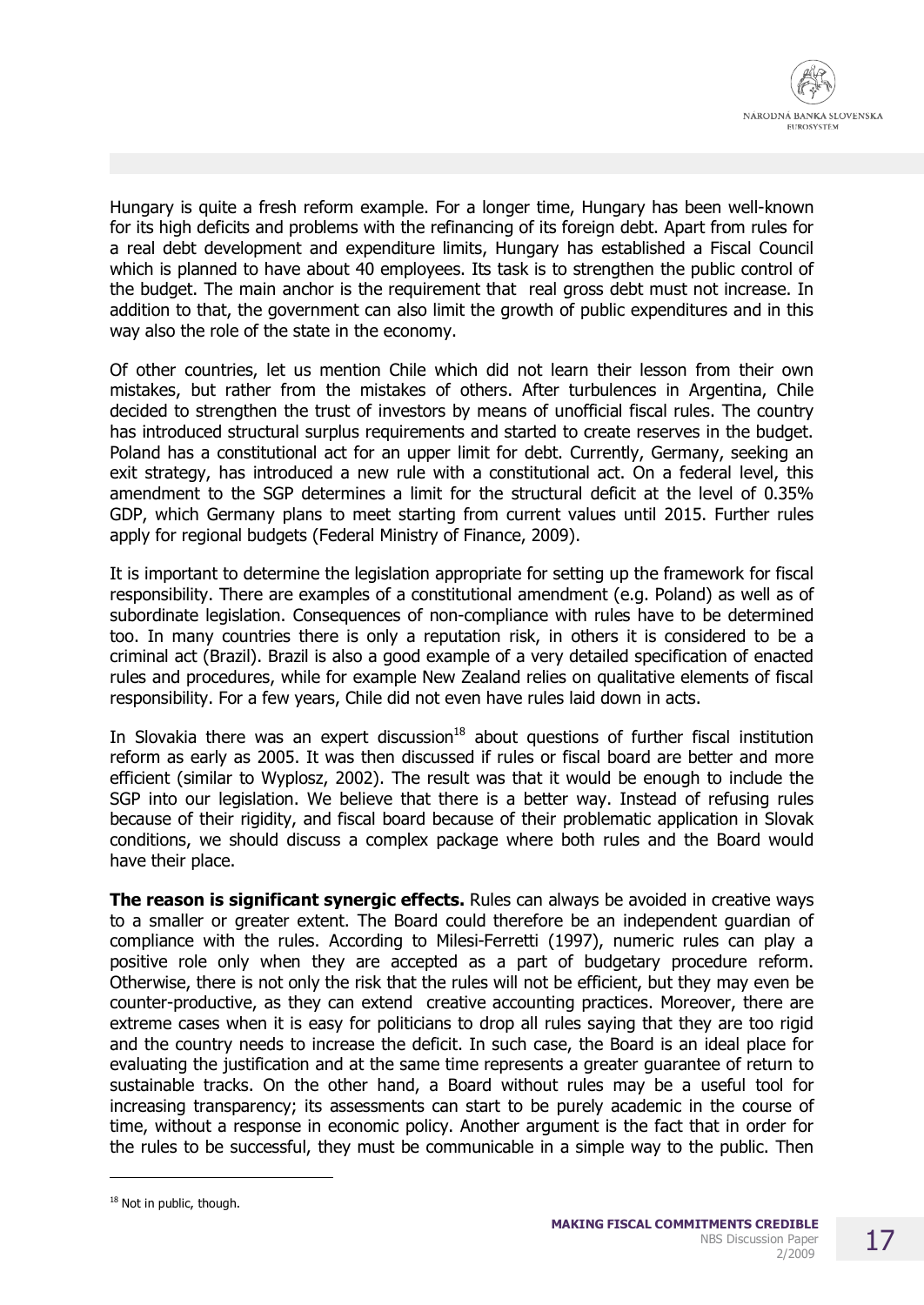

there is the risk of their avoidance. The Board may be a kind of prolonged arm of the public which can also guard compliance of more complex rules. As Perry (2004) says, it is about finding a compromise between flexibility and credibility. In our opinion the combination of rules and the Board can help achieve this compromise better, and in this way give a partial response to critics who would introduce state-contingent rules. It is also interesting to have a look at the issue of government composition. Schick (2004) argues that with coalition governments (including Slovakia), it can be more efficient to delegate some fiscal responsibility issues on a professional level.

We are therefore convinced that the question is not "the one or the other?" but rather "how to combine the Board with the rules in the most efficient way?" (together with transparency and procedural questions).

#### **Box 1: Rises and falls of fiscal responsibility frameworks**

It is interesting to have a look at two questions: why some established schemes have failed and how the best frameworks work in times of the current financial and economic crisis?

The best failure examples can be seen mostly in some Latin-American countries. New fiscal frameworks did not bring many benefits to Venezuela, Equador, or Argentina. It is important that institutions of this kind are not established as a result of external pressure, and that they do not represent an opinion of only one part of the political spectrum. Of course the failure in these countries can be attributed also to a not too solid democratic base.

The most successful examples could be the frameworks in New Zealand, Chile, Sweden, and the Netherlands. In New Zealand there isn't an independent "inspection" institution, as public finance is very transparent there. The key to success in these countries was a general understanding that we cannot live at the expense of future generations, and mainly that the political fight is not about the public finance balance, but about the role of the state (amount of expenditures) and expenditure priorities.

The current crisis will intensively test all fiscal responsibility regimes. It is too early now to make evaluation, as the shock would be very sharp and a real test of single regimes will be the fact how quickly they will manage to return to sustainable values (exit strategy). However, there is some optimism in the fact that both Sweden as well as Chile are among the countries which do not show a significant deviation from responsible tracks and do not plan to change the existing systems. The case of Poland is still pending though, where the debt ceiling in the Constitution is starting to be a subject of intense political discussion.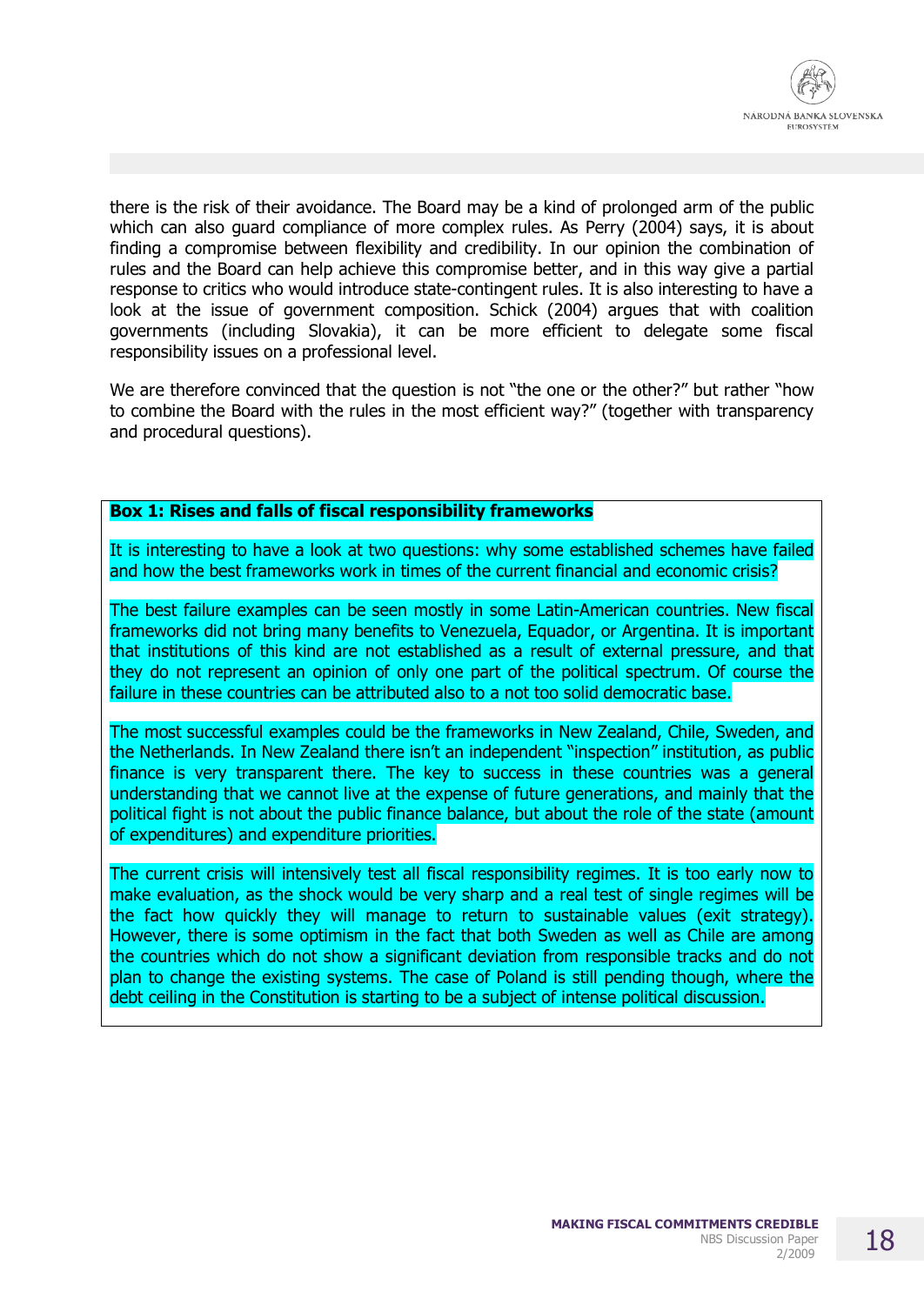

# **IV. A REFORM PROPOSAL FOR FISCAL INSTITUTIONS IN SLOVAKIA**

**Our reform proposal is based on a theoretically most acceptable concept – the net worth concept**. Apart from that, criteria such as transparency, credibility or providing sustainability and enough room for the work of automatic stabilizers are very important when designing the system. The main criterion for any institutional structure is neutrality against different opinions of the role of the state in the economy, rate of redistribution, and public policy priorities. All our proposals meet this criterion.

The following table compares different fiscal rules from the point of view of meeting our targets. Expenditure limits are, for us, definitely in first place. $19$ 

| Rule regarding:                         | deficit       | structural balance expenditures |                |
|-----------------------------------------|---------------|---------------------------------|----------------|
| <b>Fiscal responsibility</b>            | 1.            | 2.                              | 3.             |
| <b>Macroeconomic stabilization</b>      | 3.            | 2.                              | $\mathbf 1$ .  |
| Comprehension                           | 1.            | 3.                              | 2.             |
| <b>Credibility</b>                      | 3.            | 2.                              | $\mathbf{1}$ . |
| <b>Cooperation with monetary policy</b> | 3.            | 2.                              | $\mathbf 1$ .  |
| Predictability                          | 2.            | 3.                              | 1.             |
| <b>Administrative difficulty</b>        | $\mathbf 1$ . | 3.                              | 2.             |

#### **Table 3: Importance of individual fiscal rules according to various criteria**

Source: authors

j

In the table we do not consider annual debt rules, as in the end such have to be transformed into the general government budget. Also, our concept counts with a maximum debt ceiling. We do not include the option of introducing the Golden Rule on an aggregate level either, due to a great disadvantage in the form of discrimination of investment in human capital and a possible increase in the degree of non-transparency , as there would be a strong motivation to account common expenditures as capital ones.

Countries which have successfully introduced a kind of fiscal rules use mainly deficit limitats, and limitats for primary balance adjusted for cycles (structural deficit) or expenditures. A great advantage of deficit limitats is the fact that, providing plans are observed, they can relatively efficiently provide fiscal responsibility. On the other hand, they can have a

<sup>&</sup>lt;sup>19</sup> The verdict regarding expenditure limits assumes their suitable formulation. Too rigid rules include the unwanted risk of procyclicality (Wyplosz, 2002)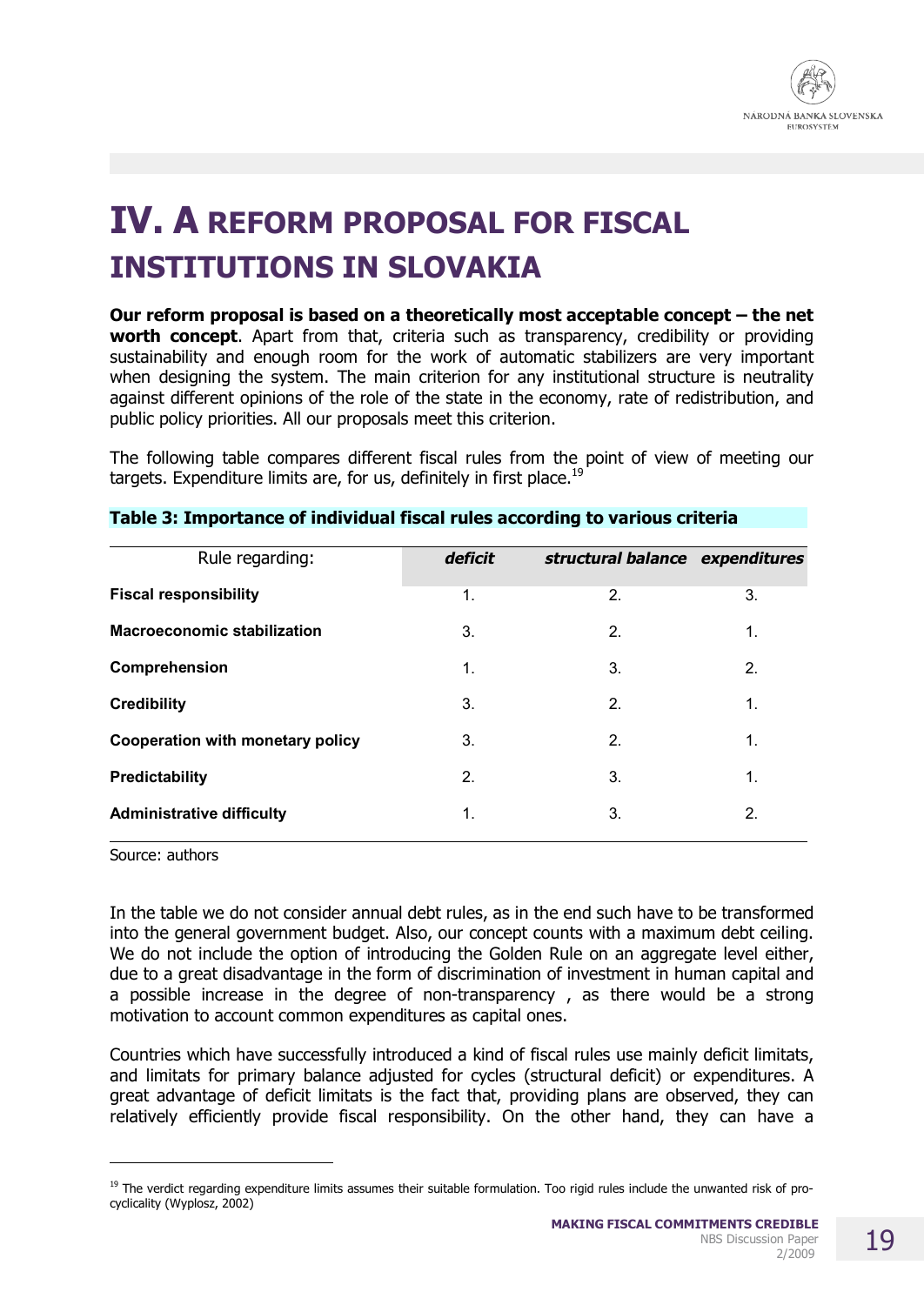

destabilizing effect (as they do not respond to a business cycle phase) or they can be quickly doubted due to their inflexibility.

The most attractive alternative from the professional point of view is a rule for the cyclicallyadjusted primary balance. In theory, this can ensure that fiscal policy will be both sustainable as well as working countercyclically. Apart from greater scope for avoidance, some of its main disadvantages also include a lower level of understanding for the public and problems with determining the current phase of a business cycle.

Expenditure ceilings offer a very clear and transparent view of observing the rules; their disadvantage though is lower pressure on the deficit decrease in good times. Our proposal is a kind of combination of economic logic of rules for a cyclically-adjusted primary balance and the simplicity of expenditure rules.

Apart from expenditure ceilings, we also propose a ceiling for gross debt, a Golden Rule for municipalities, and rules for the transparent drawing up and checking of the budget. These four pillars are roofed by the Fiscal Board which, as an independent institution, offers the public expert opinions and detailed information on the public finance status in Slovakia.



#### **Scheme 1: Proposed reform of fiscal institutions in Slovakia**

Proposals for fiscal rules are in literature evaluated on the basis of the so-called 'Kopits-Symansky criteria' (1998). Annex 1 contains an evaluation of our complex proposal on the basis of these criteria.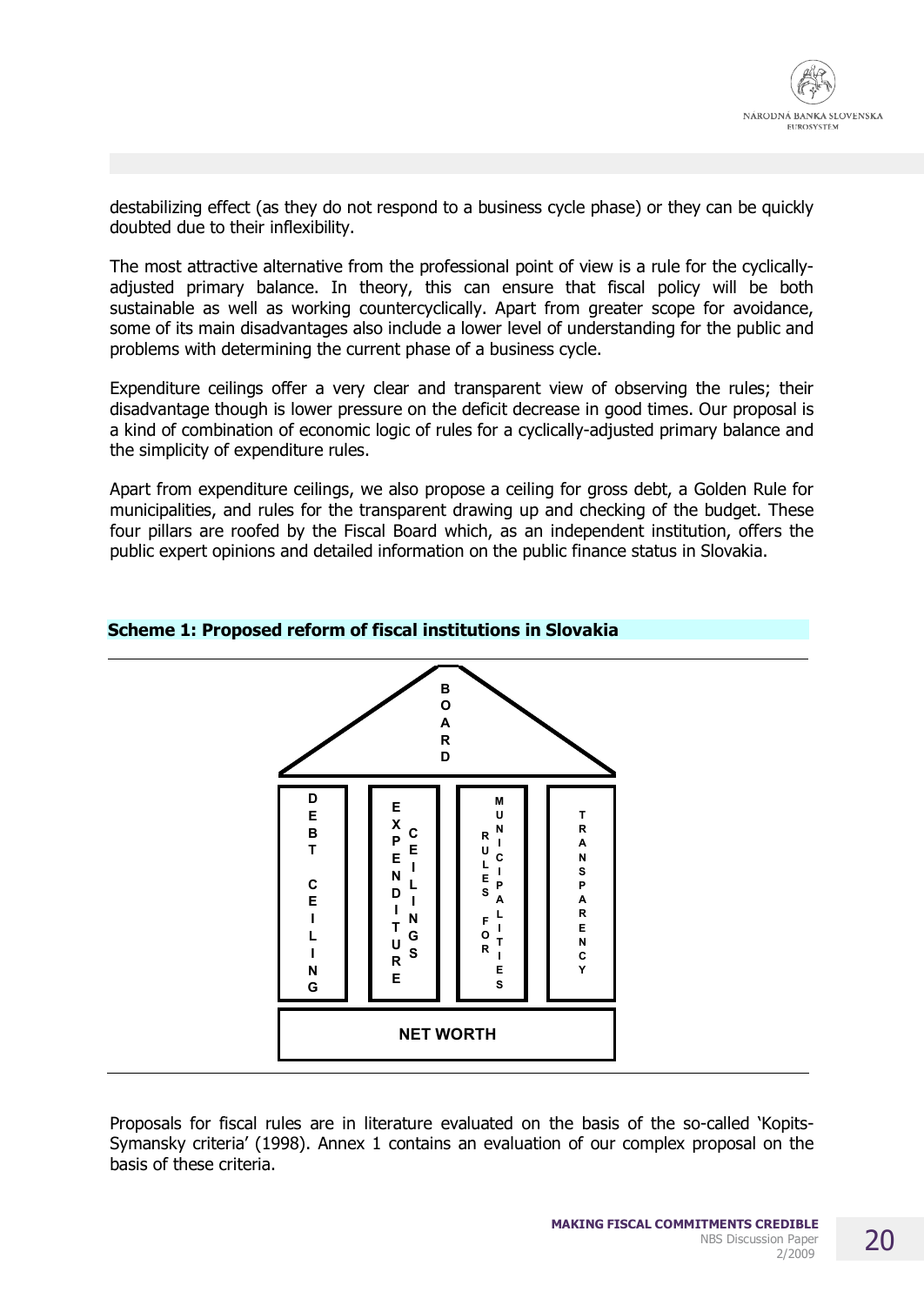# **IV.1 NET WORTH**

Economic analyses, but also political debates around the public finance budget, mostly focus on flow variables, such as incomes, expenditures, and deficit. Stock variables are mentioned much less frequently. There is therefore a significant disharmony between the view of economists on the financial management of businesses, where apart from profit and loss statement also balances are commonly presented, and their view of the financial management of the state; and it is not only about the complexity of analyses but, as we argue below, also about incorrectly set motivations for economic-policy makers.

**It is our ambition to introduce the concept of net worth in discussions about fiscal and budgetary policy.** We see it as an important benchmark for economic-policy makers. Although it is a hard task to introduce this concept into practice, in our opinion it is necessary to draw a balance of the state as soon as possible (at the beginning only indicative though).

As can be seen in the following scheme, the state balance offers a much more complex picture of public finance management than only incomes and expenditures.

#### **Scheme 2: Simplified public sector balance**

| <b>ASSETS</b>              |                                                                                                                     |                      | <b>LIABILITIES</b>                                                                          |
|----------------------------|---------------------------------------------------------------------------------------------------------------------|----------------------|---------------------------------------------------------------------------------------------|
| A1<br>A2<br>A3<br>A4<br>A5 | <b>Buildings</b><br>Infrastructure<br>Capital stock<br>Deposits<br>Central bank net worth                           | L1<br>L2<br>L3<br>L4 | Explicit debt<br>Implicit liabilities<br><b>Contingent liabilities</b><br>Other liabilities |
| A6<br>A7<br>A8<br>A9       | Net worth of state entreprises<br>Natural resources<br>Ecological wealth<br>Other assests including taxing capacity |                      | <b>NET WORTH</b>                                                                            |

In the end, the most important indicator for the public is not the deficit evolution, but net worth change. Some countries, such as New Zealand, Australia and Great Britain monitor this concept and consider it to be an important indicator.

Let us now mention a few examples of bad motivations or economic-policy makers, if only the budget, and not the net worth, is under public scrutiny. Then scope for creative accounting and fogging is still rather wide. We will show that with correct handling of net worth concept, these tricks would have no significance.

#### *Motivation No. 1 – Sales of some assets*

Governments may have a motivation to sell a building or to privatize a state enterprise not because it has economic importance, but for example because they do not want to exceed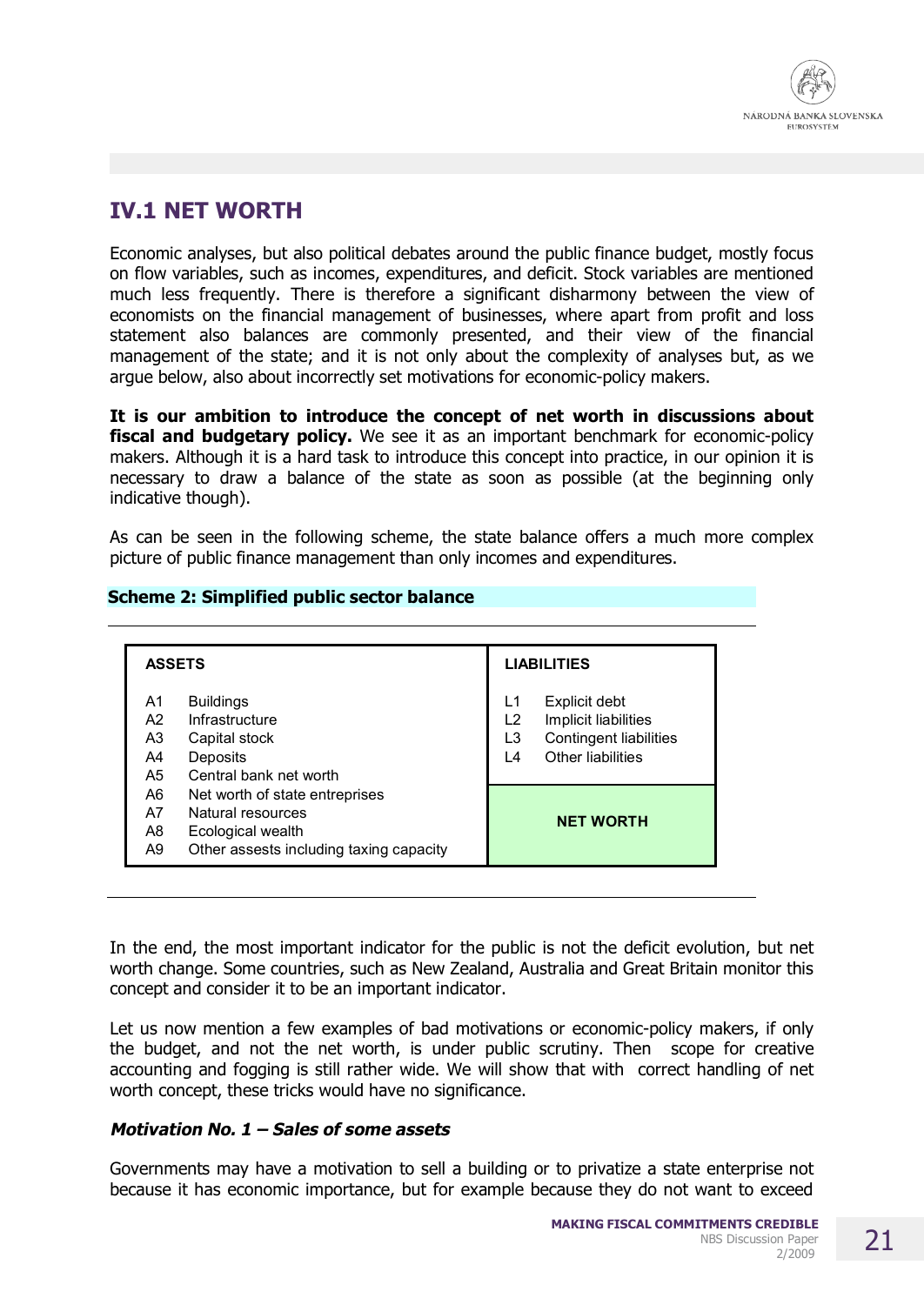the 3% public finance deficit or the 60% limit (of GDP) of government debt. It is often the rule that a favourable price plays only a secondary role in these reflections.

*Example 1a*: The government sells a building for half price and in this way will decrease the deficit.<sup>20</sup> The target has been achieved. If it took into consideration the net worth concept, results would be negative. If we assume that all income will be transformed into capital stocks, the net worth decreases. A3 namely grows a half, against the A1 drop.

*Example 1b*: The government privatizes a state enterprise and decreases its gross debt from the revenues, in order to meet Maastricht Criteria. Although the gross debt drops, the net worth will not change. Both A6 and L1 will decrease by the same value (we suppose that the privatization will be performed at market price).

#### *Motivation No. 2 – Neglecting repairs and maintenance*

With public pressure on saving, it is often the easiest solution for budget-makers to nullify expenditures on repairs and maintenance. Roads will be of lower quality and computers oldfashioned, but in the end the point is to decrease expenditures, i.e. savings at first glance. However, if we look at the state balance, a problem comes to light very soon.

Example 2: The government decreases expenditures on the repair of schools. A look at the net worth will reveal a negative evolution, as A1 will go down (depreciation).

#### *Motivation No. 3 – Too big an emphasis on PPP projects*

A real motivation for performing PPP projects should be the fact that in some cases the private sector can be more efficient in delivering a project than the state (e.g. thanks to longer experience in the particular area or a stronger motivation to decrease costs efficiently). Or in the background, there might be reflections about a transfer of a major part of risk to the private sector or about bigger inter-generation fairness: often future generations profit from the current investment too. However, it can be said, and is confirmed by foreign experience, that in fact in most cases the real motivation is lower budgetary expenditures in the short-term. As the efficiency question is in these cases secondary, the real effect on tax-payers can often be negative.

*Example 3*: The government, instead of building a highway from public sources for EUR 1 bill. will conclude a PPP project of total value of EUR 1.5 bill., paying EUR 150 mil. annually (for 10 years). The budget expenditures will drop by EUR 850 mil. in the first year and it looks like a saving. However, a look at the net worth will show that together with the A2, also the L2 will grow. Even with low interest rates, the current net present value of the implicit debt can be significantly higher than the highway's value. In such a case, the net worth of the state will drop.

#### *Motivation No. 4 – Saving at the expense of state enterprises*

j

As mainly general government deficit is under the scrutiny of analysts and statisticians, there are often attempts to decrease public finance deficits, and at the same time problems in

 $20$  According to ESA95 rules, sales of assets are a public finance income, while revenues from privatization are only a financial transaction.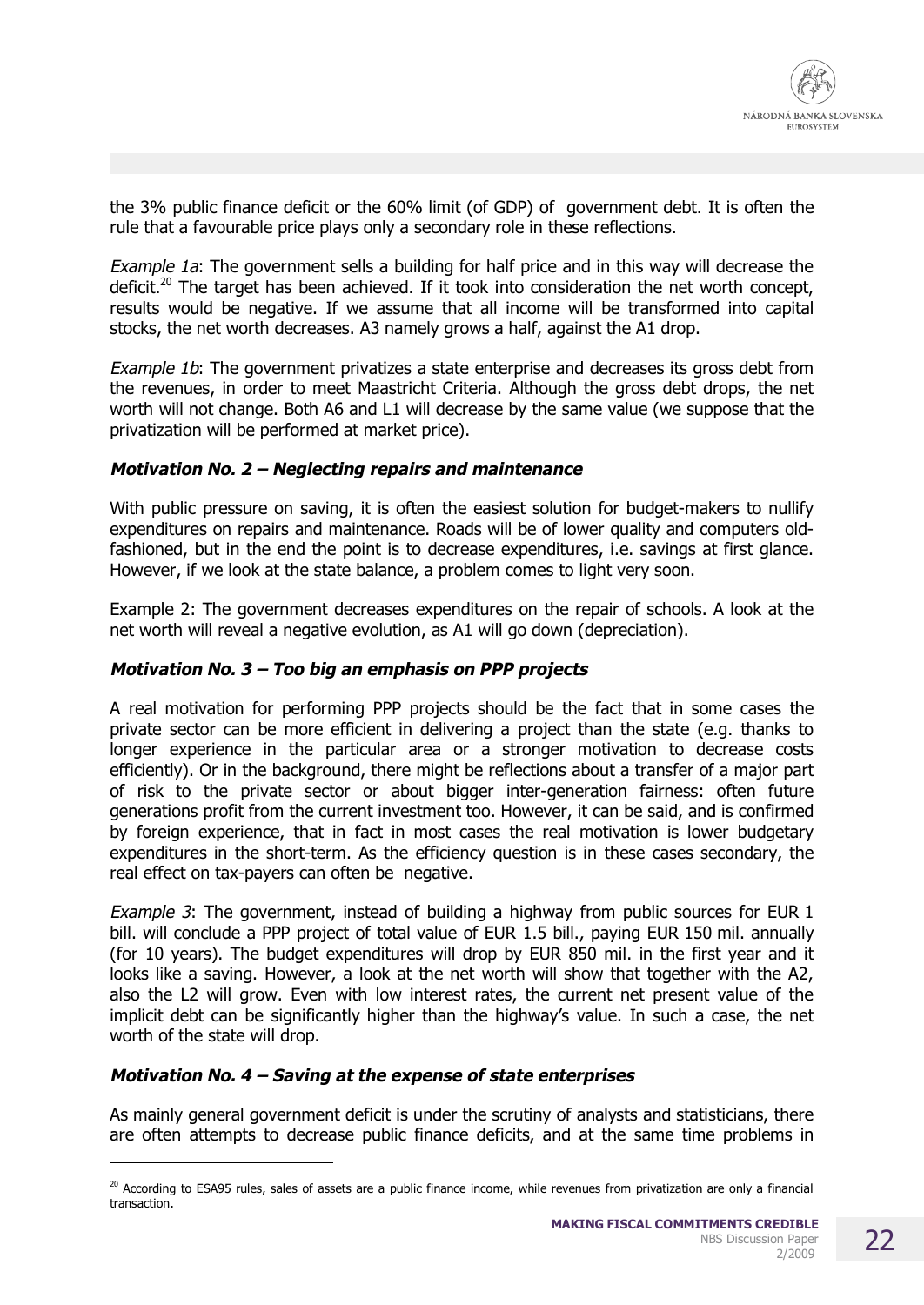

state enterprises accumulate. In other cases, problems of state enterprises are solved by transactions which, in spite of the high risk of their unsettlement, are declared as financial (guarantees, recoverable financial assistance, or capital increase).

*Example 4a*: The government will decrease a public enterprise subsidy for actions performed in the public interest. Public finance expenditures will drop, as well as deficit. Looking at the state balance it is clear that the L1 will go down, but at the same time the A6 will decrease too, at least by the same sum, because the enterprise will have to borrow from the market (the risk margin of the enterprise is higher than that of the state).

*Example 4b*: The government does not deal with the problem of the state enterprise and when there are problems, it simply increases the capital or provides recoverable financial assistance (loans) on paper. Though the impact on the public finance budget is zero, the net worth will decrease by means of the A4 decrease or by means of the L1 rise. When not dealing with the situation, the A6 drops.

#### *Motivation No. 5. – Aversion to funded schemes*

Although some funded schemes (e.g. in the area of pensions or the health system) can bring higher stability and better results of systems in the long-term, current official statistics of public finance discriminate them against common systems.

*Example 5*: The government is considering introducing a fully-funded pillar in the pension system. In the end though, it will choose not to carry out the reform because of a negative impact of the change on public finance in the short-term, as the reallocation of a part of social contributions to private pension fund management companies means a drop of income and so a higher deficit. A look at the net worth shows that through a higher deficit the L1 will grow, but at the same time the L2 will decrease, and in the end it can even have a positive impact on the net worth of the state.

#### *Motivation No. 6 – Asymmetric handling of Central Bank profit/loss*

It may happen that if the Central Bank makes a profit, the government will wish to obtain a part of the profit; however, with a loss it will not provide a subsidy to the Bank.

*Example 6*: Although in the case of strong domestic currency appreciation foreign government debt decreases, the value of foreign exchange reserves of the Central Bank decreases too. The result is a clear positive impact on the budget, yet a questionable impact on the net worth of the state. The L1 will drop, as will the A5 .

#### *Motivation No. 7 – Too rapid natural resources depletion*

States rich in natural resources can very quickly 'overeat themselves' if they do not have a correct view of the state balance.

*Example 7:* The government is extracting crude oil quickly and from the revenues provides common expenditures. Though the deficit is all right, net worth is clearly decreasing through the A7. This is the reason why many countries place revenues from crude oil into funds for future generations (the A7 is decreasing, but at the same time for example the A4 is rising).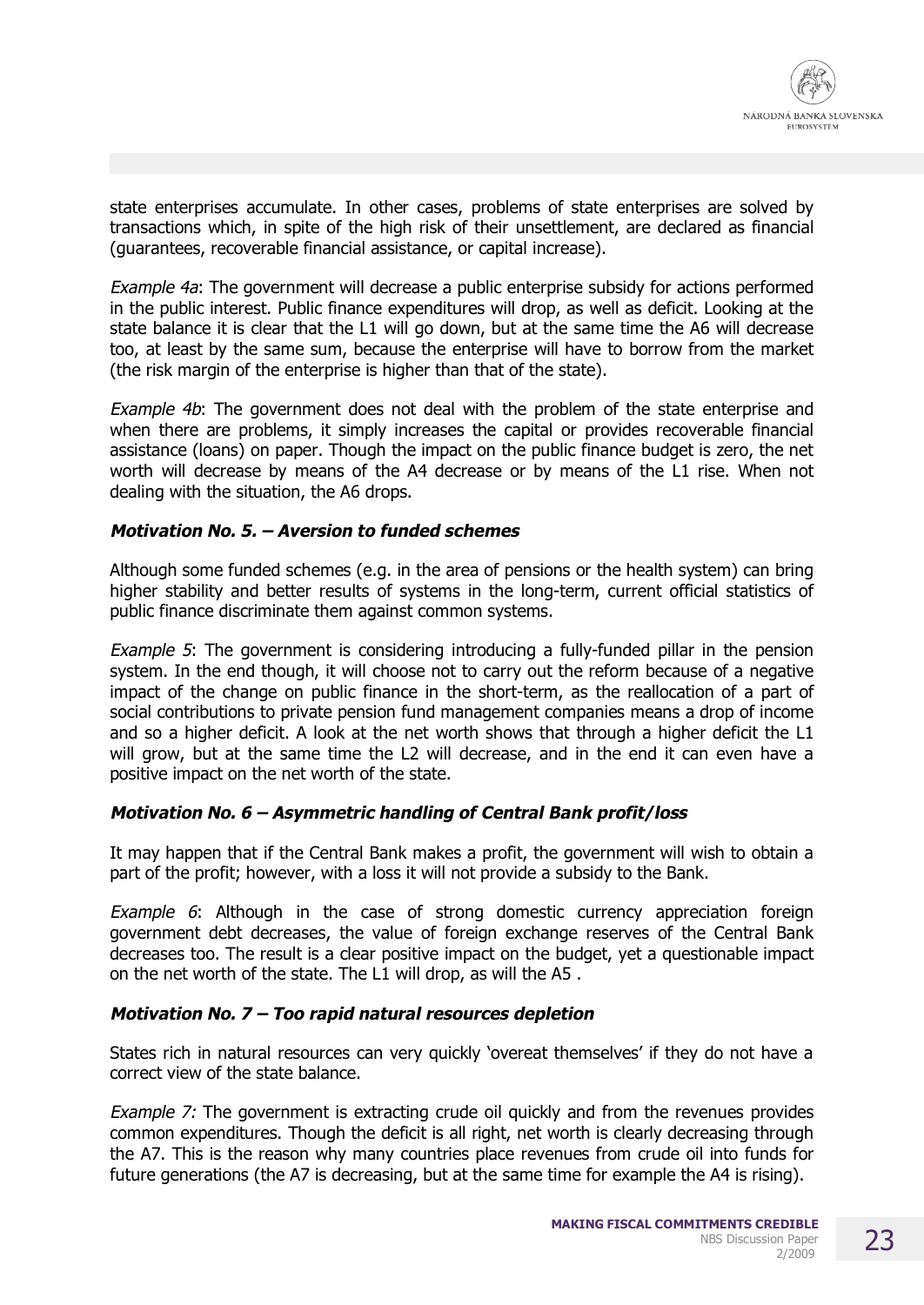

#### *Motivation No. 8 – Tendency for greater risk with legally ambiguous issues*

If contingent liabilities are not recorded, motivations for the government may be wrongly set when deciding about some legal issues.

*Example 8:* For political reasons, the government decides to cancel a contract with a supplier in spite of risks that it will lose the law-suit. The immediate impact on the budget is zero, but the impact on net worth can be negative through the L3.

#### *Motivation No. 9 – Ignoring environmental costs*

The quality of the environment is part of the wealth of a state (even though its quantification may be rather problematic). State activities may disturb this quality rather significantly.

*Example 9:* The government cuts down forests and builds a highway. The impact on net worth may be questionable if we also consider environmental costs. The A2 will grow, but the A8 will drop.

As we have seen, looking at public finance in a more complex way through the net worth prism, the scope for deformed motivations of economic-policy makers and non-transparent accounting is considerable smaller. It would therefore be ideal to fully focus on the net worth of the state and not on public finance deficit. In regard to some methodical issues and the difficulty of data collection, this possibility is now rather distant. Yet we find it important that first state balances start to be disclosed and such should be improved gradually. Apart from that, the net worth concept can serve as a very useful benchmark for evaluating and analyzing real fiscal development. At least it makes economic-policy makers take into account the wider context of their decisions. In our fiscal institutions reform proposal, we also rely on the net worth concept and we will try to deal with incorrect motivations No. 1, 3, 4, 5, 6, and 8.

### **IV.2 SAFETY BRAKE – A DEBT CEILING**

No matter how precisely we can try to set fiscal rules, it is never possible to cover all situations which may potentially crop up in real life. Therefore the first pillar of the reform should be a simple and clear rule which does not allow for flexible interpretation, and which would at the same time serve as a strong warning for both the government and the public. It would work as a safety brake in the case of danger.

In our opinion the best candidate is a debt limit which would be specified in a constitutional act, the breaking of which would have serious consequences for the current government. In the extreme, it could even lead to the fall of the government.

How to determine the limit? There are various selection criteria: simplicity, transparency, and economic logic. The scope for ambiguous interpretation must be absolutely minimal.

Of course, the starting point has to be economic reflections. There is no magic figure; even the 60% of GDP in the SGP is only an arbitrarily selected constant. We believe that it is necessary to consider a few economic factors: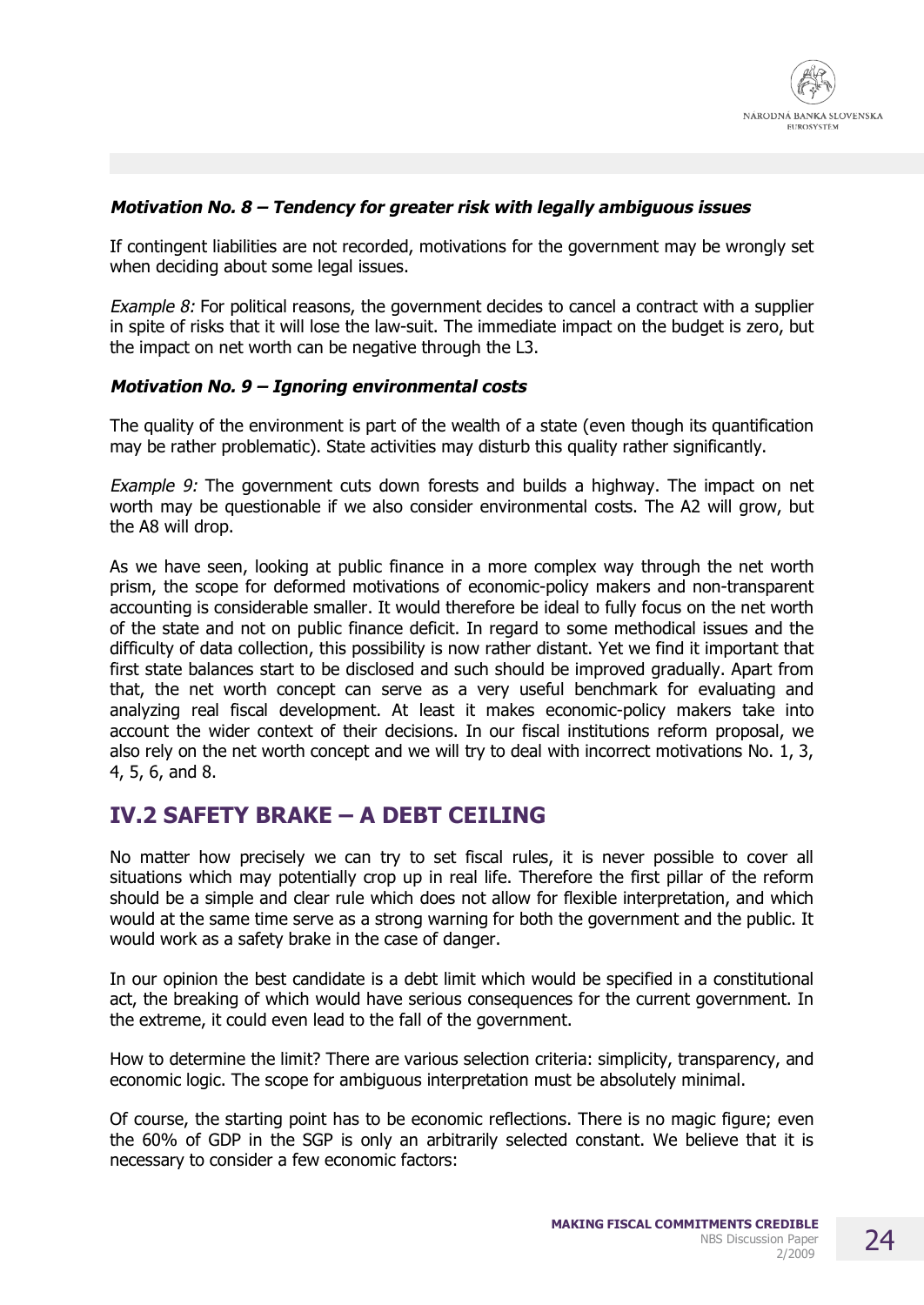

- size and output capacity (investors' trust is more fragile in the case of smaller countries with a shorter democratic history); as Hausmann (2004) shows, the gross debt amount to GDP is a very weak predictor of country rating; it is also necessary to take into account the level of taxation, macroeconomic volatility, and for example debt composition; such are exactly those countries with smaller economic activity (such as Slovakia) which have to pay a higher risk margin even with low debts. A very good current example is the Baltic states which had problems to refinance their debts with as little as 20% of GDP.

- long-term sustainability of public finance in relation to an ageing population; if we now get carried away with debt, we will get into serious problems at times of significant strains on the public social-security system balance in the area of pensions and health care; simulations of long-term sustainability suggest an optimum amount of gross debt for the following period at about 30% of GDP. It is therefore our opinion that it would be too risky to approach the 60% level (as allowed by the SGP).



**Chart 3: Long-term sustainability of public finances (illustration)** 

- reserve against the current value for unexpected big economic shocks (which will, of course, make it easier for such proposal to be politically acceptable);

The current draft public finance budget counts with gross debt at 40% to 43% of GDP in the following period. Net debt is estimated at the level lower at 3% to 5% of GDP. Economic reflections often prefer the net debt concept, as with gross debt there is still scope for avoidance by means of the sales of assets. On the other hand, the net debt concept is less known to the public, and Eurostat does not officially calculate it.

**On the basis of this consideration, our proposal is to set a top limit for official gross debt at the level of 50% of GDP in a constitutional act, and also to increase frequency and transparency when accounting net debt.**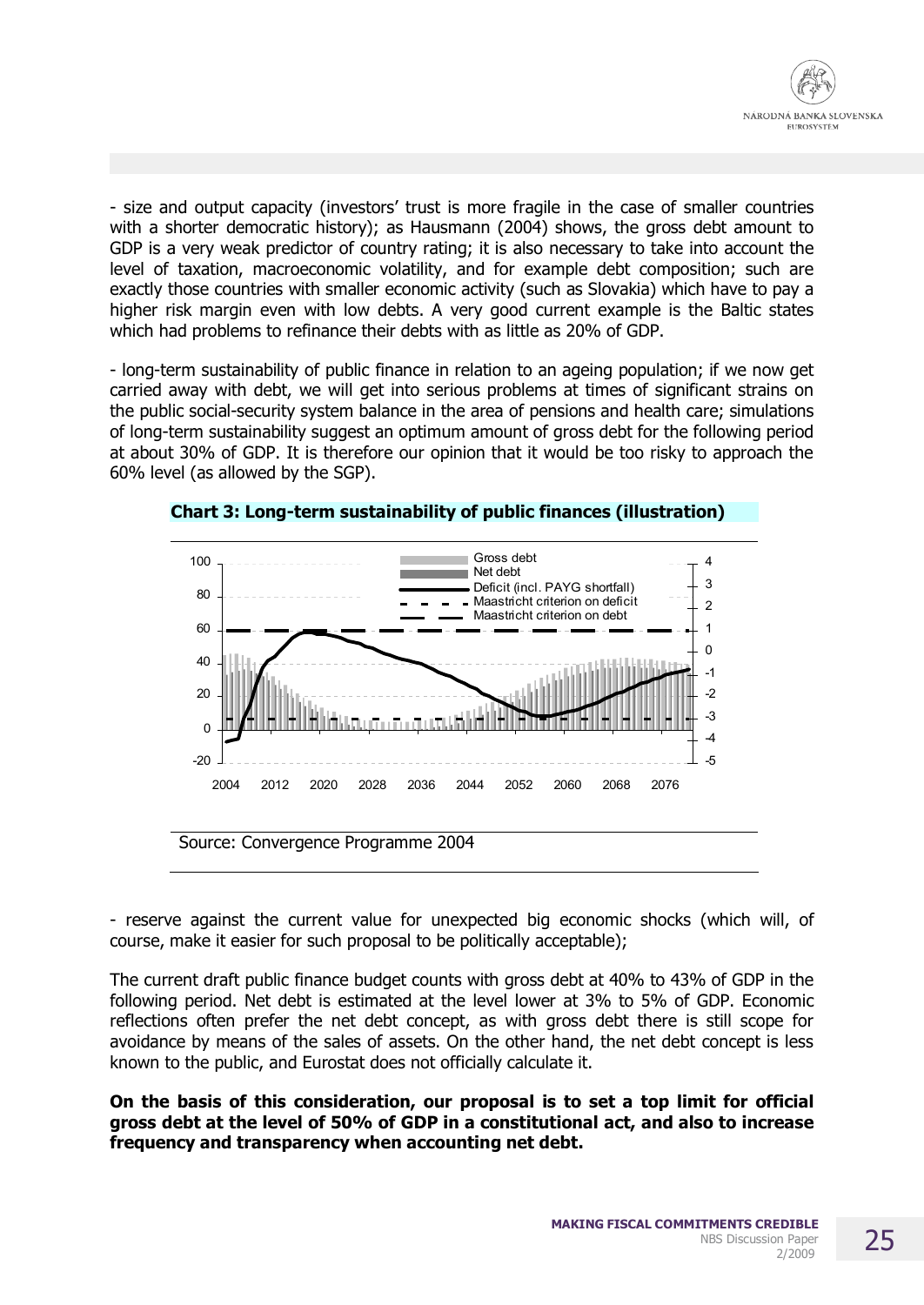

Breaking this limit, as confirmed by Eurostat, would start processes which in extreme cases could lead to the fall of a government.<sup>21</sup> Exact details of these mechanisms would be delivered by political consensus.

## **IV.3 LET'S CONSOLIDATE TODAY, TOMORROW IS TOO LATE – EXPENDITURE CEILINGS**

The best consolidation time is usually "tomorrow" or "later". Even if politicians mean it seriously ex-ante, when the announced date comes there are always some excuses at hand. It is the familiar problem of time inconsistency. If we want to break this bad habit of a deficit bias, we must strengthen the role of commitments in the medium-term. One of the alternatives is appropriately selected rules.

Fiscal rules – as we have already stated – are used in various forms. They can be determined for a deficit, debt, or expenditures. Theoretically the most attractive candidate is a cyclically-adjusted primary balance without one-off effects, as this takes into account a business cycle phase and excludes items with temporary influence.

Practically, there are many problems with this concept. Firstly, it is a very hard task to determine a business cycle in real time.<sup>22</sup> Secondly, there is notable scope for manipulation of results when there is also a deficit with standard ESA95 methodology. Thirdly, there may be long discussions about what is a one-off effect and what not. Of course, many of these problems can be partially dealt with by introducing an independent body (Fiscal Board or a committee, as we suggest in the next point); however, we believe that economic-policy makers must have a clear view of whether they are observing the rules or not. This is exactly the reason why **we propose introducing binding expenditure ceilings in Slovakia on a consolidated aggregate level (without municipalities).<sup>23</sup>** Expenditure ceilings also have the advantage that when drawing up a budget, there will be less pressure on the Ministry of Finance. Instead of "all against one", there will be a discussion about real priorities within the given package of money.

It is important to introduce ceilings not on the level of the state budget but on a consolidated balance (with the exception of municipalities), which will greatly limit the scope for avoiding rules by funding activities through other public administration subjects.

Of course it is not the same as how such ceilings will be introduced. Our proposal is based on an effort to join three things $24$ :

- i) economic logic;
- ii) unambiguity;

-

iii) approaching the net worth concept.

2/2009

<sup>&</sup>lt;sup>21</sup> Penalty procedures would start even before the level of 50% of GDP, while their strength would increase with the debt rise (similarly to Poland).

 $^{22}$  In our proposal it is mainly the task of the Committee for Tax Prognoses composed of experts on macroeconomic analyses, as well as on taxes. An alternative solution is not to estimate cyclic impacts, but to divide expenditures into mandatory and other (see Hungary).

 $^{23}$  Setting expenditure limits, as we propose, implicitly means a limit for the structural balance of public finance.

 $^{24}$  A possible alternative is determining yearly maximum expenditure growth (e.g. 3%).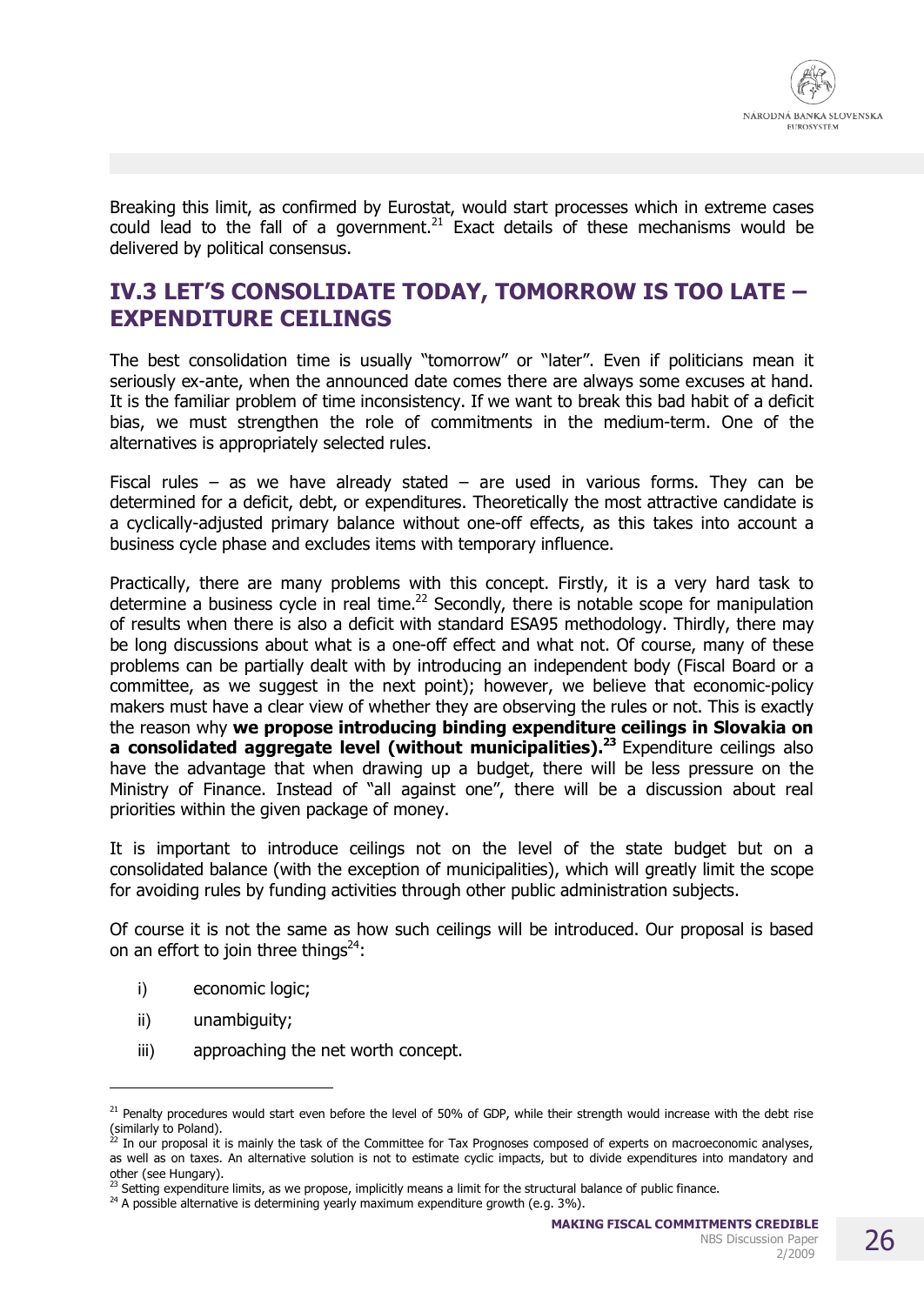

Somebody could say that it is not necessary to come up with new ways; let's just introduce the current expenditures that have become binding in a 3-year budget. Of course, it is one of the possible alternatives, yet the following table clearly shows the disadvantages of determined limits against our proposal.

| Table 4: Comparison of our proposal of expenditure ceilings with the alternative |  |  |
|----------------------------------------------------------------------------------|--|--|
| of a binding 3-year budget                                                       |  |  |

|                                                               | <b>Our proposal</b> | <b>Binding 3-year budget</b> |
|---------------------------------------------------------------|---------------------|------------------------------|
| Avoiding:<br>Through other general government entities        | no                  | yes                          |
| Through state companies                                       | no                  | yes                          |
| Through sales of assets                                       | no                  | no                           |
| Through tax allowances                                        | no                  | yes                          |
| Through PPP                                                   | no                  | yes                          |
| Through implicit liabilities                                  | no                  | yes                          |
| Through contingent liabilities                                | no                  | yes                          |
| Doest it motivate tax reforms?                                | yes                 | no                           |
| motivate<br>long-term<br>it<br><b>Does</b><br>sustainability? | yes                 | no                           |

Source: authors

Detailed description (formulae) of determining expenditure ceilings in our proposal is stated in Annex 2. Here we mainly focus on presenting the philosophy. **We find it crucial that the public realise three things: how far we are from sustainability (GAP), how much of that the government plans to erase, and if the government sticks to its own expenditure limits or not.** For expert public, the concept is very close to the limits for a cyclically-adjusted primary balance without one-off effects.

Step 1 – In our opinion the **basic target should be providing for long-term public finance sustainability** (similarly to Sweden). Setting expenditure ceilings must therefore be based on this target. Fortunately, there are generally well-known indicators S1 and S2 calculated by the European Commission in order to quantify the "distance" of individual member states from long-term sustainability (EC, 2009). Our candidate for a starting point is S2 which, on the basis of the Fiscal Board analyses, would represent a basic unit for determining expenditure limits. It must be added that emphasis is also to be laid on quantifying another implicit and contingent liabilities. So in the first step we will get an answer to the question how far we are from our basic target  $-$  GAP. The GAP is the difference between the current and targeted structural deficit level. When determining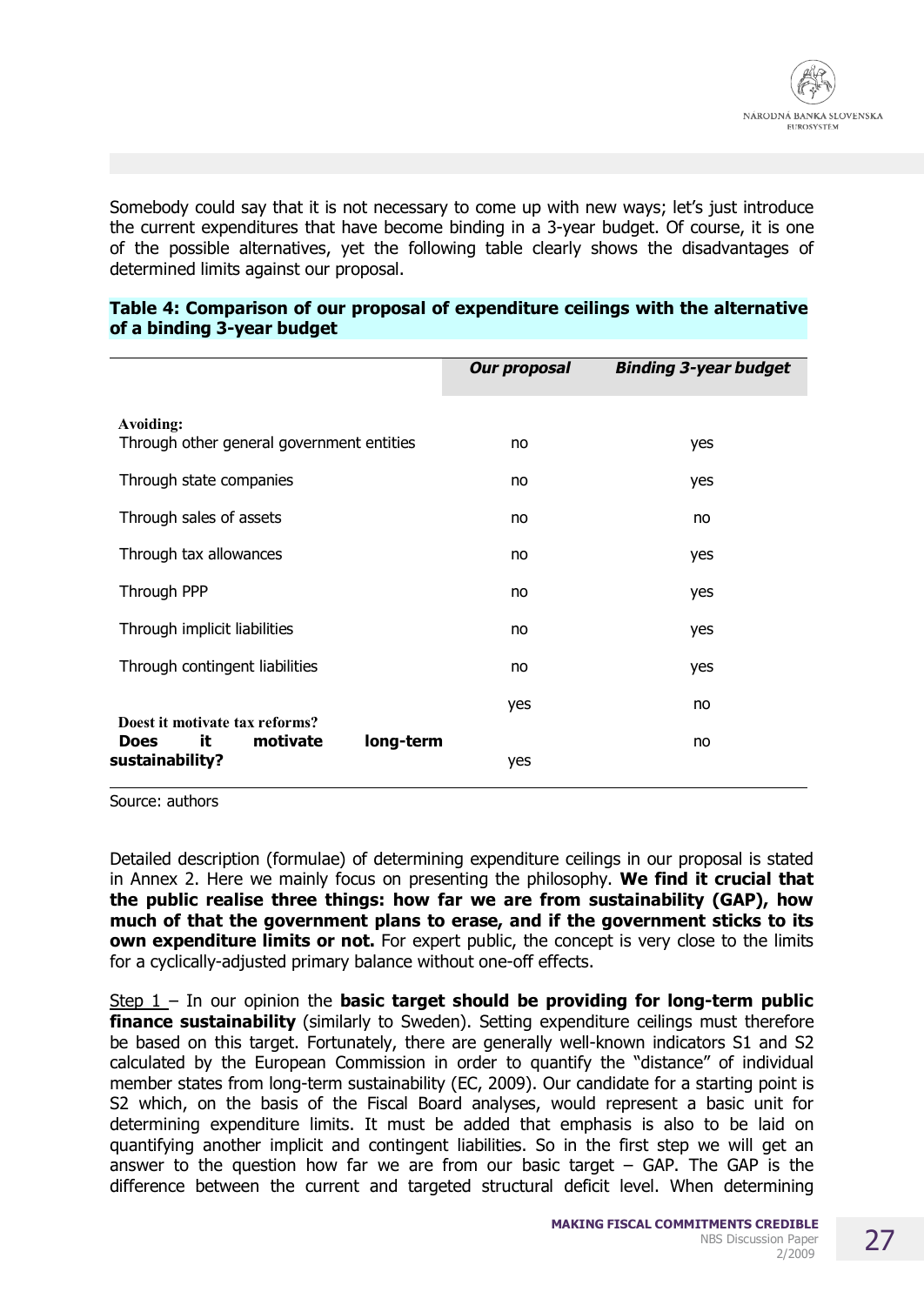current value, the following needs to be considered: business cycle, one-off effects, sales of assets, as well as the financial management of state enterprises.

Step  $2 -$  Of course the government has the right to say what part of the GAP it plans to erase during one electoral term (4 years). The minimum requirement is 0.5% of GDP on average per year (compatible with the Stability and Growth Pact), until long-term sustainability is achieved. We will identify the planned structural deficits as PLAN. We would find it appropriate if there were also rules regarding the time flow of the consolidation. In normal times it should be true that at least three quarters of the consolidation should be performed in the first two years of the electoral term. In exceptional cases, the government can determine a different consolidation process, providing it explains the reasons for doing so (the Fiscal Board may or may not accept such reasons in their assessments).

Step 3 – When setting ceilings, it is our recommendation to take into account the cyclic character of some income and expenditure items, as well as the net worth concept. The volume of nominal gross expenditures is determined. It is important to include tax expenditures in the ceiling, so that the limits cannot be avoided through various tax allowances and special regimes.

Although real expenditure limits make greater economic sense, the nominal ones have a big advantage in their greater transparency. Moreover, after adopting the euro, we cannot expect extreme inflation fluctuations. **Apart from these expenditure limits, it is our proposal to also set general ceilings for PPP execution in individual years which would make the projects compete against each other.** When determining the PPP ceiling, the basis would be formed by analyses of the Board of the stock of public administration capital and by debt level. We can also consider decreasing the expenditure ceiling even in the first execution year by expected annuity instalment.

**With the aim of increasing the performance flexibility of fiscal policy within a budgetary year, we advocate the inclusion of the reserve in the ceiling in the fixed amount of 0.5% to 1% of GDP** for moving money between years, financial management of private health insurance companies, allowance organizations, unexpected occurrences, and negative economic shocks. This reserve could partly have the form of a list of smaller investment projects or measures strengthening automatic stabilizers during extraordinary times. This would also cover the reserve on natural disasters, etc. When setting a reserve, it would also be necessary to take into account fiscal impulse from the usage of EU funds.

Of course, as part of the big consolidated expenditure limit, the government can decide about binding indicators for individual subjects. However, in the interests of higher flexibility, we do not propose such particular ceilings. We do not find it important to break down expenditures into mandatory and discrete either, as the border between these categories is fragile and the government also has the option to amend acts in order to achieve higher fiscal consolidation.

The basic question is simplicity and communicability of the above-stated procedure. As our proposal also counts with the establishment of the Fiscal Board, the public does not need to know all the details.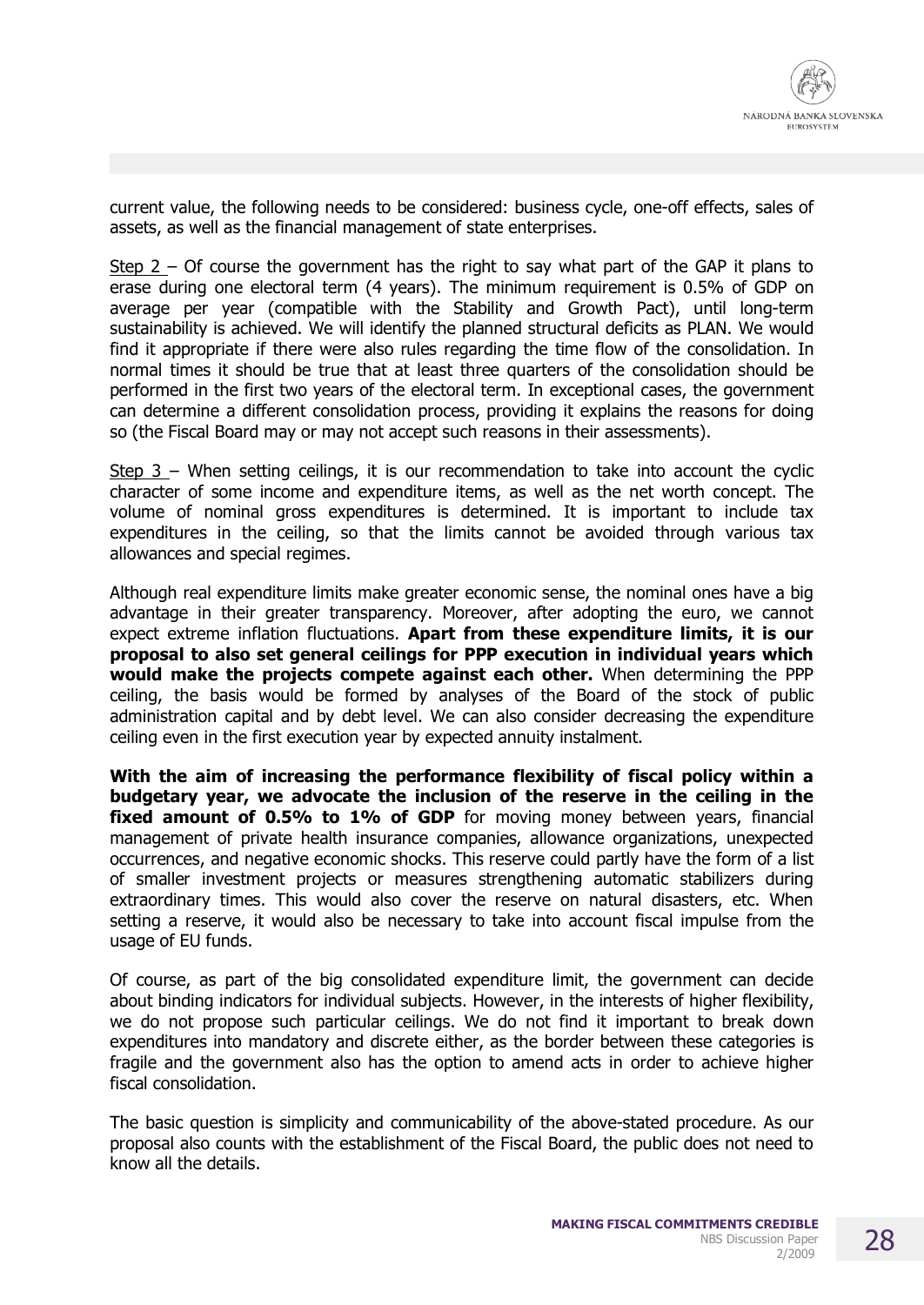### **IV.3.1 THE BUDGETARY PROCESS**

We find it important to adapt the processes not only to an economic but also to a political cycle, while maintaining political neutrality. For that reason, the single acts should look different immediately after the election and then otherwise in the interval. After forming the government, let us suggest the following schedule:

- i) The Fiscal Board will prepare a long-term sustainability analysis, the implicit and contingent debt, and it will determine the GAP;
- ii) The government will subsequently say how much of the GAP it plans to consolidate during the electoral term and on the basis of rules or after an agreement with the Board<sup>25</sup> it will determine the time flow of the consolidation;
- iii) The government announces legislative intentions structural reforms, tax changes, etc. - (if they are prepared in detail) for the following period, while changes in the view of the role of the state or expenditure priorities are fully respected;
- iv) The Ministry of Finance of the Slovak Republic sets expenditure limits, approved by an act in Parliament, for the four years ahead;
- v) Then the government suggests splitting the expenditures in the budget proposal.

Let us suggest the following procedure for the following years:

- i) The Fiscal Board will evaluate meeting the targets for the previous year and determine a new GAP;<sup>26</sup>
- ii) The Ministry of Finance of the SR together with the Board will prepare a correction factor<sup>27</sup> for the expenditure limit for the following years. The correction factor has nine components. The first four can decrease as well as increase the expenditure limit, when: (1) the GAP has changed considerably; (2) The Committee for tax prognoses reassessed structural tax incomes; or (3) structural tax expenditures or how they have changed; (4) structural expenditures as unemployment benefits.<sup>28</sup> The second group of factors can only decrease the ceiling, namely in the following cases: (5) overrun of the ceiling for the previous year; (6) worse financial management of state enterprises for the previous year;<sup>29</sup> (7) interest expenditures have overrun the budget; (8) in the previous year other non-tax incomes deviated from the budget downwards; (9) the municipality deficit was higher than planned;

j

 $25$  The government can freely determine the consolidation process, an agreement with the Board can only be considered in exceptional cases, when it is not possible to observe even the minimum consolidation (0.5% of GDP a year).

<sup>&</sup>lt;sup>26</sup> When a target is not met, there is only reputation risk.

<sup>&</sup>lt;sup>27</sup> Other possibilities include the following: not to have a correction factor or to have it only in the downwards direction. However, our proposal wants to reward positive steps in favour of long-term sustainability.

<sup>28</sup> The structure plays a major role in consolidation too, as different expenditure titles have different tax 'content'. E.g. a decrease of wage expenditures means a greater drop in taxes than a limitation on furniture purchase.

<sup>&</sup>lt;sup>29</sup> We realise the cyclic character of this item; however, in comparison with total tax incomes it is of less significant value.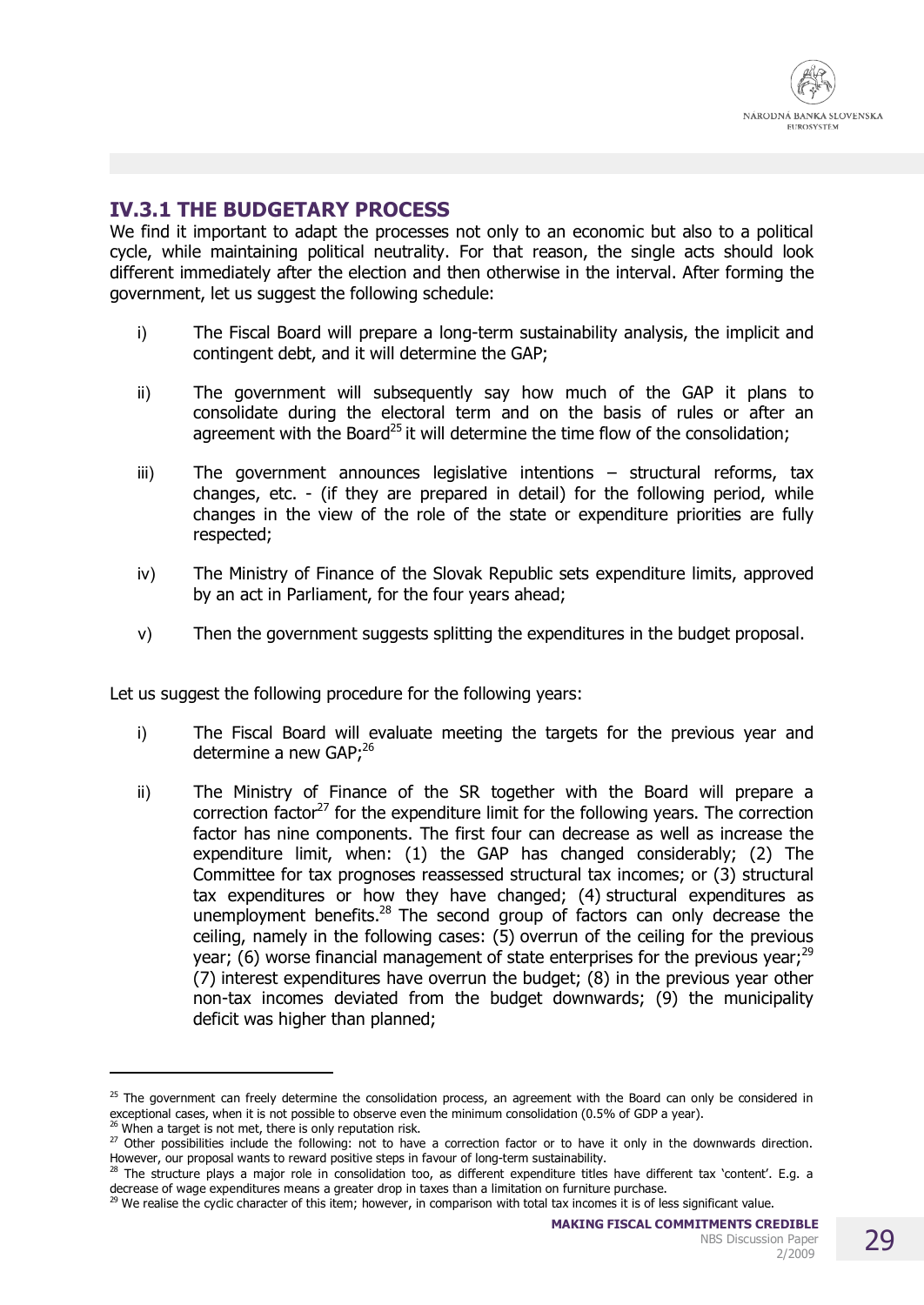

iii) The government decides about the allocation of expenditures within the given ceiling.

Such model lets automatic stabilizers take their course and also provides a clearly interpretable rule for the public. In order to determine expenditure ceilings for years beyond the current electoral term, the consolidation is determined on average at 0.5% of GDP until the GAP is closed (while time flow rules are respected). Yet a new government is free to change the course of consolidation.

In order to limit the deficit rise immediately after elections (so that a better starting situation is created), we are thinking about publishing a 'Post-election analysis' which, on the basis of more detailed data with higher frequency (quarterly), would better assess the performance of individual governments in terms of fiscal policy. This analysis would become a starting point for GAP calculation when a new government comes to office.

### **IV.4 SPEND ONLY WHAT YOU HAVE – RULES FOR MUNICIPALITIES**

In view of extensive fiscal decentralization, **in the reform it is also necessary to implement rules for municipalities as a complement to rules at the central level**. For municipalities – similarly to many countries around the world – we suggest using the Golden Rule. All current expenditures should be paid from current revenues. Debts could only be used for funding capital expenditures; however, only within net debt limitations which we propose at the level of 40% of assets. Yet until there are clear rules for pricing assets, we propose a ceiling for annuity instalments.<sup>30</sup>

Municipalities are sometimes involved in big infrastructure projects which, of course, cannot be paid from current revenues. Moreover, investments in human capital are not largely represented in the budgets of municipalities either. It is therefore our opinion to consider the Golden Rule together with debt limitation. The key issue will still be to present clearly that saving the budget at the central level is out of the question (no bailout policy) in order to prevent free-rider problems.

PPP projects and other 'leasing-type' operations could be performed if there was a limit set for annuity instalments as a percentage of current revenues from the previous year. All instalments would be recalculated to annuity ones. Not respecting the instalment ceiling would lead to penalty mechanisms (e.g. forced administration).

We also propose a change in tax income allocation rules. Municipalities should not receive a fixed share of personal income tax, but from the total package of central taxes – there would be no different impacts and the government would not be motivated to deal with consolidation to the disadvantage of municipalities. We realise that in this way they will still be exposed to cyclic influences, but they will be smaller than until now. At the same time they will have the opportunity to react to the cycles with their taxes and current expenditures.

j

 $30$  In an effort to increase transparency, it will be important to specify in detail what can be considered as capital expenditures and how project value should be determined for the calculation of annuities.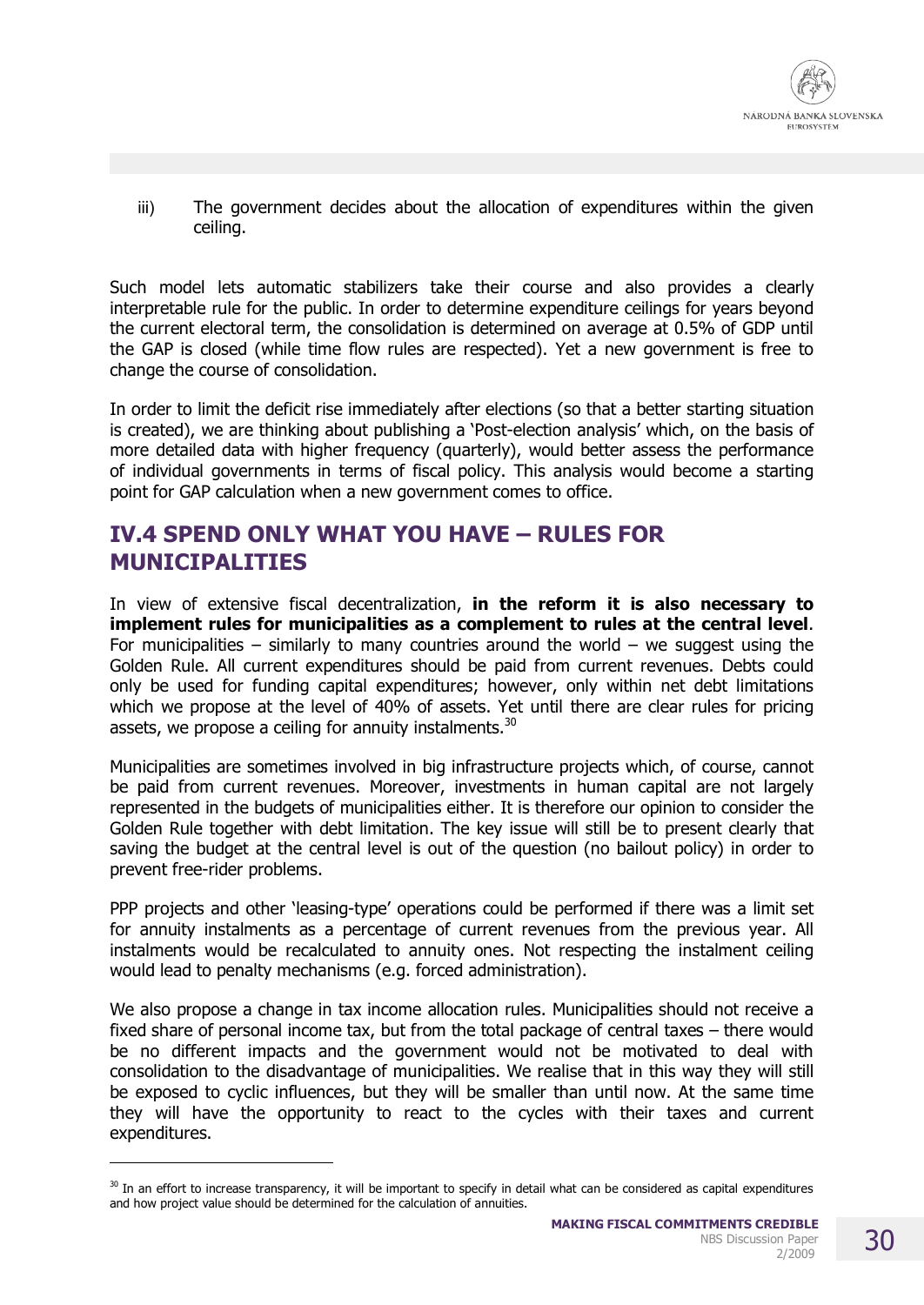

It is not possible to give total freedom to municipalities as the responsibility for observing the rules is at the central level. Neither can a higher municipality deficit serve the government as an excuse. Therefore, it is important to monitor municipalities efficiently and to make sufficient reserve in the expenditure limits at the central level.

### **IV.5 GLASS POCKETS – TRANSPARENCY RULES**

In public finance, transparency must always be in the foreground. Complex informing of both lay and expert public is a useful tool for increasing the efficiency of spending public resources. A great advantage of transparency is also an increase of budget planning quality. In addition to that, it put limits on the populism fight between the government and the opposition, as it offers the public an expert view on various policy alternatives.

It is therefore our proposal to introduce the following measures:

 $\triangleright$  Legal requirements on information. There would be a specified detailed list of data which the budget and state closing account should contain. An absolute minimum for the budget is a consolidated balance and data for two years previously and four years ahead (t-2 to t+4) for both income and expenditure categories. We suggest that the budget includes also a view of fiscal impulse which is a regular part of stability programmes.

 $\triangleright$  To disclose detailed quarterly data about public finance in order to assess fiscal policy direction in a more transparent way.

 $\triangleright$  Disclosure of codex on the webpages of public institutions. It would contain minimum data disclosing standards including a list of public expenditure beneficiaries.

 $\triangleright$  Computerization of public procurement together with results.

 $\triangleright$  Changes in accounting that would gradually lead to fulfilling the net worth concept (e.g. depreciation, dealing with incorrect motivation no. 2).

 $\triangleright$  Stating market prices, e.g. in the case of rent or sale. Another alternative is to determine internal interest rates when using public resources by individual institutions. ÿ

 $\triangleright$  Procedural proposals – In the current year it is possible to propose a measure with an impact on the budget only in the case of a compensation measure proposal. The impact on expenditure limits has to be zero. All proposals have to contain calculated impacts on public finance at least for four years ahead (this service should be provided by the Board).

### **IV.6 INDEPENDENT VIEW – FISCAL RESPONSIBILITY BOARD**

**An important pillar of our proposal is the establishment of an independent Fiscal Responsibility Board**. In addition to its role during the process of setting and evaluating the achievement of fiscal targets, it should also play a major role in increasing transparency. We suggest establishing the Fiscal Board within Parliament, as it should also serve for MPs,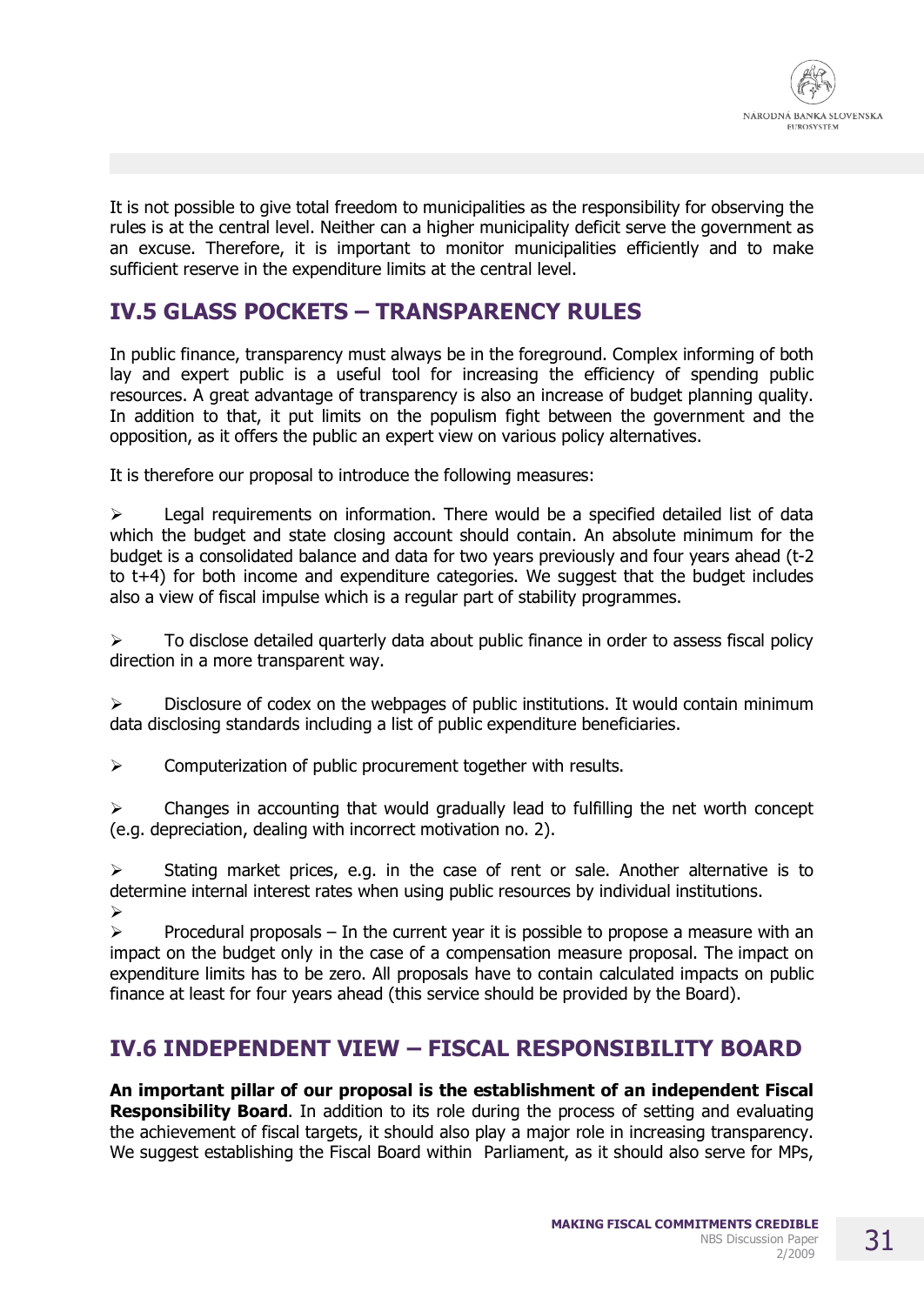

similarly to the CBO in the USA. The Board itself would have three members and a secretariat with about 15 analysts for performing basic tasks.<sup>31</sup> If the Board is also in charge of assessing the impacts of legislative proposals (regulatory impact assessment), the number of analysts will have to be slightly higher. The Board members would have a strictly nonrenewable mandate for seven years (in Hungary it is nine years).<sup>32</sup> Its chairman should be appointed by Parliament by a three-fifths majority. At the beginning, it may be appropriate to consider a foreign expert with suitable knowledge of the Slovak economy. Another member would be appointed by the Central Bank Governor, and the third by the President. The members must not be members of any political party, and have to be appropriately experienced in the area of economic and fiscal analyses. The Secretariat Director (executive unit) is chosen by the Board in a selection procedure.

The main task of the three-member Board is to provide a professional guarantee of the Fiscal Board outcomes towards the public. Operation would be in charge of the Secretariat Director.

Every year the Fiscal Board would regularly prepare the following:

 $\triangleright$  Evaluation of meeting fiscal targets for the previous year (including a presentation of fiscal impulse and consolidation efforts).

 $\triangleright$  Post-election analysis<sup>33</sup>.

 $\triangleright$  GAP calculation. These reports would include a long-term prediction of items sensitive to demographic changes, implicit and contingent liabilities analyses, and in special situations an opinion on a changed track of consolidation.

 $\triangleright$  State balance and net worth calculations.

 $\triangleright$  "No-policy change" scenarios for five years ahead which should contain analyses of sensitivity expressed, e.g. with fan charts.

 $\triangleright$  Analyses of long-term trends in selected income and expenditure categories.

 $\triangleright$  Inter-generational reports.

-

 $31$  Although it is an establishment of a new institution, cost can return relatively quickly. If the reform could convince investors about bigger responsibility, each basic point downwards in risk margins means saving for the state about EUR 2.7 mil. At the same time, we can count with higher efficiency of spending resources and an improvement of long-term sustainability.  $32$  At the beginning the mandate of some members could be shorter, so that all are not exchanged together in one political

cycle.  $33$  Or alternatively a pre-election analysis as existing in a few countries. However, in our opinion, it can very easily become a victim of political fighting.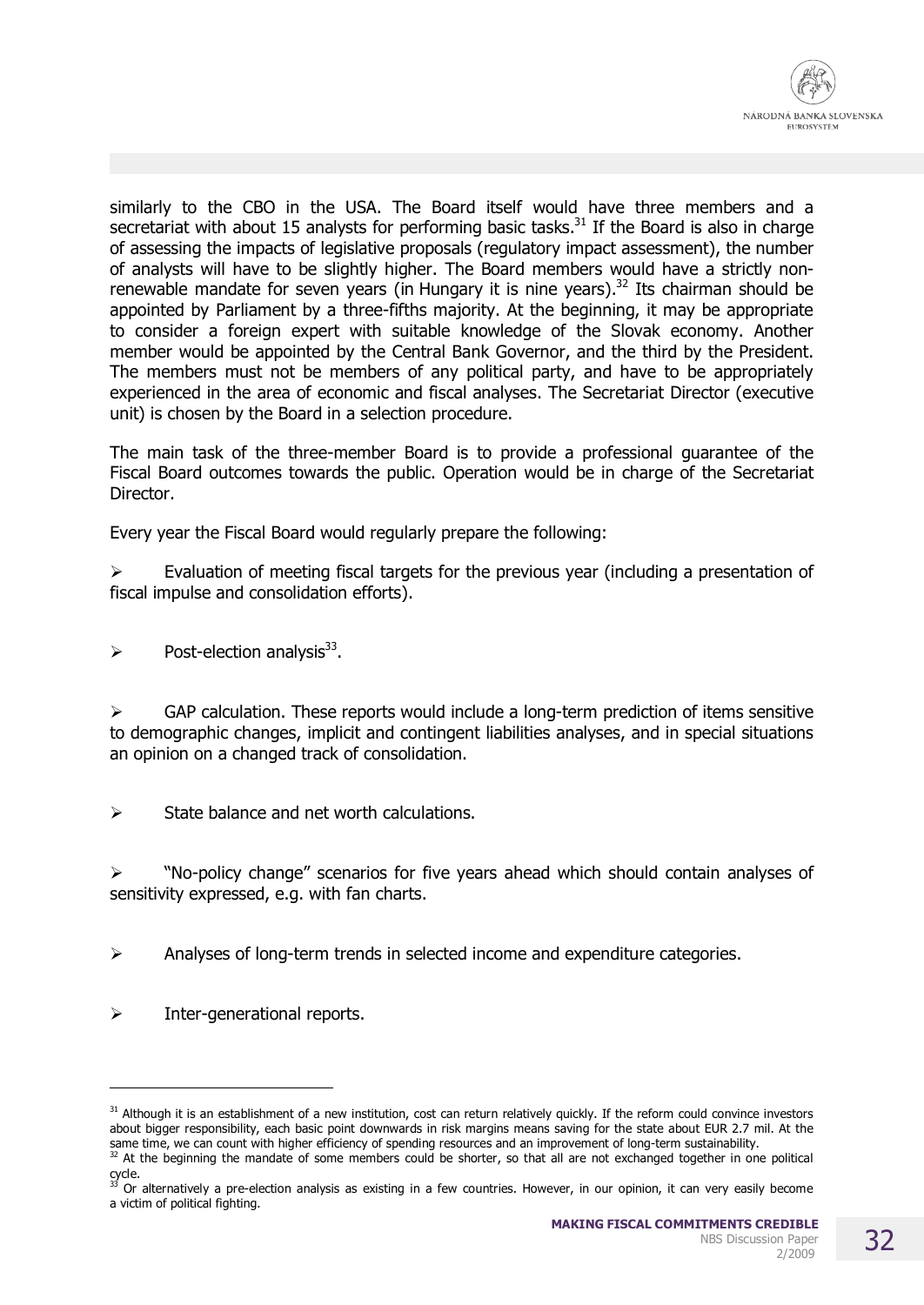In addition to that, an important role of the Board will be to prepare referential analyses of the impact of individual proposals on public finance. Or before the election, it may make referential scenarios for the election programmes of the parties in the economy.

An equally important function is the establishment of an extensive public-open database of fiscal and budgetary indicators.

We think that it is reasonable to use the Board first mainly as an independent institution serving the public and the needs of Parliament. Until the Board is credible enough, we do not recommend giving it too strong legislative powers (e.g. veto). It would not be wise either to give the Board powers to propose consolidation form. We primarily see its role in a rather positive (as it is) and not normative level (as it should be). An exception could be pointing out some simple "solutions" – decrease of capital expenditures or a flat expense decrease with questionable medium-term effect. So it is not our intention to make the Board assess the usefulness or efficiency of the spending of public resources.

# **V. REFORM IMPLEMENTATION**

It has been stressed several times in the study that the aim of the reform is to create a stronger commitment mechanism in public finance. The proposals do not limit governments in the forms of consolidation which can be carried out on the expenditure as well as income side. The government is also free to decide about who will bear the burden of consolidation, and who will obtain the benefits from the recovery process of public finance. The purpose is not to assess the efficiency of transparently spent public resources either. Even consolidation speed can be chosen by each government itself (while respecting the minimum requirement resulting from the Stability and Growth Pact). However, after formulating the commitments, the proposed institutional changes will provide strict monitoring and keep the public informed. So the reform can be compared to a trainer supervising his trainee to keep the training load as previously agreed.

World practices show that similar fiscal policy frameworks have been introduced mainly in emergency situations or shortly thereafter. We think that now is the ideal time in Slovakia to discuss potential changes in fiscal institutions. Firstly, fiscal policy commitments are always formulated with more courage shortly before parliamentary elections. Secondly, governments all around the world are looking for exit strategies which would bring public finance deficits to lower levels even with consequent lower potential economic growth. It is important because a trustworthy consolidation plan can substantially decrease risk margins on the bond market. Thirdly, the European Commission strongly recommends re-assessing and strengthening fiscal institutions in individual member states. Moreover, Slovakia is among the high risk countries from the point of view of long-term sustainability (even though on a great part on the basis of questionable assumptions). Fourthly, the V4 region has seen progress (Hungary, Poland) and it would not be good if Slovakia lagged behind in this way.

The basic political issue is the delegation of some powers to technocrats. This happened only gradually in monetary policy. At the moment it is a standard procedure that monetary policy works on the basis of independent institutions: central banks. The literature states mainly two reasons: the technical difficulty of pursuing monetary policy, and credibility. As we have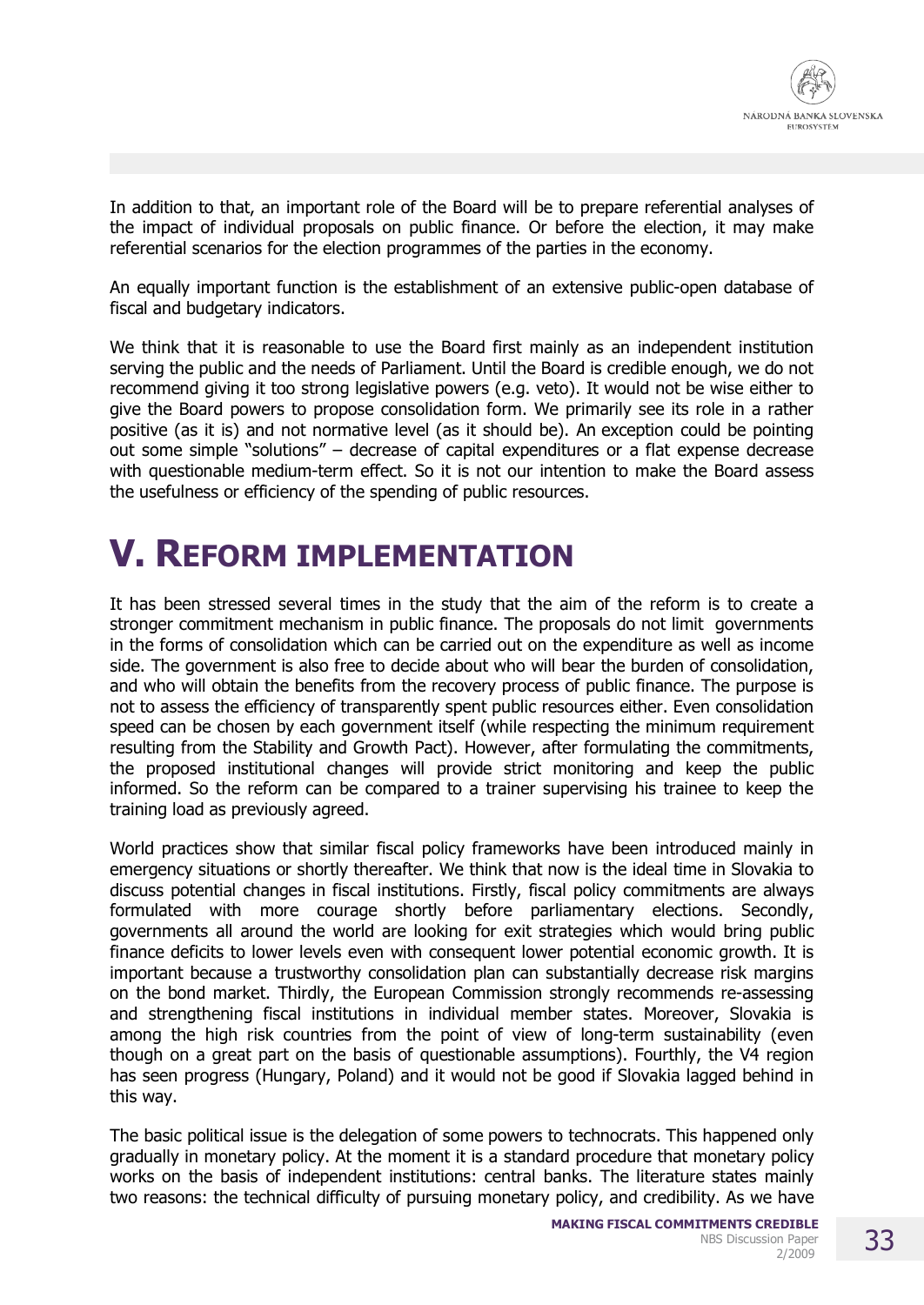

already stated, it is impossible to delegate policy under democratic conditions fully onto an independent institution. As the most frequent reason stated was the fact that politicians do not like giving up redistribution policies (of course, the monetary policy also has redistribution influences; however, they are much less visible). In our opinion it is useful to divide fiscal policy into two parts: (1) main structural targets and redistribution decisions, and (2) long-term sustainability and cyclical development, while planning, analysis, checking and evaluating included in (2) have a strong technocratic character. We agree with the fact that the first part practically cannot be left to an independent institution, but the second part is easy to delegate, as it contains technically demanding procedures (such as monetary policy) and is neutral to the role of the state in the economy and redistribution.

We believe that the political "fight" should focus on two fundamental questions: the role of the state in the economy, and redistribution. Deficit, surplus, and long-term sustainability are not issues of the right or left wing. It is therefore our proposal to continue the de-politicizing of fiscal policy in Slovakia.

The reform proposal should be taken as a framework where the concept itself, based on the net worth with four pillars and overarched by the Fiscal Board, plays the most important role. This concept can be carried out in different ways. In this study we have stated the way which we find the best; however, that does not mean that it is not possible to accept other alternatives (as for a particular form of individual rules and institutional characteristics). A broad consensus is, in this case, more important than the details of the calculation of some limits.

We bring this new model of responsible and transparent public finance management to the attention of all political parties in the period before the elections. We consider that the implementation of such institutional framework shortly after the elections could bring desirable results as early as during one electoral term. **It is important that the new responsible fiscal policy framework be approved by a constitutional act.** 

# **CONCLUSION**

We are of the opinion that it is wiser to learn from the mistakes of others, therefore it would be appropriate to discuss strengthening the fiscal institutions in Slovakia. Such debate must be an integral part of looking for an exit strategy after the end of the economic and financial crisis. We suggest introducing complementary fiscal rules to the SGP that would ensure higher responsibility towards people, and at the same time, would increase the credibility of a Slovak exit strategy.

Our fiscal responsibility framework is built on net worth concepts and includes four important pillars: a strict gross debt ceiling at the level of 50% of GDP, expenditure limits, the Golden Rule for municipalities, and transparency rules. We also suggest establishing a new institution – a Fiscal Responsibility Board – which would be an independent expert analytic team working within Parliament.

Another step should be to look for a social consensus and the political acceptability of single proposals. It is important that the rules of better fiscal caution endure for longer than one electoral term. The task is not easy, as basically the point is that politicians would be limiting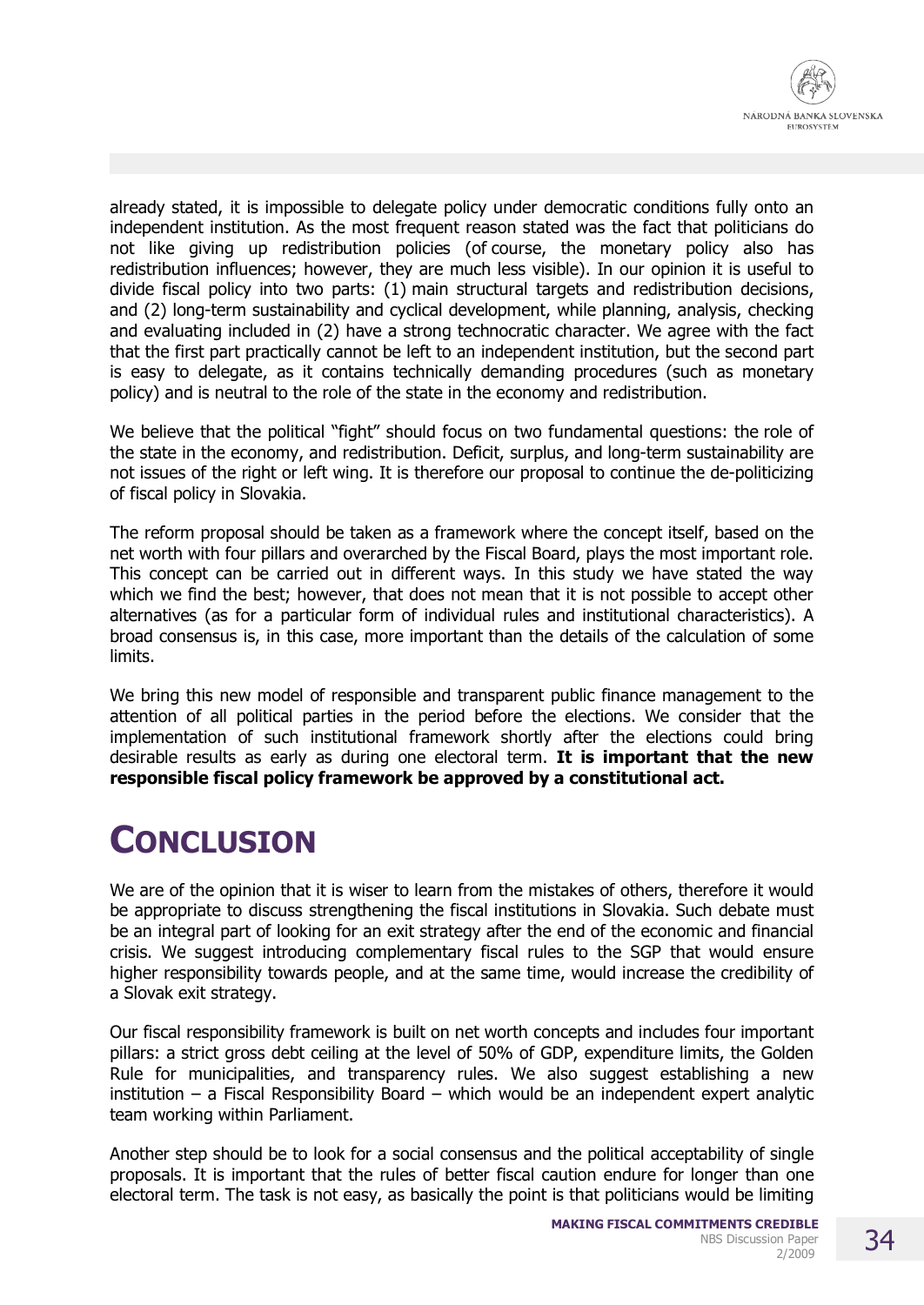

their theatre of operations. That is why it is essential to start the discussion and also convince the broader public about the need for increased fiscal responsibility.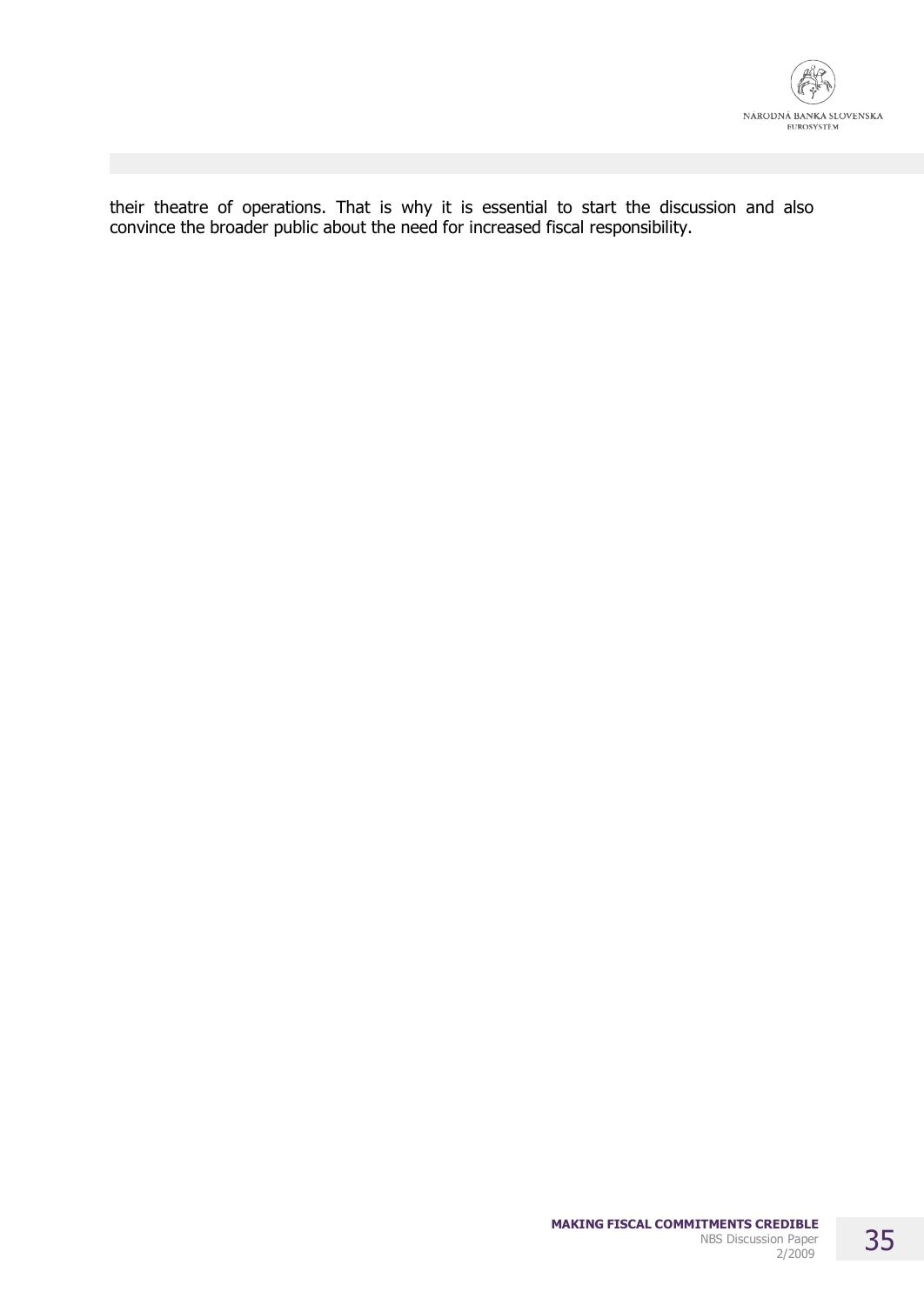

# **LITERATURE**

Alesina, A. a R. Perotti (1995), The Political Economy of Budget Deficits, Staff Papers, International Monetary Fund

Alesina, A. and R. Perotti (1996), Fiscal Discipline and the Budget Process, American Economic Review, 86(2), 401-07.

Anderson, B. and J. J. Minarik (2006), Design Choices for Fiscal Policy Rules, OECD Journal on Budgeting

Ayuso-i-Casals, J., S. Deroose, E. Flores and L. Moulin (eds) (2007), The Role of Fiscal Rules and Institutions in Shaping Budgetary Outcomes, European Economy, Economic Papers No. 275

Balassone, F., D. Franco and S. Zotteri (2004), Fiscal Rules for Sub-national Governments: Lessons from the EMU, v Kopits, George (ed.), 2004, Rules-Based Fiscal Policy in Emerging Markets, Palgrave Macmillan

Banca d Italia (ed) (2001), Fiscal Rules: Papers Presented at the Bank of Italy Workshop in Perugia

Barnes, A. and S. Leith (2001), Budget Management That Counts: Recent Approaches to Budget and Fiscal management in New Zealand, Treasury Working Paper, 01/24

Barro, R. J. and D. B. Gordon (1983), Rules, Discretion and Reputation in a Model of Monetary Policy, Journal of Monetary Economics, 12(1), 101-121.

Benartzi, S. and R. H. Thaler (2004), Save More Tomorrow: Using Behavioral Economics to Increase Employee Saving, Journal of Political Economy, 112(S1), S164-S187.

Blinder, A. (2006), The Case Against the Case Against Discretionary Fiscal Policy, v R. Kopcke, G. Tootell, and R. Triest (eds.), The Macroeconomics of Fiscal Policy, MIT Press, 2006, pp. 25-61.

Brusewitz, U. H. and Y. Lindh (2007), Kiadási plafonok és költsegvetési politika, Pénzügyi Szemle, 2. szám

Buiter, W.H. and C. Grafe (2004), Patching up the Pact: Some Suggestions for Enhancing Fiscal Sustainability in an Enlarged European Union, CEPR Discussion Paper 3496

Calmfors, L. (2005), What Remains of the Stability Pact and What Next?, SIEPS, 2005:8

Clarke, R. (2005), Public Finance Reform in Slovakia, dostupné na http://www.finance.gov.sk/EN/Documents/1\_Adresar\_redaktorov/Hylova/PrezentacieBorik/Cl arke.ppt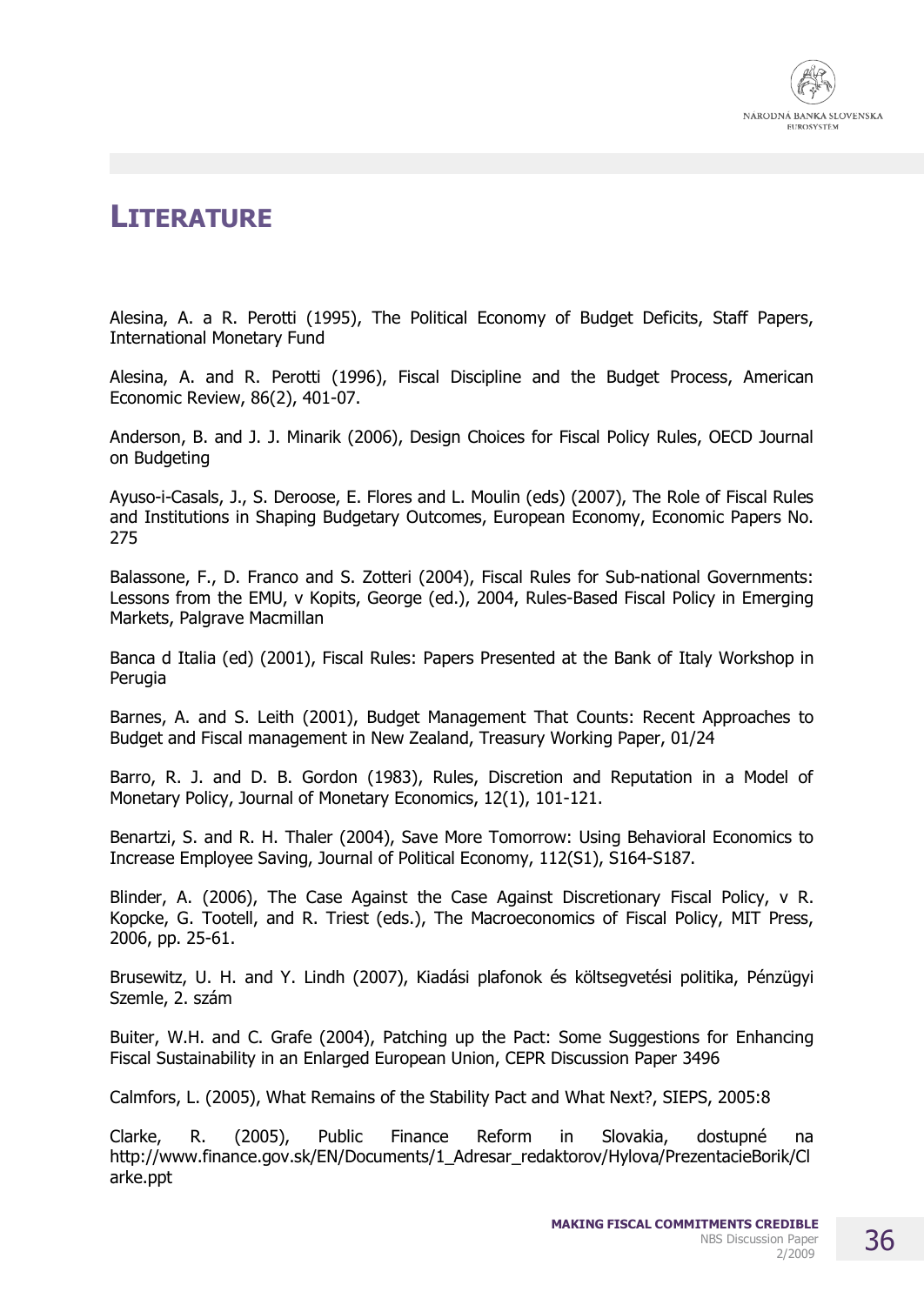

Cukierman, A. and A. H. Meltzer (1986), A Positive Theory of Discretionary Policy, the Cost of Democratic Government, and the Benefits of a Constitution, Economic Inquiry, 24(3), 367- 88.

De Ferranti, D., G. Perry, I. Gill and L. Servén (2000), Securing Our Future in a Global Economy, World Bank

De Grauwe, P. (2003), The Stability and Growth Pact in Need of Reform, CEPS

Drazen, A. (2000), Political Economy in Macroeconomics, Princeton University Press

Drazen, A. (2004), Fiscal Rules from a Political Economy Perspective, v Kopits, George (ed.), 2004, Rules-Based Fiscal Policy in Emerging Markets, Palgrave Macmillan

Eichengreen, B. (1994), Fiscal Policy and EMU, v B. Eichengreen a J. A. Frieden (eds), The Political Economy of European Monetary Unification, Boulder, CO: Westview

Eichengreen, B., R. Hausmann and J. Von Hagen (1999), Reforming Budgetary Institutions in Latin America:The Case for a National Fiscal Council, Open Economies Review, 24(3), 367- 88.

Emery, R. (2007), Költségvetési eljárások és intézmények az Egyesült Államokban, Pénzügyi Szemle, 2. szám

European Commission (2009), Sustainability Report – 2009, Brussels, October

Fatas, A. and I. Mihov (2003), The Case for restricting Fiscal Policy Discretion, Quarterly Journal of Economics, 118(4), 1419-1447.

Federal Ministry of Finance (2009), Reforming the Constitutional Budget Rules in Germany, September

Gleich, H. (2003), Budget Institutions and Fiscal Performance in Central and Eastern European Countries, ECB Working Paper No. 215

Hausmann (2004), Good Credit Ratios, Bad Credit Ratings: The Role of Debt Structure, v Kopits, George (ed.), 2004, Rules-Based Fiscal Policy in Emerging Markets, Palgrave **Macmillan** 

Holder, A. (1998), Developing the Public Sector Balance Sheet, Economic Trends No. 540

House of Commons Treasury Committee, 2009. Pre-Budget Report 2008, Second report of session 2008-09, The Stationary Office Limited, London, 20 January.

Janssen, J. (2001), New Zealand's Fiscal Policy Framework: Experience and Evolution, Treasury Working Paper, 01/25

Kirsanova, T., C. Leith and S. Wren-Lewis (2006), Optimal Debt Policy, and an Institutional Proposal to Help in its Implementation, mimeo.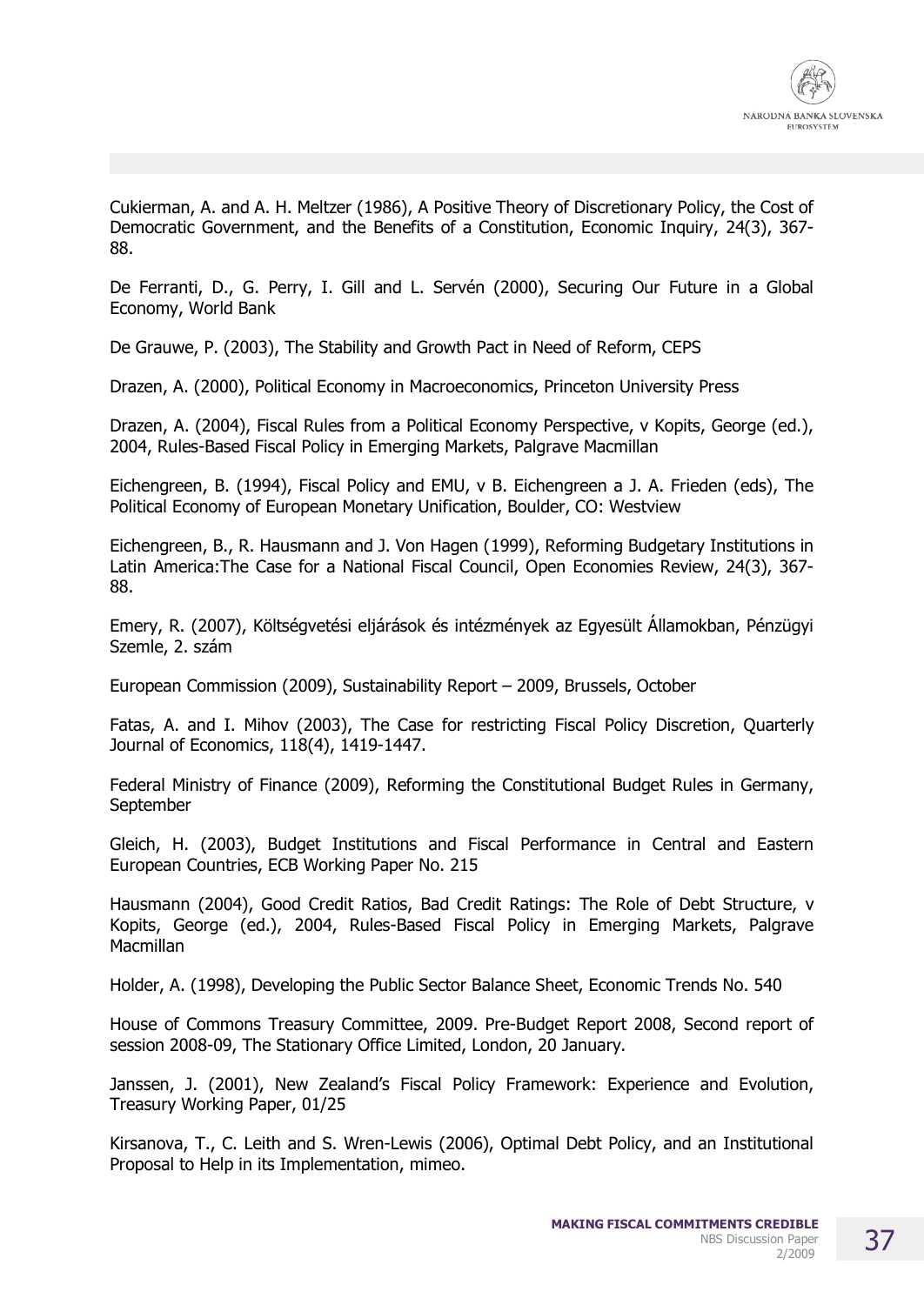Kiss, G. (1998), A költségvetés tervezése és a fiskális átláthatóság problémái, MNB Working Paper

Kiss, G. (2007), Új fiskális megoldások szimulációja: útlevél vagy fügefalevél, Pénzügyi Szemle, 2. szám

Kopits, G. (2001), Fiscal Rules: Useful Policy framework or Unnecessary Ornament?, IMF Working Paper 01/145

Kopits, G. (ed.), (2004), Rules-Based Fiscal Policy in Emerging Markets, Palgrave Macmillan

Kopits, G. (2007), Fiscal Responsibility Framework: International Experience and Implications for Hungary, MNB Occasional Papers

Kopits, G. (2009), International Experience with Rules-Based Fiscal Frameworks: Design Issues, Conference Paper, Jerusalem

Kopits, G. and J. Craig, (1998), Transparency in Government Operations, IMF Occasional Paper No. 158

Kopits, G. a S. Symansky (1998), Fiscal Policy Rules, IMF Occasional Paper No. 162

Kydland, F. E. and E. C. Prescott, 1977, Rules Rather than Discretion: The Inconsistency of Optimal Plans, The Journal of Political Economy, 85 (3), 473-492.

Medzinárodný menový fond (2007), Code of Good Practice on Fiscal Transparency

Milesi-Ferretti, G.M. (1997), Fiscal Rules and the Budget Process, Giornale degli Economisti e Annali di Economia

Ministerstvo financií SR (2006), Projekt reformy riadenia verejných financií, Záverečná správa

OECD (2002), OECD Best Practices for Budget Transparency

Perry, G. (2004), Can Fiscal Rules Help reduce Macroeconomic Volatility? v Kopits, George (ed.), 2004, Rules-Based Fiscal Policy in Emerging Markets, Palgrave Macmillan

Romhányi B. (2007), Szempontok és javaslatok a magyar fiskális szabály- és intézményrendszer reformjához, Pénzügyi Szemle, 2. szám

Schick, A. (2004), Fiscal Institutions and Political Will, v Kopits, George (ed.), 2004, Rules-Based Fiscal Policy in Emerging Markets, Palgrave Macmillan

Traa, B. and A. Carare (2007), A Goverments Net Worth, Finance and Development, International Monetary Fund

Vigvari, A. (2007), Fiskális politikai csodafegyver?, Pénzügyi Szemle, 3.-4. szám

von Hagen, J. (1992), Budgeting Procedures and Fiscal Performance in the European Communities, Economic papers, No. 96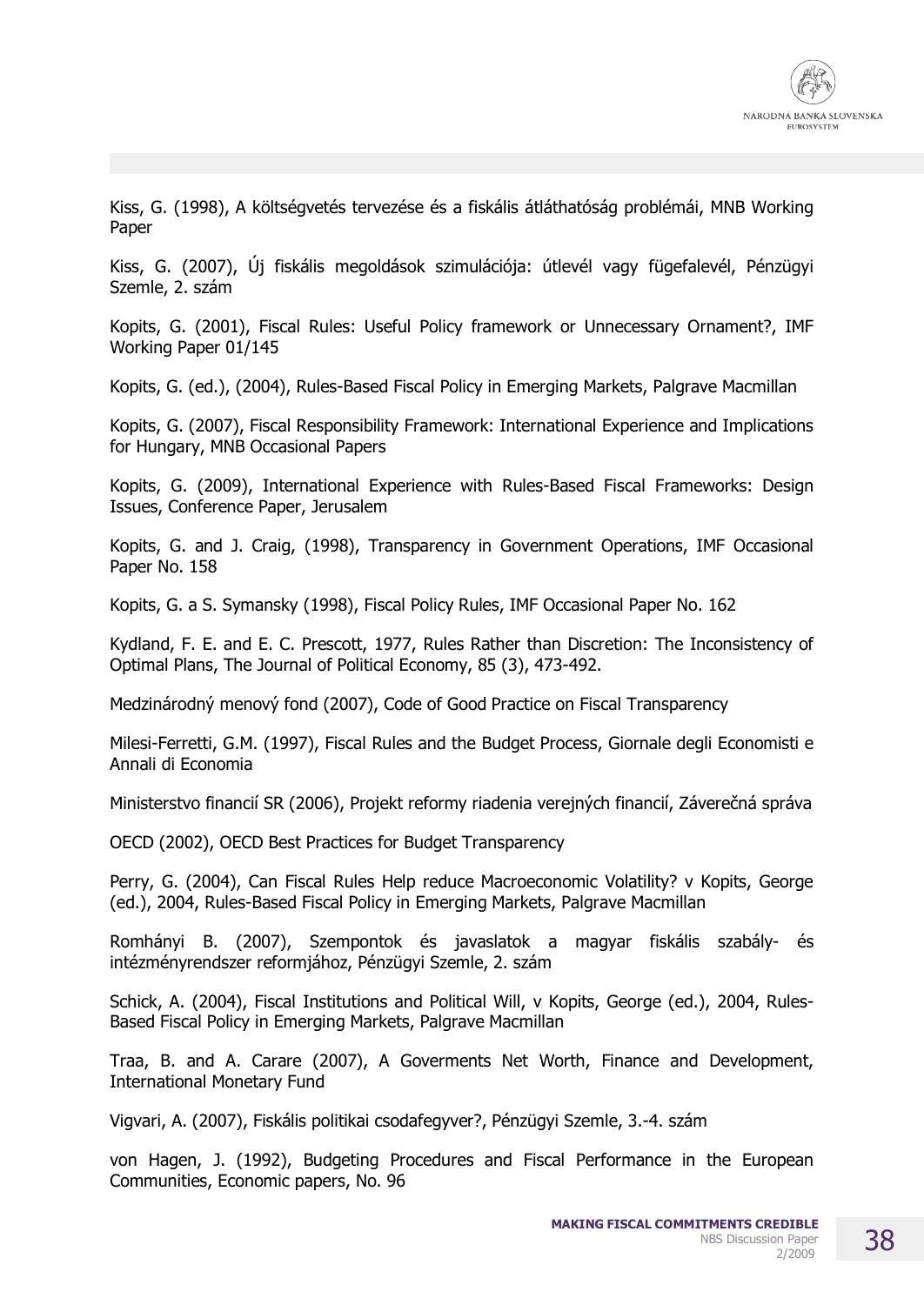

von Hagen, J. (2005), Political Economy of Fiscal Institutions, Discussion paper No. 149, **GESY** 

Wyplosz, C. (2002), Fiscal Policy: Institutions vs. Rules, HEI Working Paper No. 03/2002, The Graduate Institute of International Studies, Geneva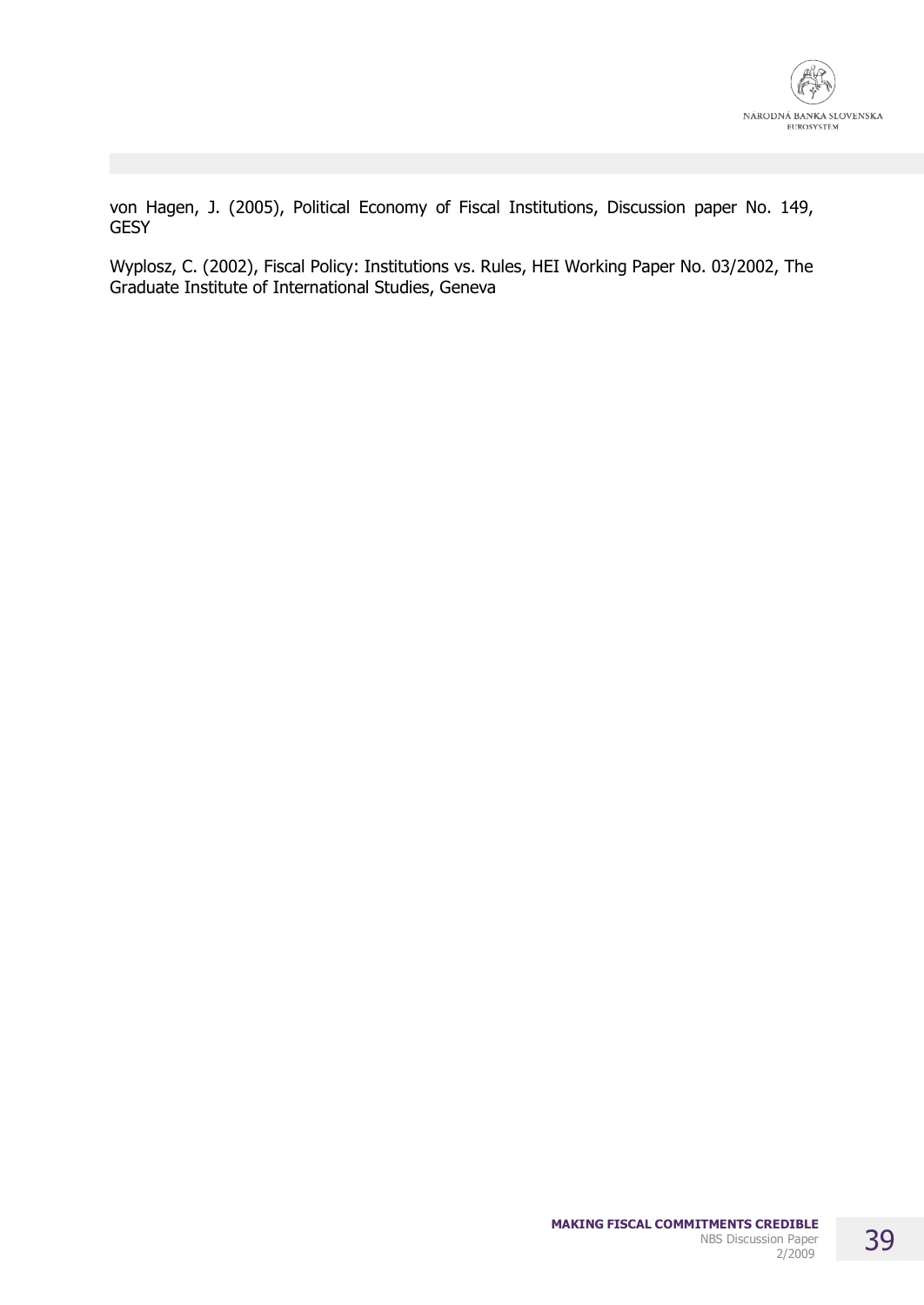

# **ANNEX 1 – PROPOSAL ASSESSMENT**

This Annex contains an assessment of our proposal of fiscal institutions' reform according to internationally accepted criteria (Kopits and Symansky, 1998). No fiscal responsibility frameworks can fully meet all eight criteria.

**Well defined –** are indicators, time period and institutional coverage well defined?

Indicators are defined well and clearly in a four-year interval. Rules are divided for municipalities and the rest of the public sector. Of course, with regard to missing data it is not possible to make a quality calculation of the net worth at the moment (for the operation of our concept, an indicative state balance is sufficient though). Classification of capital and common expenses at municipality level and the pricing of projects when calculating annuities are still in question.

#### **Transparent** – what scope is there for avoidance/abuse?

As the proposal is based on the net worth concept, the scope for avoidance is significantly smaller. Prognoses of macroeconomic and tax values are made in a transparent way. The proposal also contains additional requirements in an effort to increase transparency.

#### **Adequacy** – is the framework suitable for achieving the aim?

Generally speaking, yes. A slight shortcoming is central government responsibility for results which it cannot influence directly (health insurance companies). As the targets are set by the government, achieving long-term sustainability is not strictly enforced by the reform.

**Consistency** – internally but also together with other economic policy targets.

The proposal greatly shrinks the scope for fiscal dominance, which is really desirable after joining the Euro area, but at the same time it leaves a free space for automatic stabilizers to work. From the point of view of consistence with the SGP, there are shortcomings in the form of other stricter definition of structural balance and adjustment of consolidation to the election rather than a business cycle.

**Simplicity** – is the framework easily understandable for the public and economic-policy makers?

The targets and frameworks themselves are clear and understandable. However, details can be less understandable for the public, a fact which can be dealt with by establishing the Board. In the end, the public does not even know the exact details of setting interest rates with monetary policy. It is enough for them to know that the Central Bank has responsibility for price stability and the Board for long-term sustainability.

**Flexibility** – how does it respond to unexpected exogenous shocks?

With regard to the construction of expenditure ceilings, the concept is very flexible in responding to business cycles, and it has only a slight pro-cyclical character. Moreover, the Board can play a vital role in dealing with unexpected shocks. So that the framework does not lose its credibility, the Board can - in exceptional cases - agree with a changed consolidation track.

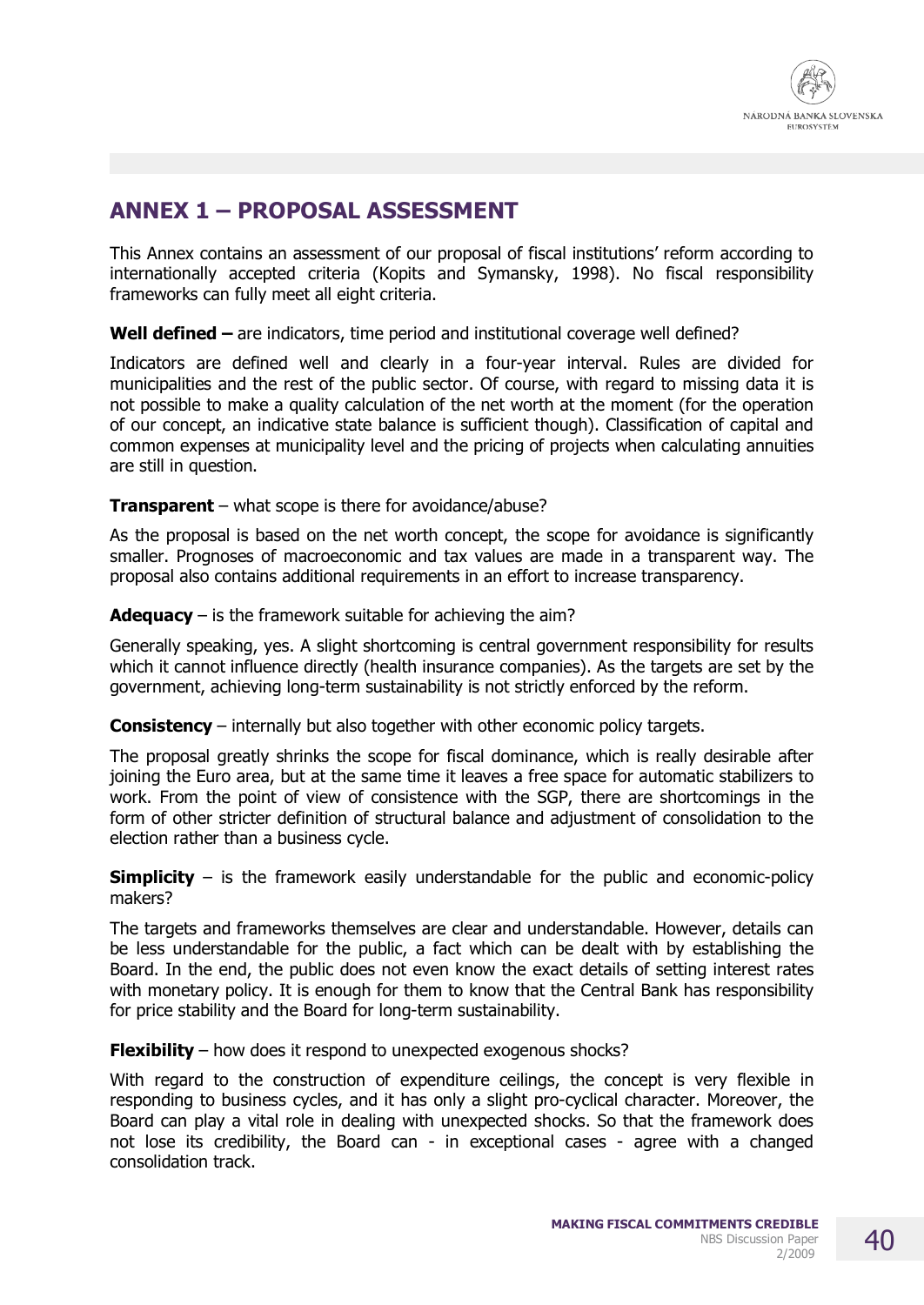

#### **Enforceability**  $-$  are penalty mechanisms efficient?

It is mainly about reputation penalties; however, with the debt ceiling it is very important that penalty mechanisms are clearly defined by a constitutional act.

#### **Efficiency** – does it motivate towards an efficient policy or creative accounting?

The rules do not discriminate structural reforms or changes with long-term impacts. Rather on the contrary, deformations are removed. On the other hand though, the proposal does not have a de-motivating effect when introducing across-the-board cuts, which is seen as its weak point.

All in all, our proposal has strong points in transparency, efficiency and enforceability, at the expense of simplicity and consistency.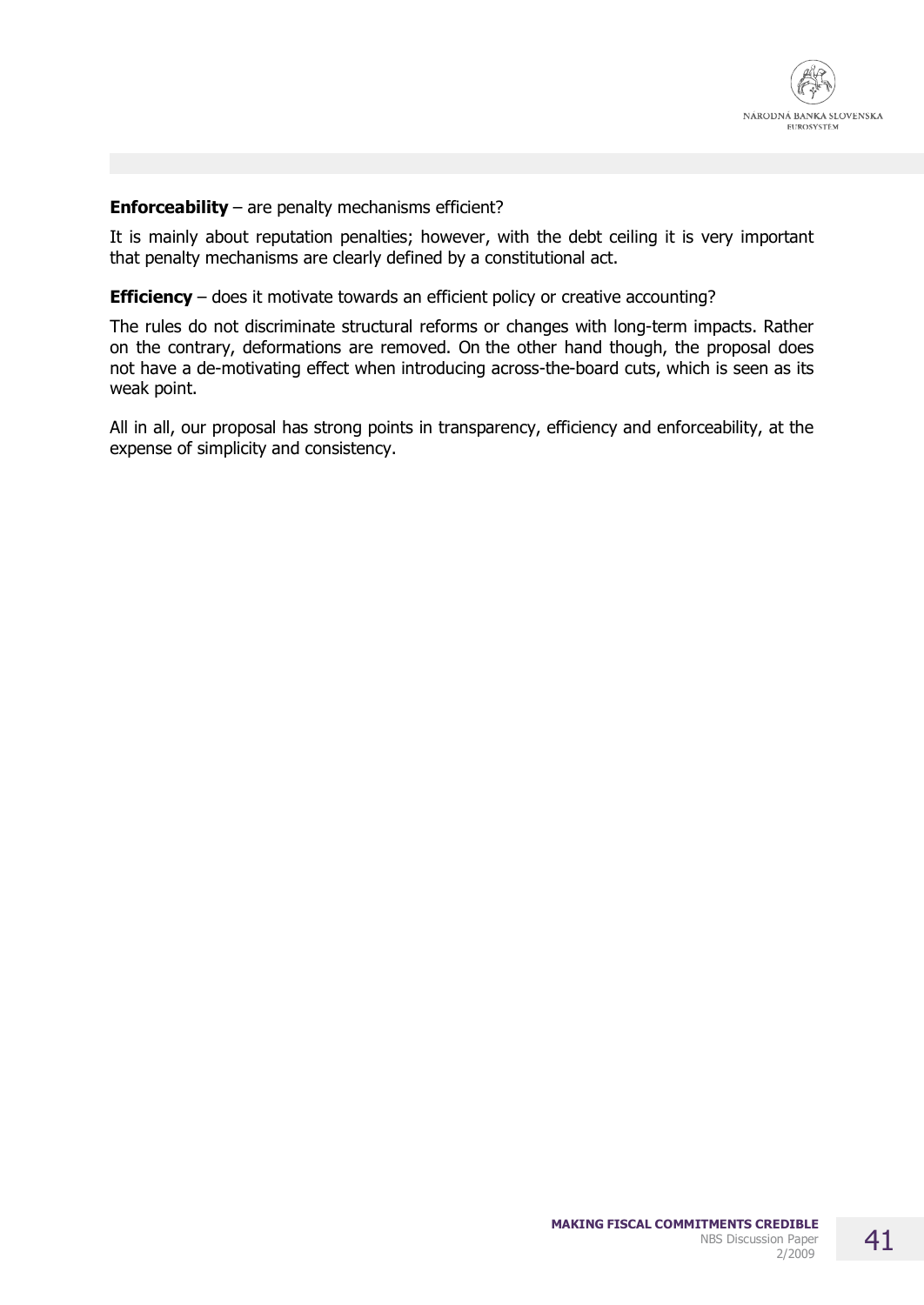

## **ANNEX 2 – DETAILED CALCULATION OF EXPENDITURE CEILINGS**

This Annex contains a detailed calculation of expenditure ceilings which we have proposed. The basis is a consolidated public sector balance without municipalities. We propose dividing incomes as well as expenditures into five groups. As the EU funds only "flow through" (P5 equals to V2) the budget (with the exception of co-financing) further we do not deal with them, as we think it would not be good to limit their usage.

Our aim is to set ceilings for the sum of other expenditures and structural tax expenditures –  $V5$  + str.V1. Tax expenditures are included for the reason that ceilings are not avoided through various tax allowances and special regimes. They are structural for the reason that scope is created for automatic stabilizers to work.

Omitting unemployment benefits also serves in favour of the stabilizers. We do not recommend including net interest expenditures in the ceilings either, as a part thereof can also have a cyclic character.

| <b>Revenues</b>                           | <b>Expenditures</b>                     |
|-------------------------------------------|-----------------------------------------|
| Gross tax and contribution incomes $-$ P1 | Tax expenditures $-V1$                  |
| Dividends $-$ P2                          | Eurofunds (without co-financing) $- V2$ |
| Sales of assets $- P3$                    | Net interest costs $- V3$               |
| Other non-tax incomes $-$ P4              | Unemployment insurance $- V4$           |
| Eurofunds $-$ P5                          | Other expenditures $- V5$               |

#### **Consolidated balance without municipalities**

#### **DEFICITS**

Example of setting NHV for the first year

a) Committees determine a structural P1 and V1 items

b) Ministry of Finance of the SR determines P4 without one-off effects, V4 and balance of municipalities

c) IFP together with Ardal determine V3

d) NHV1 = PLAN1 + str.P1 + P4 + HVŠP - cyc.V1 - V3 - V4 - estimated deficit of municipalities.